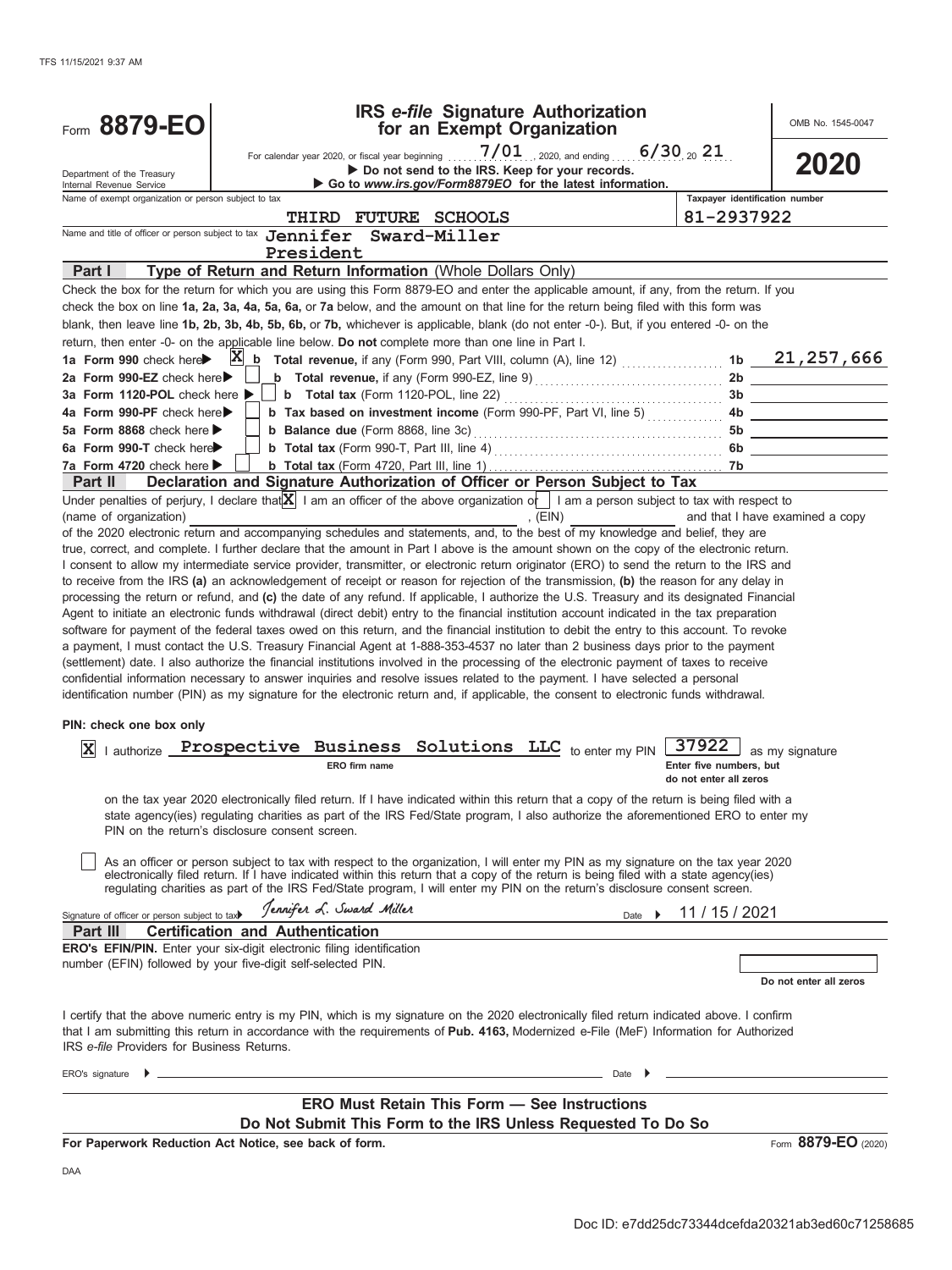Prospective Business Solutions LLC 26 W Dry Creek Circle, Suite 600 Littleton, CO 80120

**THIRD FUTURE SCHOOLS 431 N. SABLE BLVD. AURORA, CO 80011** Hablhallmanlladlllad.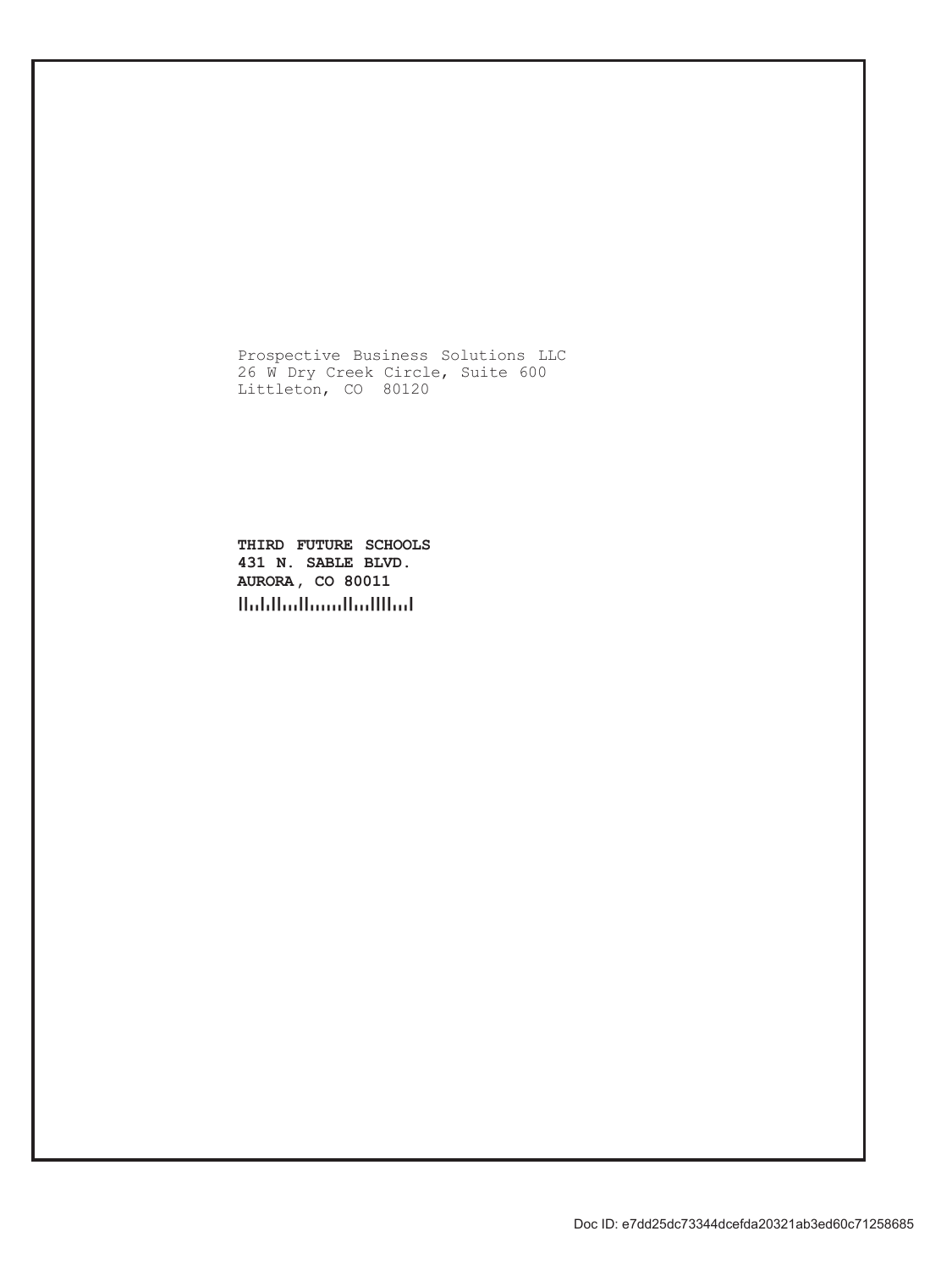# **Prospective Business Solutions LLC 26 W Dry Creek Circle, Suite 600 Littleton, CO 80120 720-217-6601**

November 15, 2021

## **CONFIDENTIAL**

THIRD FUTURE SCHOOLS 431 N. SABLE BLVD. AURORA, CO 80011

Dear:

We have prepared the following returns from information provided by you without verification or audit.

Return of Organization Exempt From Income Tax (Form 990)

We suggest that you examine these returns carefully to fully acquaint yourself with all items contained therein to ensure that there are no omissions or misstatements. Attached are instructions for signing and filing each return. Please follow those instructions carefully.

Enclosed is any material you furnished for use in preparing the returns. If the returns are examined, requests may be made for supporting documentation. Therefore, we recommend that you retain all pertinent records for at least seven years.

In order that we may properly advise you of tax considerations, please keep us informed of any significant changes in your financial affairs or of any correspondence received from taxing authorities.

If you have any questions, or if we can be of assistance in any way, please call.

Sincerely,

Prospective Business Solutions LLC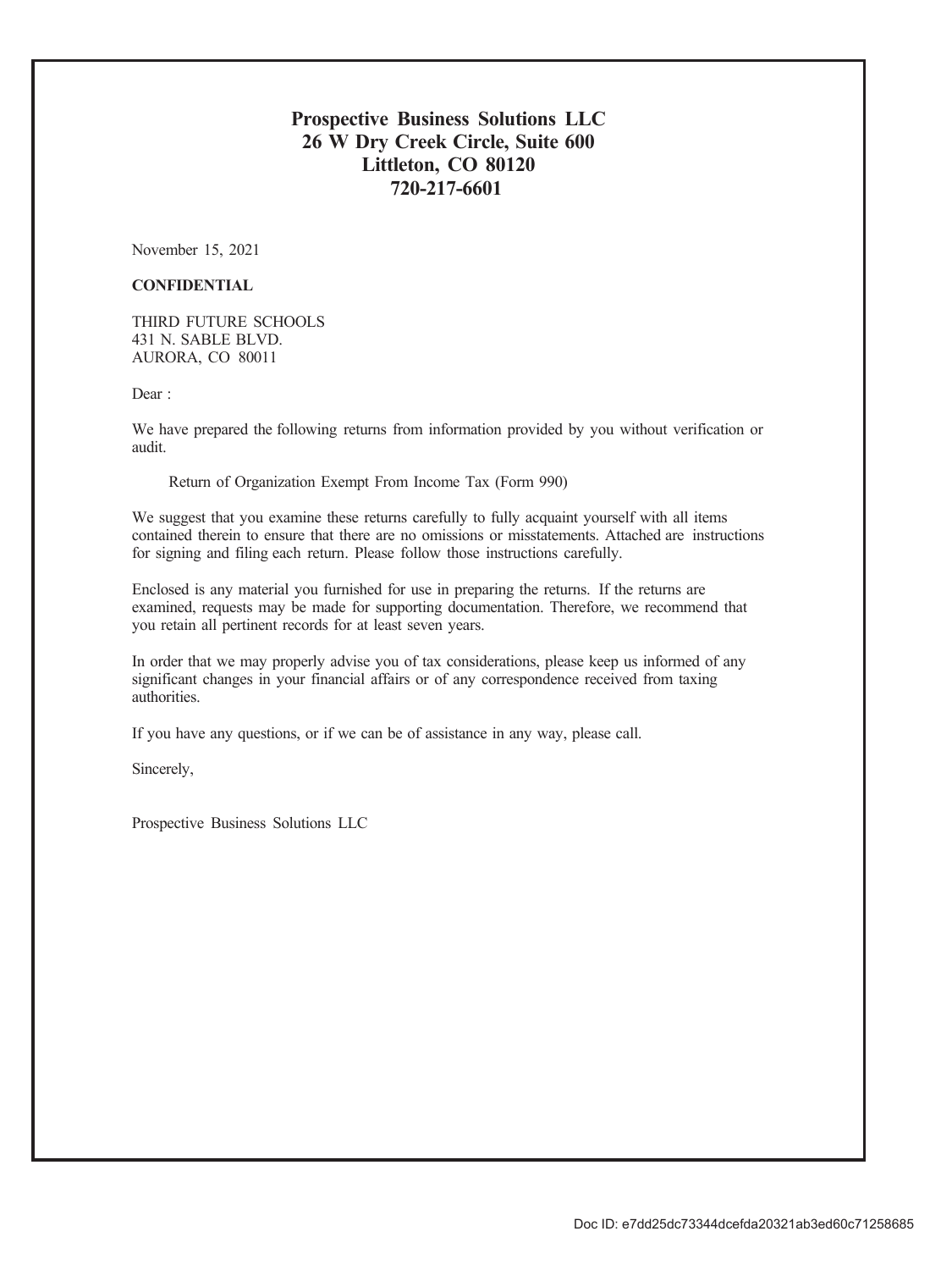# **Filing Instructions**

# **THIRD FUTURE SCHOOLS**

# **Exempt Organization Tax Return**

## **Taxable Year Ended June 30, 2021**

**Date Due:** November 15, 2021

- **Remittance:** None is required. Your Form 990 for the tax year ended  $6/30/21$  shows no balance due.
- **Signature:** You are using a Personal Identification Number (PIN) for signing your return electronically. Form 8879-EO, IRS *e-file* Signature Authorization for an Exempt Organization should be signed and dated by an authorized officer of the organization and returned to:

Prospective Business Solutions LLC 26 W Dry Creek Circle, Suite 600 Littleton, CO 80120

*Important:* **Your return will not be filed with the IRS until the signed Form 8879-EO has been received by this office.**

**Other:** Your return is being filed electronically with the IRS and is not required to be mailed. If you Mail a paper copy of your return to the IRS it will delay the processing of your return.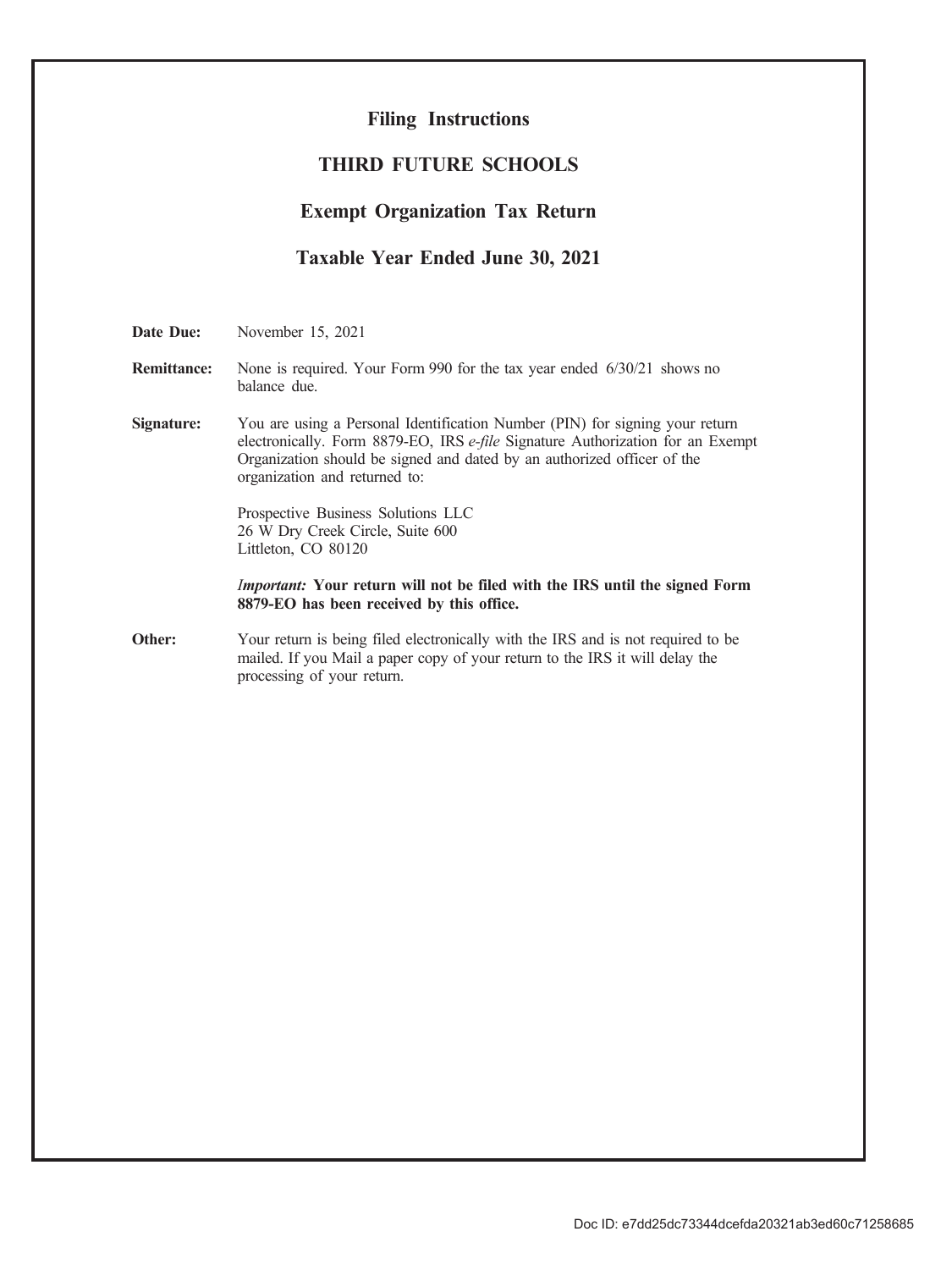THIRD FUTURE SCHOOLS 431 N. SABLE BLVD. AURORA, CO 80011

**Department of the Treasury Internal Revenue Service Center Ogden, UT 84201-0027** llabdabddllaadllbadamddladdlaf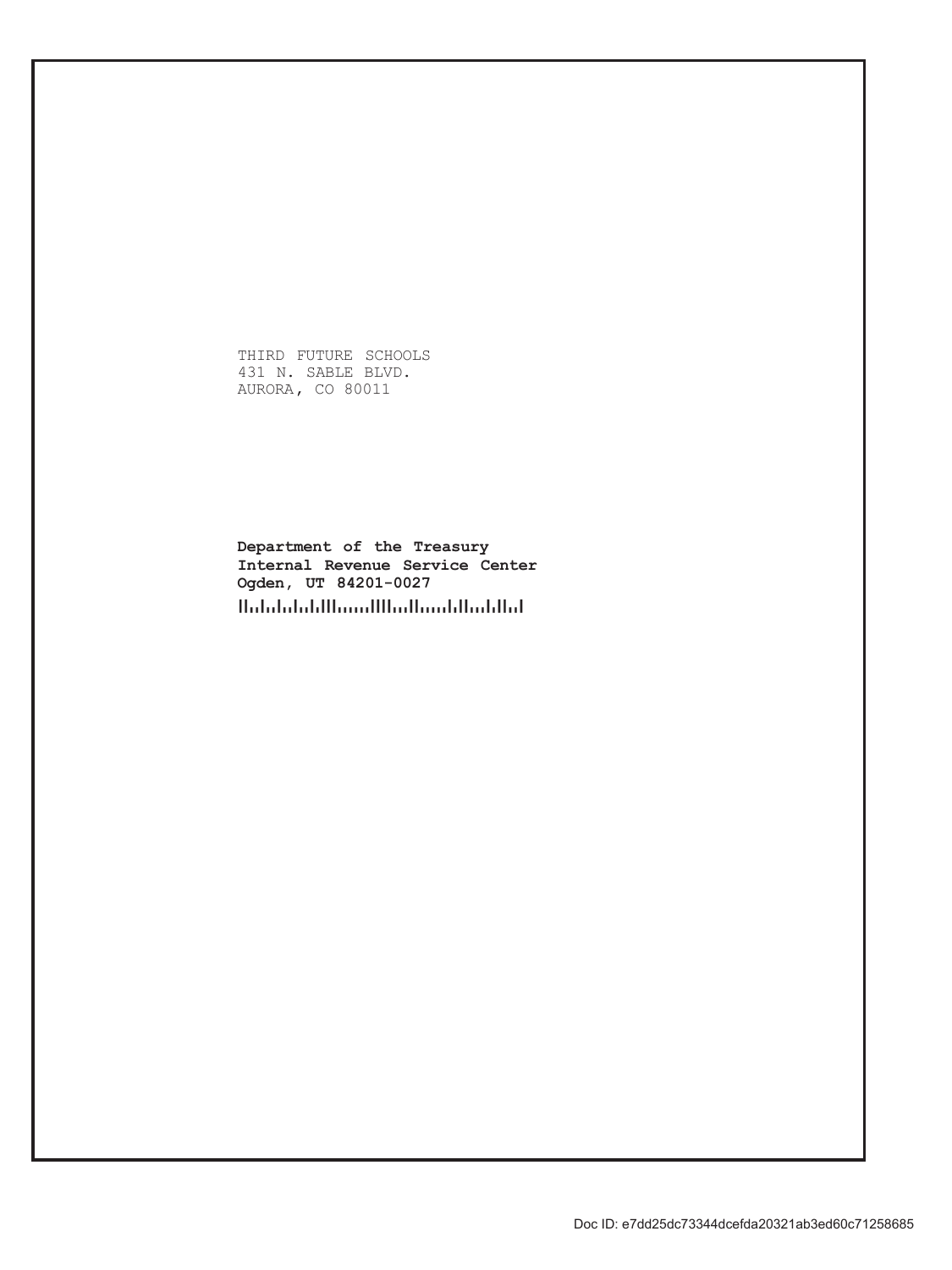| Form                           |                                                         |                                     |                                                                                                 | <b>Return of Organization Exempt From Income Tax</b><br>Under section 501(c), 527, or 4947(a)(1) of the Internal Revenue Code (except private foundations)<br>Do not enter social security numbers on this form as it may be made public.                                                                                |           |                                                              |                                          | OMB No. 1545-0047<br>2020<br><b>Open to Public</b> |
|--------------------------------|---------------------------------------------------------|-------------------------------------|-------------------------------------------------------------------------------------------------|--------------------------------------------------------------------------------------------------------------------------------------------------------------------------------------------------------------------------------------------------------------------------------------------------------------------------|-----------|--------------------------------------------------------------|------------------------------------------|----------------------------------------------------|
|                                | Department of the Treasury<br>Internal Revenue Service  |                                     |                                                                                                 | Go to www.irs.gov/Form990 for instructions and the latest information.                                                                                                                                                                                                                                                   |           |                                                              |                                          | <b>Inspection</b>                                  |
|                                |                                                         |                                     |                                                                                                 | For the 2020 calendar year, or tax year beginning $07/01/20$ , and ending $06/30/21$                                                                                                                                                                                                                                     |           |                                                              |                                          |                                                    |
| в                              | Check if applicable:                                    |                                     | C Name of organization                                                                          |                                                                                                                                                                                                                                                                                                                          |           |                                                              |                                          | D Employer identification number                   |
| $ \mathbf{x} $                 | Address change                                          |                                     |                                                                                                 | THIRD FUTURE SCHOOLS                                                                                                                                                                                                                                                                                                     |           |                                                              |                                          |                                                    |
|                                | Name change                                             |                                     | Doing business as<br>Number and street (or P.O. box if mail is not delivered to street address) |                                                                                                                                                                                                                                                                                                                          |           | Room/suite                                                   | E Telephone number                       | 81-2937922                                         |
|                                | Initial return                                          |                                     | 431 N. SABLE BLVD.                                                                              |                                                                                                                                                                                                                                                                                                                          |           |                                                              |                                          | 720-500-5252                                       |
|                                | Final return/<br>terminated                             |                                     | City or town, state or province, country, and ZIP or foreign postal code                        |                                                                                                                                                                                                                                                                                                                          |           |                                                              |                                          |                                                    |
|                                | Amended return                                          | <b>AURORA</b>                       |                                                                                                 | CO 80011                                                                                                                                                                                                                                                                                                                 |           |                                                              | G Gross receipts\$                       | 21, 257, 666                                       |
|                                |                                                         |                                     | F Name and address of principal officer:                                                        |                                                                                                                                                                                                                                                                                                                          |           | H(a) Is this a group return for subordinates                 |                                          | $ \mathbf{X} $ No<br>Yes                           |
|                                | Application pending                                     |                                     | Jennifer Sward-Miller                                                                           |                                                                                                                                                                                                                                                                                                                          |           |                                                              |                                          | Yes<br>No                                          |
|                                |                                                         |                                     | 431 N. Sable Blvd                                                                               |                                                                                                                                                                                                                                                                                                                          |           | H(b) Are all subordinates included?                          |                                          | If "No," attach a list. See instructions           |
|                                |                                                         |                                     | Aurora                                                                                          | CO 80011                                                                                                                                                                                                                                                                                                                 |           |                                                              |                                          |                                                    |
|                                | Tax-exempt status:                                      |                                     | $ \mathbf{X} $ 501(c)(3)<br>$501(c)$ (<br>www.thirdfuture.org                                   | $\sum$ (insert no.)<br>4947(a)(1) or                                                                                                                                                                                                                                                                                     | 527       |                                                              |                                          |                                                    |
| κ                              | Website: $\blacktriangleright$<br>Form of organization: | $\overline{\mathbf{X}}$ Corporation | Trust<br>Association                                                                            | Other $\blacktriangleright$                                                                                                                                                                                                                                                                                              |           | $H(c)$ Group exemption number<br>L Year of formation: $2016$ |                                          | M State of legal domicile: CO                      |
|                                | Part I                                                  | <b>Summary</b>                      |                                                                                                 |                                                                                                                                                                                                                                                                                                                          |           |                                                              |                                          |                                                    |
|                                |                                                         |                                     | 1 Briefly describe the organization's mission or most significant activities:                   |                                                                                                                                                                                                                                                                                                                          |           |                                                              |                                          |                                                    |
| Governance                     |                                                         |                                     | workplace and college.                                                                          | The Charter School is a model for the next generation of schools, working<br>to prepare students, especially poor and minority students for the<br>2 Check this box $\blacktriangleright$   if the organization discontinued its operations or disposed of more than 25% of its net assets.                              |           |                                                              |                                          |                                                    |
| න්                             |                                                         |                                     |                                                                                                 |                                                                                                                                                                                                                                                                                                                          |           |                                                              | 3                                        | 7                                                  |
|                                |                                                         |                                     |                                                                                                 | 4 Number of independent voting members of the governing body (Part VI, line 1b)                                                                                                                                                                                                                                          |           |                                                              |                                          | 7                                                  |
| Activities                     |                                                         |                                     |                                                                                                 |                                                                                                                                                                                                                                                                                                                          |           |                                                              |                                          | 301                                                |
|                                |                                                         |                                     | 6 Total number of volunteers (estimate if necessary)                                            |                                                                                                                                                                                                                                                                                                                          |           |                                                              | 6                                        | 7                                                  |
|                                |                                                         |                                     |                                                                                                 |                                                                                                                                                                                                                                                                                                                          |           |                                                              | 7a                                       | 0                                                  |
|                                |                                                         |                                     |                                                                                                 |                                                                                                                                                                                                                                                                                                                          |           |                                                              | 7 <sub>b</sub>                           | 0                                                  |
|                                |                                                         |                                     |                                                                                                 |                                                                                                                                                                                                                                                                                                                          |           | <b>Prior Year</b>                                            |                                          | <b>Current Year</b>                                |
|                                |                                                         |                                     |                                                                                                 |                                                                                                                                                                                                                                                                                                                          |           | 2,577,663<br>12,367,141                                      |                                          | 5,934,879<br>15,247,194                            |
| Revenue                        | 9                                                       |                                     |                                                                                                 |                                                                                                                                                                                                                                                                                                                          |           |                                                              |                                          |                                                    |
|                                |                                                         |                                     |                                                                                                 | 11 Other revenue (Part VIII, column (A), lines 5, 6d, 8c, 9c, 10c, and 11e)                                                                                                                                                                                                                                              |           |                                                              | 126,277                                  | 75,593                                             |
|                                |                                                         |                                     |                                                                                                 | 12 Total revenue – add lines 8 through 11 (must equal Part VIII, column (A), line 12)                                                                                                                                                                                                                                    |           | 15,071,081                                                   |                                          | 21, 257, 666                                       |
|                                |                                                         |                                     | 13 Grants and similar amounts paid (Part IX, column (A), lines 1-3)                             |                                                                                                                                                                                                                                                                                                                          |           |                                                              |                                          | $\Omega$                                           |
|                                |                                                         |                                     |                                                                                                 | 14 Benefits paid to or for members (Part IX, column (A), line 4)                                                                                                                                                                                                                                                         |           |                                                              |                                          | 0                                                  |
|                                |                                                         |                                     |                                                                                                 | 15 Salaries, other compensation, employee benefits (Part IX, column (A), lines 5-10)                                                                                                                                                                                                                                     |           | 15, 352, 314                                                 |                                          | 11,396,209                                         |
| Expenses                       |                                                         |                                     |                                                                                                 |                                                                                                                                                                                                                                                                                                                          |           |                                                              |                                          |                                                    |
|                                |                                                         |                                     | <b>b</b> Total fundraising expenses (Part IX, column (D), line 25) ▶                            | . 0                                                                                                                                                                                                                                                                                                                      |           |                                                              |                                          |                                                    |
|                                |                                                         |                                     |                                                                                                 | 17 Other expenses (Part IX, column (A), lines 11a-11d, 11f-24e)                                                                                                                                                                                                                                                          |           |                                                              | 5,264,484                                | 8,716,600                                          |
|                                |                                                         |                                     |                                                                                                 | 18 Total expenses. Add lines 13-17 (must equal Part IX, column (A), line 25)                                                                                                                                                                                                                                             |           | $\overline{20,616,798}$                                      |                                          | 20, 112, 809                                       |
|                                |                                                         |                                     |                                                                                                 |                                                                                                                                                                                                                                                                                                                          |           | $-5, 545, 717$<br><b>Beginning of Current Year</b>           |                                          | 1,144,857<br>End of Year                           |
|                                |                                                         |                                     |                                                                                                 |                                                                                                                                                                                                                                                                                                                          |           | 19,689,319                                                   |                                          | 22,810,452                                         |
|                                |                                                         |                                     | 21 Total liabilities (Part X, line 26)                                                          |                                                                                                                                                                                                                                                                                                                          |           | 29,825,084                                                   |                                          | 32, 217, 962                                       |
| Net Assets or<br>Fund Balances |                                                         |                                     |                                                                                                 |                                                                                                                                                                                                                                                                                                                          |           | $-10, 135, 765$                                              |                                          | $-9,407,510$                                       |
|                                | <b>Part II</b>                                          | <b>Signature Block</b>              |                                                                                                 |                                                                                                                                                                                                                                                                                                                          |           |                                                              |                                          |                                                    |
|                                |                                                         |                                     |                                                                                                 | Under penalties of perjury, I declare that I have examined this return, including accompanying schedules and statements, and to the best of my knowledge and belief, it is<br>true, correct, and complete. Declaration of preparer (other than officer) is based on all information of which preparer has any knowledge. |           |                                                              |                                          |                                                    |
|                                |                                                         | Signature of officer                |                                                                                                 |                                                                                                                                                                                                                                                                                                                          |           |                                                              | Date                                     |                                                    |
| Sign                           |                                                         |                                     |                                                                                                 |                                                                                                                                                                                                                                                                                                                          |           |                                                              |                                          |                                                    |
| <b>Here</b>                    |                                                         |                                     | Jennifer<br>Sward-Miller<br>Type or print name and title                                        |                                                                                                                                                                                                                                                                                                                          | President |                                                              |                                          |                                                    |
|                                |                                                         | Print/Type preparer's name          |                                                                                                 | Preparer's signature                                                                                                                                                                                                                                                                                                     |           | Date                                                         |                                          | <b>PTIN</b><br>if                                  |
| Paid                           |                                                         |                                     |                                                                                                 |                                                                                                                                                                                                                                                                                                                          |           |                                                              | Check                                    |                                                    |
|                                | <b>Preparer</b>                                         | Uli Keeley CPA                      |                                                                                                 | Prospective Business Solutions LLC                                                                                                                                                                                                                                                                                       |           |                                                              | $11/15/21$ self-employed<br>Firm's EIN ▶ | P02288680<br>83-3569520                            |
|                                | <b>Use Only</b>                                         | Firm's name                         |                                                                                                 | 26 W Dry Creek Circle, Suite 600                                                                                                                                                                                                                                                                                         |           |                                                              |                                          |                                                    |
|                                |                                                         | Firm's address                      | CO<br>Littleton,                                                                                | 80120                                                                                                                                                                                                                                                                                                                    |           |                                                              | Phone no.                                | 720-217-6601                                       |
|                                |                                                         |                                     |                                                                                                 |                                                                                                                                                                                                                                                                                                                          |           |                                                              |                                          | X Yes<br>No                                        |
|                                |                                                         |                                     | For Paperwork Reduction Act Notice, see the separate instructions.                              |                                                                                                                                                                                                                                                                                                                          |           |                                                              |                                          | Form 990 (2020)                                    |

For Paperwork Reduction Act Notice, see the separate instructions.<br>DAA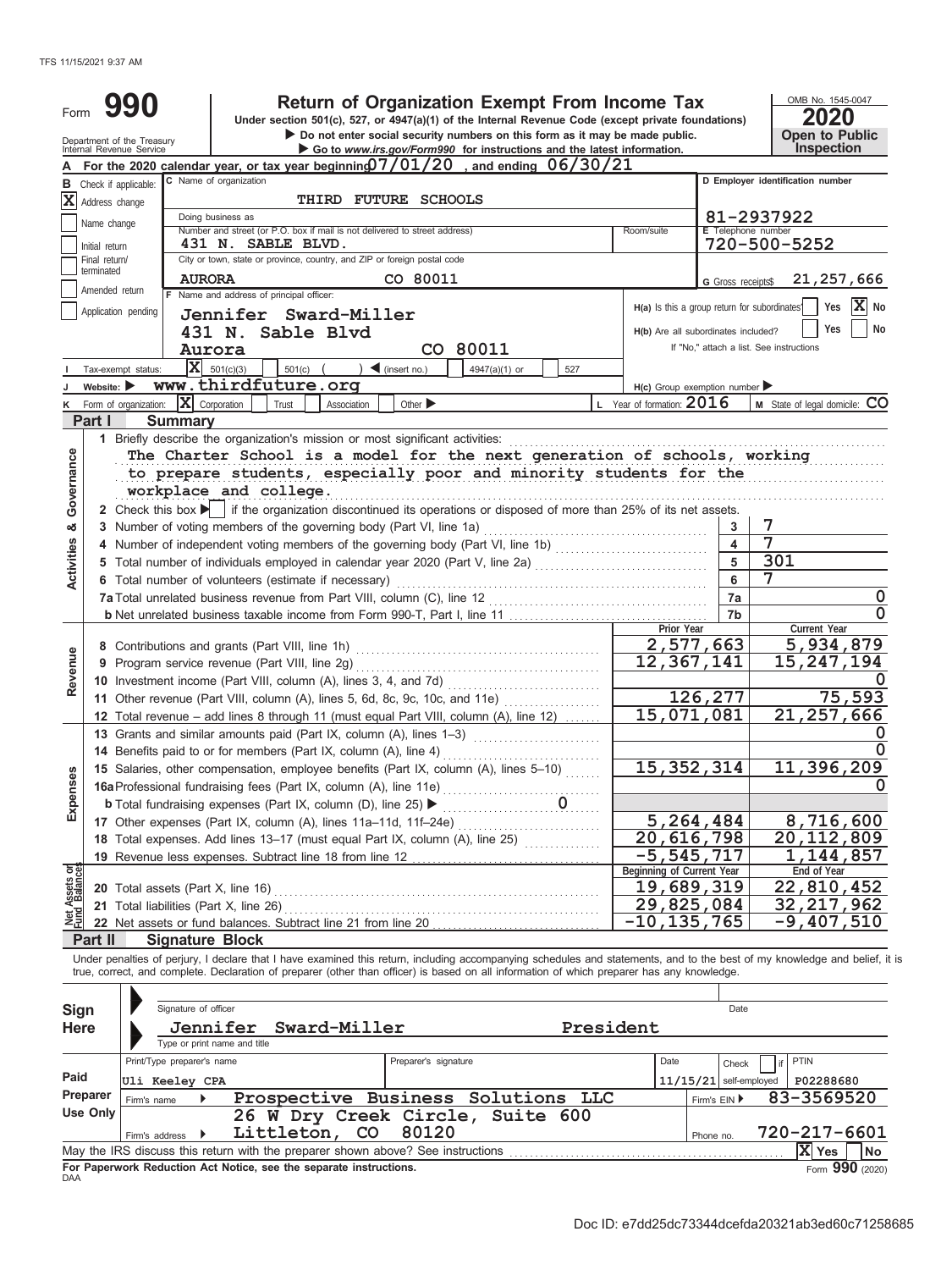|                | Form 990 (2020) THIRD FUTURE SCHOOLS                                                                                                                       |                       | 81-2937922                                                                                                                                                                                                                                   | Page 2                |
|----------------|------------------------------------------------------------------------------------------------------------------------------------------------------------|-----------------------|----------------------------------------------------------------------------------------------------------------------------------------------------------------------------------------------------------------------------------------------|-----------------------|
| Part III       | <b>Statement of Program Service Accomplishments</b>                                                                                                        |                       |                                                                                                                                                                                                                                              | $ \mathbf{X} $        |
|                | 1 Briefly describe the organization's mission:<br>See Schedule O                                                                                           |                       |                                                                                                                                                                                                                                              |                       |
|                |                                                                                                                                                            |                       |                                                                                                                                                                                                                                              |                       |
|                |                                                                                                                                                            |                       |                                                                                                                                                                                                                                              |                       |
| $\mathbf{2}$   | Did the organization undertake any significant program services during the year which were not listed on the<br>prior Form 990 or 990-EZ?                  |                       |                                                                                                                                                                                                                                              | Yes $X$ No            |
| 3<br>services? | If "Yes," describe these new services on Schedule O.<br>Did the organization cease conducting, or make significant changes in how it conducts, any program |                       |                                                                                                                                                                                                                                              | Yes $\overline{X}$ No |
| 4              | If "Yes," describe these changes on Schedule O.                                                                                                            |                       | Describe the organization's program service accomplishments for each of its three largest program services, as measured by                                                                                                                   |                       |
|                | the total expenses, and revenue, if any, for each program service reported.                                                                                |                       | expenses. Section 501(c)(3) and 501(c)(4) organizations are required to report the amount of grants and allocations to others,                                                                                                               |                       |
| 4a (Code:      |                                                                                                                                                            |                       | a (Code: ) (Expenses \$ 10,516,111 including grants of \$ ) (Revenue \$ ) (Revenue \$ ) (Revenue \$ ) (Revenue \$ ) (Revenue \$ ) (Revenue \$ ) (Revenue \$ ) (Revenue \$ ) (Revenue \$ ) (Revenue \$ ) (Revenue \$ ) (Revenue \$ ) (Revenue |                       |
|                | workplace and college.                                                                                                                                     |                       | working to prepare students, especially poor and minority students for the                                                                                                                                                                   |                       |
|                |                                                                                                                                                            |                       |                                                                                                                                                                                                                                              |                       |
|                |                                                                                                                                                            |                       |                                                                                                                                                                                                                                              |                       |
|                |                                                                                                                                                            |                       |                                                                                                                                                                                                                                              |                       |
|                |                                                                                                                                                            |                       |                                                                                                                                                                                                                                              |                       |
|                |                                                                                                                                                            |                       |                                                                                                                                                                                                                                              |                       |
|                |                                                                                                                                                            |                       |                                                                                                                                                                                                                                              |                       |
|                |                                                                                                                                                            |                       |                                                                                                                                                                                                                                              |                       |
|                |                                                                                                                                                            |                       |                                                                                                                                                                                                                                              |                       |
| N/A            |                                                                                                                                                            |                       |                                                                                                                                                                                                                                              |                       |
|                |                                                                                                                                                            |                       |                                                                                                                                                                                                                                              |                       |
|                |                                                                                                                                                            |                       |                                                                                                                                                                                                                                              |                       |
|                |                                                                                                                                                            |                       |                                                                                                                                                                                                                                              |                       |
|                |                                                                                                                                                            |                       |                                                                                                                                                                                                                                              |                       |
|                |                                                                                                                                                            |                       |                                                                                                                                                                                                                                              |                       |
|                |                                                                                                                                                            |                       |                                                                                                                                                                                                                                              |                       |
|                |                                                                                                                                                            |                       |                                                                                                                                                                                                                                              |                       |
|                |                                                                                                                                                            |                       |                                                                                                                                                                                                                                              |                       |
| 4c (Code:      | $(1)$ (Expenses \$                                                                                                                                         |                       | ) (Revenue \$                                                                                                                                                                                                                                |                       |
| N/A            |                                                                                                                                                            |                       |                                                                                                                                                                                                                                              |                       |
|                |                                                                                                                                                            |                       |                                                                                                                                                                                                                                              |                       |
|                |                                                                                                                                                            |                       |                                                                                                                                                                                                                                              |                       |
|                |                                                                                                                                                            |                       |                                                                                                                                                                                                                                              |                       |
|                |                                                                                                                                                            |                       |                                                                                                                                                                                                                                              |                       |
|                |                                                                                                                                                            |                       |                                                                                                                                                                                                                                              |                       |
|                |                                                                                                                                                            |                       |                                                                                                                                                                                                                                              |                       |
|                |                                                                                                                                                            |                       |                                                                                                                                                                                                                                              |                       |
|                |                                                                                                                                                            |                       |                                                                                                                                                                                                                                              |                       |
| (Expenses \$   | 4d Other program services (Describe on Schedule O.)                                                                                                        | including grants of\$ | ) (Revenue \$                                                                                                                                                                                                                                |                       |
|                | 4e Total program service expenses                                                                                                                          | 10,516,111            |                                                                                                                                                                                                                                              |                       |
| DAA            |                                                                                                                                                            |                       |                                                                                                                                                                                                                                              | Form 990 (2020)       |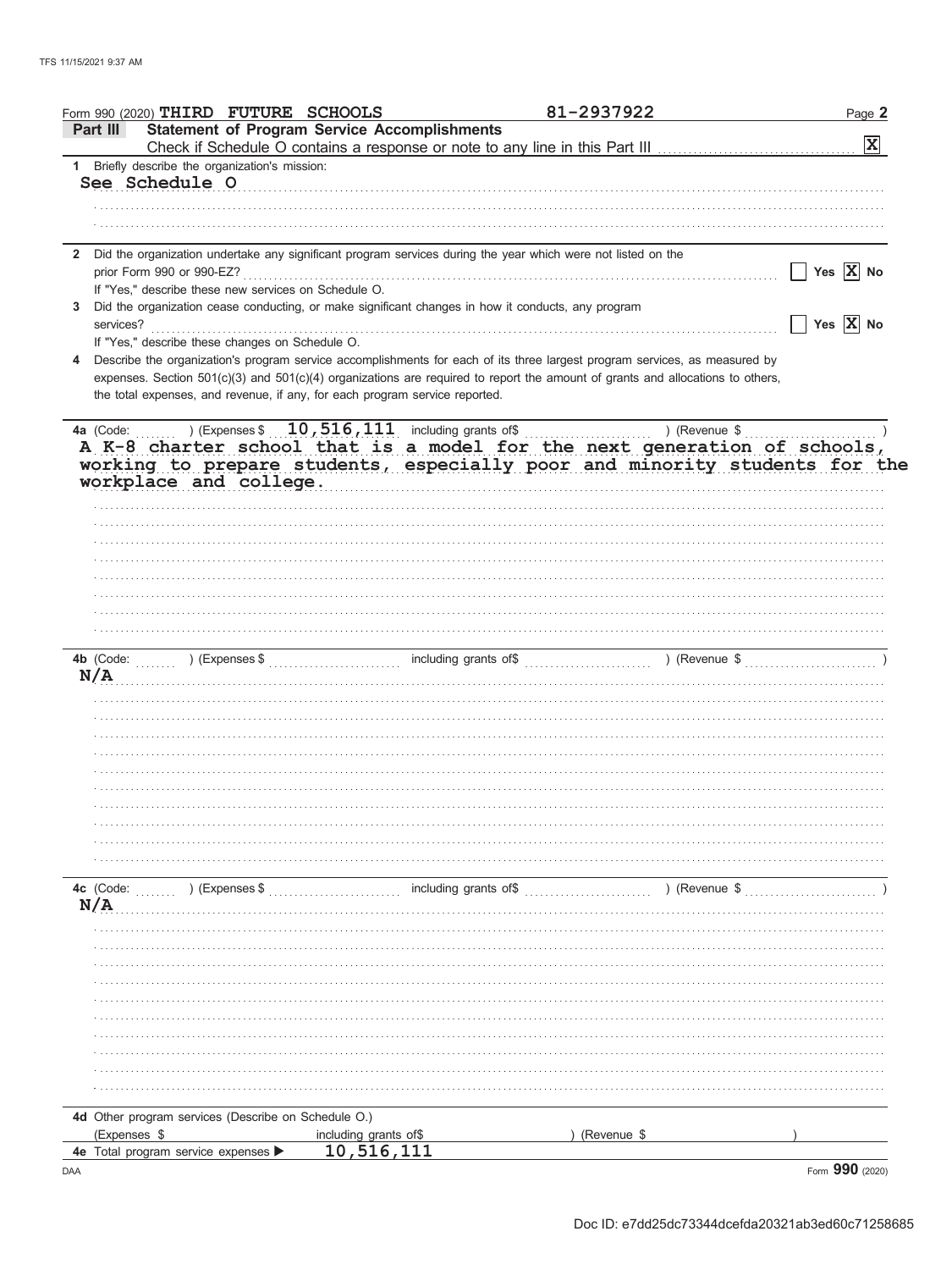|     | 81-2937922<br>Form 990 (2020) THIRD FUTURE SCHOOLS                                                                                                                                                                                                |                 |                  | Page 3               |
|-----|---------------------------------------------------------------------------------------------------------------------------------------------------------------------------------------------------------------------------------------------------|-----------------|------------------|----------------------|
|     | <b>Checklist of Required Schedules</b><br>Part IV                                                                                                                                                                                                 |                 |                  |                      |
|     |                                                                                                                                                                                                                                                   |                 |                  | Yes No               |
| 1.  | Is the organization described in section $501(c)(3)$ or $4947(a)(1)$ (other than a private foundation)? If "Yes,"                                                                                                                                 |                 |                  |                      |
|     | complete Schedule A                                                                                                                                                                                                                               | 1               | $\mathbf X$      |                      |
| 2   | Is the organization required to complete Schedule B, Schedule of Contributors (see instructions)?                                                                                                                                                 | $\overline{2}$  |                  | X                    |
| 3   | Did the organization engage in direct or indirect political campaign activities on behalf of or in opposition to                                                                                                                                  |                 |                  |                      |
|     | candidates for public office? If "Yes," complete Schedule C, Part I                                                                                                                                                                               | 3               |                  | X                    |
| 4   | Section 501(c)(3) organizations. Did the organization engage in lobbying activities, or have a section 501(h)                                                                                                                                     |                 |                  |                      |
|     | election in effect during the tax year? If "Yes," complete Schedule C, Part II                                                                                                                                                                    | 4               |                  | X                    |
| 5   | Is the organization a section $501(c)(4)$ , $501(c)(5)$ , or $501(c)(6)$ organization that receives membership dues,                                                                                                                              |                 |                  |                      |
|     | assessments, or similar amounts as defined in Revenue Procedure 98-19? If "Yes," complete Schedule C, Part III                                                                                                                                    | 5               |                  | X                    |
| 6   | Did the organization maintain any donor advised funds or any similar funds or accounts for which donors<br>have the right to provide advice on the distribution or investment of amounts in such funds or accounts? If                            |                 |                  |                      |
|     | "Yes," complete Schedule D, Part I                                                                                                                                                                                                                | 6               |                  | X                    |
| 7   | Did the organization receive or hold a conservation easement, including easements to preserve open space,                                                                                                                                         |                 |                  |                      |
|     | the environment, historic land areas, or historic structures? If "Yes," complete Schedule D, Part II                                                                                                                                              | $\overline{7}$  |                  | X                    |
| 8   | Did the organization maintain collections of works of art, historical treasures, or other similar assets? If "Yes,"                                                                                                                               |                 |                  |                      |
|     | complete Schedule D. Part III                                                                                                                                                                                                                     | 8               |                  | X                    |
| 9   | Did the organization report an amount in Part X, line 21, for escrow or custodial account liability, serve as a                                                                                                                                   |                 |                  |                      |
|     | custodian for amounts not listed in Part X; or provide credit counseling, debt management, credit repair, or                                                                                                                                      |                 |                  |                      |
|     | debt negotiation services? If "Yes," complete Schedule D, Part IV                                                                                                                                                                                 | 9               |                  | X                    |
| 10  | Did the organization, directly or through a related organization, hold assets in donor-restricted endowments                                                                                                                                      |                 |                  |                      |
|     | or in quasi endowments? If "Yes," complete Schedule D, Part V                                                                                                                                                                                     | 10              |                  | X                    |
| 11  | If the organization's answer to any of the following questions is "Yes," then complete Schedule D, Parts VI,                                                                                                                                      |                 |                  |                      |
|     | VII, VIII, IX, or X as applicable.                                                                                                                                                                                                                |                 |                  |                      |
| а   | Did the organization report an amount for land, buildings, and equipment in Part X, line 10? If "Yes,"                                                                                                                                            |                 |                  |                      |
|     | complete Schedule D, Part VI                                                                                                                                                                                                                      | 11a             | X                |                      |
| b   | Did the organization report an amount for investments—other securities in Part X, line 12, that is 5% or more                                                                                                                                     |                 |                  |                      |
|     | of its total assets reported in Part X, line 16? If "Yes," complete Schedule D, Part VII                                                                                                                                                          | 11 <sub>b</sub> |                  | X                    |
| С   | Did the organization report an amount for investments—program related in Part X, line 13, that is 5% or more                                                                                                                                      |                 |                  |                      |
|     | of its total assets reported in Part X, line 16? If "Yes," complete Schedule D, Part VIII                                                                                                                                                         | 11c             |                  | X                    |
| d   | Did the organization report an amount for other assets in Part X, line 15, that is 5% or more of its total assets                                                                                                                                 |                 |                  |                      |
|     | reported in Part X, line 16? If "Yes," complete Schedule D, Part IX                                                                                                                                                                               | 11d             | X<br>$\mathbf x$ |                      |
|     | Did the organization report an amount for other liabilities in Part X, line 25? If "Yes," complete Schedule D, Part X                                                                                                                             | 11e             |                  |                      |
|     | Did the organization's separate or consolidated financial statements for the tax year include a footnote that addresses                                                                                                                           | 11f             |                  | X.                   |
|     | the organization's liability for uncertain tax positions under FIN 48 (ASC 740)? If "Yes," complete Schedule D, Part X<br>12a Did the organization obtain separate, independent audited financial statements for the tax year? If "Yes," complete |                 |                  |                      |
|     |                                                                                                                                                                                                                                                   | 12a             |                  | X                    |
| b   | Was the organization included in consolidated, independent audited financial statements for the tax year? If                                                                                                                                      |                 |                  |                      |
|     | "Yes," and if the organization answered "No" to line 12a, then completing Schedule D, Parts XI and XII is optional                                                                                                                                | 12 <sub>b</sub> |                  | X                    |
| 13  |                                                                                                                                                                                                                                                   | 13              |                  | X                    |
| 14a | Did the organization maintain an office, employees, or agents outside of the United States?                                                                                                                                                       | 14a             |                  | X                    |
| b   | Did the organization have aggregate revenues or expenses of more than \$10,000 from grantmaking,                                                                                                                                                  |                 |                  |                      |
|     | fundraising, business, investment, and program service activities outside the United States, or aggregate                                                                                                                                         |                 |                  |                      |
|     | foreign investments valued at \$100,000 or more? If "Yes," complete Schedule F, Parts I and IV                                                                                                                                                    | 14 <sub>b</sub> |                  | X                    |
| 15  | Did the organization report on Part IX, column (A), line 3, more than \$5,000 of grants or other assistance to or                                                                                                                                 |                 |                  |                      |
|     | for any foreign organization? If "Yes," complete Schedule F, Parts II and IV                                                                                                                                                                      | 15              |                  | X                    |
| 16  | Did the organization report on Part IX, column (A), line 3, more than \$5,000 of aggregate grants or other                                                                                                                                        |                 |                  |                      |
|     | assistance to or for foreign individuals? If "Yes," complete Schedule F, Parts III and IV                                                                                                                                                         | 16              |                  | X                    |
| 17  | Did the organization report a total of more than \$15,000 of expenses for professional fundraising services on                                                                                                                                    |                 |                  |                      |
|     |                                                                                                                                                                                                                                                   | 17              |                  | X                    |
| 18  | Did the organization report more than \$15,000 total of fundraising event gross income and contributions on                                                                                                                                       |                 |                  |                      |
|     | Part VIII, lines 1c and 8a? If "Yes," complete Schedule G, Part II                                                                                                                                                                                | 18              |                  | X                    |
| 19  | Did the organization report more than \$15,000 of gross income from gaming activities on Part VIII, line 9a?                                                                                                                                      |                 |                  |                      |
|     |                                                                                                                                                                                                                                                   | 19              |                  | X                    |
| 20a | Did the organization operate one or more hospital facilities? If "Yes," complete Schedule H                                                                                                                                                       | 20a             |                  | X                    |
| b   | If "Yes" to line 20a, did the organization attach a copy of its audited financial statements to this return?                                                                                                                                      | 20 <sub>b</sub> |                  |                      |
| 21  | Did the organization report more than \$5,000 of grants or other assistance to any domestic organization or                                                                                                                                       |                 |                  |                      |
|     |                                                                                                                                                                                                                                                   | 21              |                  | X<br>Form 990 (2020) |
| DAA |                                                                                                                                                                                                                                                   |                 |                  |                      |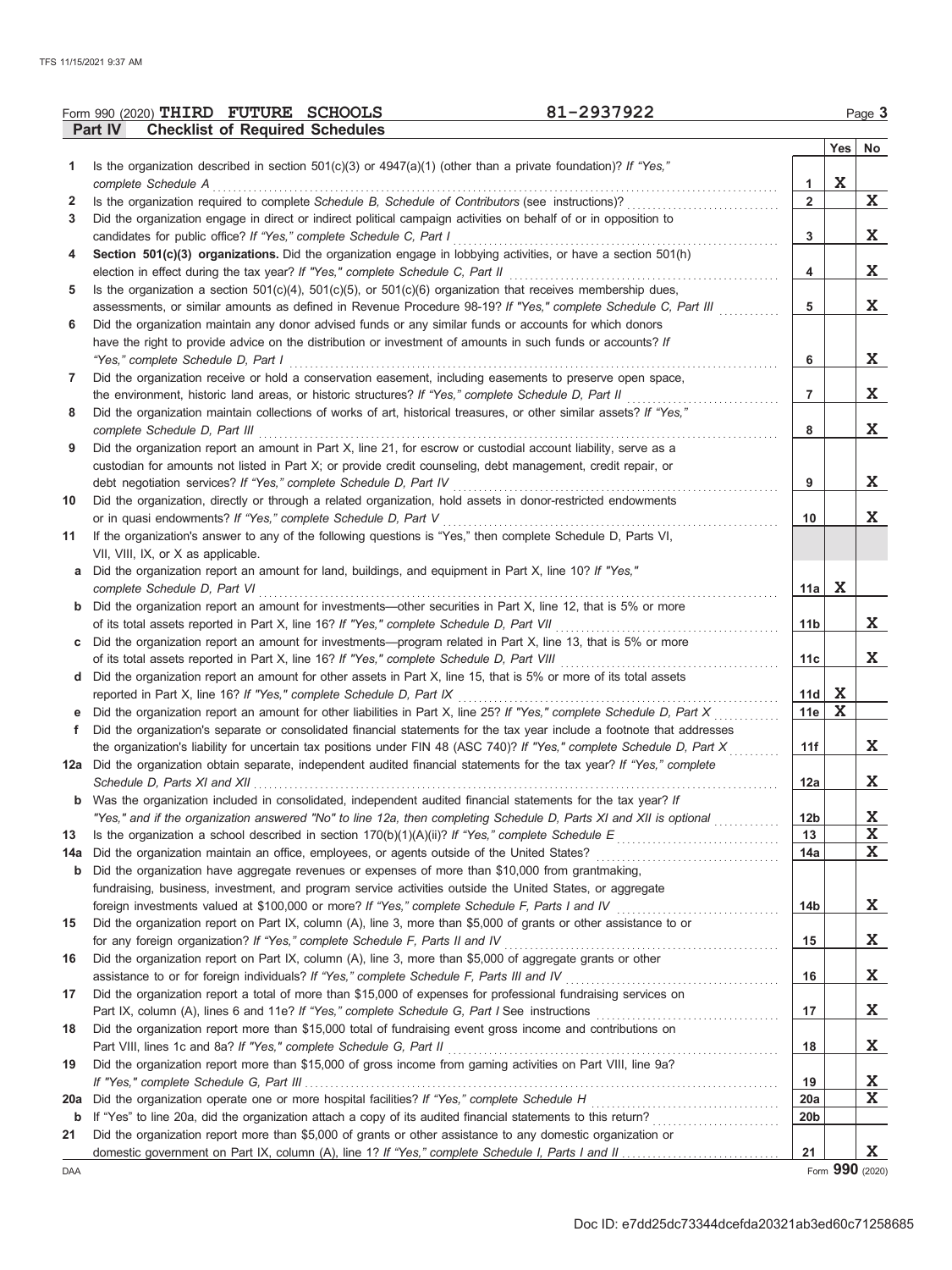| <b>Checklist of Required Schedules (continued)</b><br>Part IV<br>Yes<br>No<br>Did the organization report more than \$5,000 of grants or other assistance to or for domestic individuals on<br>22<br>X<br>Part IX, column (A), line 2? If "Yes," complete Schedule I, Parts I and III<br>22<br>Did the organization answer "Yes" to Part VII, Section A, line 3, 4, or 5 about compensation of the<br>23<br>organization's current and former officers, directors, trustees, key employees, and highest compensated<br>X<br>employees? If "Yes," complete Schedule J<br>23<br>24a Did the organization have a tax-exempt bond issue with an outstanding principal amount of more than<br>\$100,000 as of the last day of the year, that was issued after December 31, 2002? If "Yes," answer lines 24b<br>X<br>through 24d and complete Schedule K. If "No," go to line 25a<br>24a<br>Did the organization invest any proceeds of tax-exempt bonds beyond a temporary period exception?<br>24 <sub>b</sub><br>b<br>Did the organization maintain an escrow account other than a refunding escrow at any time during the year<br>С<br>24c<br>to defease any tax-exempt bonds?<br>Did the organization act as an "on behalf of" issuer for bonds outstanding at any time during the year?<br>24d<br>d<br>25a Section 501(c)(3), 501(c)(4), and 501(c)(29) organizations. Did the organization engage in an excess benefit<br>X<br>transaction with a disqualified person during the year? If "Yes," complete Schedule L, Part I<br>25a<br>Is the organization aware that it engaged in an excess benefit transaction with a disqualified person in a prior<br>b<br>year, and that the transaction has not been reported on any of the organization's prior Forms 990 or 990-EZ?<br>X<br>If "Yes," complete Schedule L, Part I<br>25 <sub>b</sub><br>Did the organization report any amount on Part X, line 5 or 22, for receivables from or payables to any current<br>26<br>or former officer, director, trustee, key employee, creator or founder, substantial contributor, or 35%<br>X<br>controlled entity or family member of any of these persons? If "Yes," complete Schedule L, Part II<br>26<br>Did the organization provide a grant or other assistance to any current or former officer, director, trustee, key<br>employee, creator or founder, substantial contributor or employee thereof, a grant selection committee<br>member, or to a 35% controlled entity (including an employee thereof) or family member of any of these<br>X<br>persons? If "Yes," complete Schedule L, Part III<br>27<br>Was the organization a party to a business transaction with one of the following parties (see Schedule L, Part<br>IV instructions, for applicable filing thresholds, conditions, and exceptions):<br>A current or former officer, director, trustee, key employee, creator or founder, or substantial contributor? If<br>а<br>X<br>"Yes," complete Schedule L, Part IV<br>28a<br>X<br>A family member of any individual described in line 28a? If "Yes," complete Schedule L, Part IV<br>28 <sub>b</sub><br>b<br>A 35% controlled entity of one or more individuals and/or organizations described in lines 28a or 28b? If<br>C<br>X<br>"Yes," complete Schedule L, Part IV<br>28c<br>X<br>Did the organization receive more than \$25,000 in non-cash contributions? If "Yes," complete Schedule M<br>29<br>29<br>Did the organization receive contributions of art, historical treasures, or other similar assets, or qualified<br>30<br>X<br>conservation contributions? If "Yes," complete Schedule M<br>30<br>X<br>31<br>Did the organization liquidate, terminate, or dissolve and cease operations? If "Yes," complete Schedule N, Part I<br>Did the organization sell, exchange, dispose of, or transfer more than 25% of its net assets? If "Yes,"<br>32<br>X<br>32<br>complete Schedule N, Part II<br>Did the organization own 100% of an entity disregarded as separate from the organization under Regulations<br>X<br>sections 301.7701-2 and 301.7701-3? If "Yes," complete Schedule R, Part I<br>33<br>Was the organization related to any tax-exempt or taxable entity? If "Yes," complete Schedule R, Part II, III,<br>34<br>$\mathbf x$<br>or IV, and Part V, line 1<br>34<br>$\mathbf X$<br>Did the organization have a controlled entity within the meaning of section 512(b)(13)?<br>35a<br>35a<br>If "Yes" to line 35a, did the organization receive any payment from or engage in any transaction with a<br>b<br>X<br>controlled entity within the meaning of section 512(b)(13)? If "Yes," complete Schedule R, Part V, line 2<br>35 <sub>b</sub><br>Section 501(c)(3) organizations. Did the organization make any transfers to an exempt non-charitable<br>36<br>related organization? If "Yes," complete Schedule R, Part V, line 2<br>X<br>36<br>Did the organization conduct more than 5% of its activities through an entity that is not a related organization<br>37<br>X<br>and that is treated as a partnership for federal income tax purposes? If "Yes," complete Schedule R, Part VI<br>37<br>Did the organization complete Schedule O and provide explanations in Schedule O for Part VI, lines 11b and<br>38<br>19? Note: All Form 990 filers are required to complete Schedule O.<br>X<br>38<br>Statements Regarding Other IRS Filings and Tax Compliance<br>Part V<br>Check if Schedule O contains a response or note to any line in this Part V.<br>Yes<br>No<br>31<br>Enter the number reported in Box 3 of Form 1096. Enter -0- if not applicable<br>1a<br>1a<br>$\mathbf 0$<br>1 <sub>b</sub><br>Enter the number of Forms W-2G included in line 1a. Enter -0- if not applicable<br>b<br>Did the organization comply with backup withholding rules for reportable payments to vendors and<br>c<br>1c |     | 81-2937922<br>Form 990 (2020) THIRD FUTURE SCHOOLS |  | Page 4 |
|-----------------------------------------------------------------------------------------------------------------------------------------------------------------------------------------------------------------------------------------------------------------------------------------------------------------------------------------------------------------------------------------------------------------------------------------------------------------------------------------------------------------------------------------------------------------------------------------------------------------------------------------------------------------------------------------------------------------------------------------------------------------------------------------------------------------------------------------------------------------------------------------------------------------------------------------------------------------------------------------------------------------------------------------------------------------------------------------------------------------------------------------------------------------------------------------------------------------------------------------------------------------------------------------------------------------------------------------------------------------------------------------------------------------------------------------------------------------------------------------------------------------------------------------------------------------------------------------------------------------------------------------------------------------------------------------------------------------------------------------------------------------------------------------------------------------------------------------------------------------------------------------------------------------------------------------------------------------------------------------------------------------------------------------------------------------------------------------------------------------------------------------------------------------------------------------------------------------------------------------------------------------------------------------------------------------------------------------------------------------------------------------------------------------------------------------------------------------------------------------------------------------------------------------------------------------------------------------------------------------------------------------------------------------------------------------------------------------------------------------------------------------------------------------------------------------------------------------------------------------------------------------------------------------------------------------------------------------------------------------------------------------------------------------------------------------------------------------------------------------------------------------------------------------------------------------------------------------------------------------------------------------------------------------------------------------------------------------------------------------------------------------------------------------------------------------------------------------------------------------------------------------------------------------------------------------------------------------------------------------------------------------------------------------------------------------------------------------------------------------------------------------------------------------------------------------------------------------------------------------------------------------------------------------------------------------------------------------------------------------------------------------------------------------------------------------------------------------------------------------------------------------------------------------------------------------------------------------------------------------------------------------------------------------------------------------------------------------------------------------------------------------------------------------------------------------------------------------------------------------------------------------------------------------------------------------------------------------------------------------------------------------------------------------------------------------------------------------------------------------------------------------------------------------------------------------------------------------------------------------------------------------------------------------------------------------------------------------------------------------------------------------------------------------------------------------------------------------------------------------------------------------------------------------------------------------------------------------------------------------------------------------------------------------------------------------------------------------------------------------------------------------------------------------------------------------------------------------------------------------------------------------------------------------------------------------------------------------------------------------------------------------------------------------------------------------------------------------------------------------------------------------------------------------------------------------------------------------------------------------|-----|----------------------------------------------------|--|--------|
|                                                                                                                                                                                                                                                                                                                                                                                                                                                                                                                                                                                                                                                                                                                                                                                                                                                                                                                                                                                                                                                                                                                                                                                                                                                                                                                                                                                                                                                                                                                                                                                                                                                                                                                                                                                                                                                                                                                                                                                                                                                                                                                                                                                                                                                                                                                                                                                                                                                                                                                                                                                                                                                                                                                                                                                                                                                                                                                                                                                                                                                                                                                                                                                                                                                                                                                                                                                                                                                                                                                                                                                                                                                                                                                                                                                                                                                                                                                                                                                                                                                                                                                                                                                                                                                                                                                                                                                                                                                                                                                                                                                                                                                                                                                                                                                                                                                                                                                                                                                                                                                                                                                                                                                                                                                                                                                                                                                                                                                                                                                                                                                                                                                                                                                                                                                                                                                                 |     |                                                    |  |        |
|                                                                                                                                                                                                                                                                                                                                                                                                                                                                                                                                                                                                                                                                                                                                                                                                                                                                                                                                                                                                                                                                                                                                                                                                                                                                                                                                                                                                                                                                                                                                                                                                                                                                                                                                                                                                                                                                                                                                                                                                                                                                                                                                                                                                                                                                                                                                                                                                                                                                                                                                                                                                                                                                                                                                                                                                                                                                                                                                                                                                                                                                                                                                                                                                                                                                                                                                                                                                                                                                                                                                                                                                                                                                                                                                                                                                                                                                                                                                                                                                                                                                                                                                                                                                                                                                                                                                                                                                                                                                                                                                                                                                                                                                                                                                                                                                                                                                                                                                                                                                                                                                                                                                                                                                                                                                                                                                                                                                                                                                                                                                                                                                                                                                                                                                                                                                                                                                 |     |                                                    |  |        |
|                                                                                                                                                                                                                                                                                                                                                                                                                                                                                                                                                                                                                                                                                                                                                                                                                                                                                                                                                                                                                                                                                                                                                                                                                                                                                                                                                                                                                                                                                                                                                                                                                                                                                                                                                                                                                                                                                                                                                                                                                                                                                                                                                                                                                                                                                                                                                                                                                                                                                                                                                                                                                                                                                                                                                                                                                                                                                                                                                                                                                                                                                                                                                                                                                                                                                                                                                                                                                                                                                                                                                                                                                                                                                                                                                                                                                                                                                                                                                                                                                                                                                                                                                                                                                                                                                                                                                                                                                                                                                                                                                                                                                                                                                                                                                                                                                                                                                                                                                                                                                                                                                                                                                                                                                                                                                                                                                                                                                                                                                                                                                                                                                                                                                                                                                                                                                                                                 |     |                                                    |  |        |
|                                                                                                                                                                                                                                                                                                                                                                                                                                                                                                                                                                                                                                                                                                                                                                                                                                                                                                                                                                                                                                                                                                                                                                                                                                                                                                                                                                                                                                                                                                                                                                                                                                                                                                                                                                                                                                                                                                                                                                                                                                                                                                                                                                                                                                                                                                                                                                                                                                                                                                                                                                                                                                                                                                                                                                                                                                                                                                                                                                                                                                                                                                                                                                                                                                                                                                                                                                                                                                                                                                                                                                                                                                                                                                                                                                                                                                                                                                                                                                                                                                                                                                                                                                                                                                                                                                                                                                                                                                                                                                                                                                                                                                                                                                                                                                                                                                                                                                                                                                                                                                                                                                                                                                                                                                                                                                                                                                                                                                                                                                                                                                                                                                                                                                                                                                                                                                                                 |     |                                                    |  |        |
|                                                                                                                                                                                                                                                                                                                                                                                                                                                                                                                                                                                                                                                                                                                                                                                                                                                                                                                                                                                                                                                                                                                                                                                                                                                                                                                                                                                                                                                                                                                                                                                                                                                                                                                                                                                                                                                                                                                                                                                                                                                                                                                                                                                                                                                                                                                                                                                                                                                                                                                                                                                                                                                                                                                                                                                                                                                                                                                                                                                                                                                                                                                                                                                                                                                                                                                                                                                                                                                                                                                                                                                                                                                                                                                                                                                                                                                                                                                                                                                                                                                                                                                                                                                                                                                                                                                                                                                                                                                                                                                                                                                                                                                                                                                                                                                                                                                                                                                                                                                                                                                                                                                                                                                                                                                                                                                                                                                                                                                                                                                                                                                                                                                                                                                                                                                                                                                                 |     |                                                    |  |        |
|                                                                                                                                                                                                                                                                                                                                                                                                                                                                                                                                                                                                                                                                                                                                                                                                                                                                                                                                                                                                                                                                                                                                                                                                                                                                                                                                                                                                                                                                                                                                                                                                                                                                                                                                                                                                                                                                                                                                                                                                                                                                                                                                                                                                                                                                                                                                                                                                                                                                                                                                                                                                                                                                                                                                                                                                                                                                                                                                                                                                                                                                                                                                                                                                                                                                                                                                                                                                                                                                                                                                                                                                                                                                                                                                                                                                                                                                                                                                                                                                                                                                                                                                                                                                                                                                                                                                                                                                                                                                                                                                                                                                                                                                                                                                                                                                                                                                                                                                                                                                                                                                                                                                                                                                                                                                                                                                                                                                                                                                                                                                                                                                                                                                                                                                                                                                                                                                 |     |                                                    |  |        |
|                                                                                                                                                                                                                                                                                                                                                                                                                                                                                                                                                                                                                                                                                                                                                                                                                                                                                                                                                                                                                                                                                                                                                                                                                                                                                                                                                                                                                                                                                                                                                                                                                                                                                                                                                                                                                                                                                                                                                                                                                                                                                                                                                                                                                                                                                                                                                                                                                                                                                                                                                                                                                                                                                                                                                                                                                                                                                                                                                                                                                                                                                                                                                                                                                                                                                                                                                                                                                                                                                                                                                                                                                                                                                                                                                                                                                                                                                                                                                                                                                                                                                                                                                                                                                                                                                                                                                                                                                                                                                                                                                                                                                                                                                                                                                                                                                                                                                                                                                                                                                                                                                                                                                                                                                                                                                                                                                                                                                                                                                                                                                                                                                                                                                                                                                                                                                                                                 |     |                                                    |  |        |
|                                                                                                                                                                                                                                                                                                                                                                                                                                                                                                                                                                                                                                                                                                                                                                                                                                                                                                                                                                                                                                                                                                                                                                                                                                                                                                                                                                                                                                                                                                                                                                                                                                                                                                                                                                                                                                                                                                                                                                                                                                                                                                                                                                                                                                                                                                                                                                                                                                                                                                                                                                                                                                                                                                                                                                                                                                                                                                                                                                                                                                                                                                                                                                                                                                                                                                                                                                                                                                                                                                                                                                                                                                                                                                                                                                                                                                                                                                                                                                                                                                                                                                                                                                                                                                                                                                                                                                                                                                                                                                                                                                                                                                                                                                                                                                                                                                                                                                                                                                                                                                                                                                                                                                                                                                                                                                                                                                                                                                                                                                                                                                                                                                                                                                                                                                                                                                                                 |     |                                                    |  |        |
|                                                                                                                                                                                                                                                                                                                                                                                                                                                                                                                                                                                                                                                                                                                                                                                                                                                                                                                                                                                                                                                                                                                                                                                                                                                                                                                                                                                                                                                                                                                                                                                                                                                                                                                                                                                                                                                                                                                                                                                                                                                                                                                                                                                                                                                                                                                                                                                                                                                                                                                                                                                                                                                                                                                                                                                                                                                                                                                                                                                                                                                                                                                                                                                                                                                                                                                                                                                                                                                                                                                                                                                                                                                                                                                                                                                                                                                                                                                                                                                                                                                                                                                                                                                                                                                                                                                                                                                                                                                                                                                                                                                                                                                                                                                                                                                                                                                                                                                                                                                                                                                                                                                                                                                                                                                                                                                                                                                                                                                                                                                                                                                                                                                                                                                                                                                                                                                                 |     |                                                    |  |        |
|                                                                                                                                                                                                                                                                                                                                                                                                                                                                                                                                                                                                                                                                                                                                                                                                                                                                                                                                                                                                                                                                                                                                                                                                                                                                                                                                                                                                                                                                                                                                                                                                                                                                                                                                                                                                                                                                                                                                                                                                                                                                                                                                                                                                                                                                                                                                                                                                                                                                                                                                                                                                                                                                                                                                                                                                                                                                                                                                                                                                                                                                                                                                                                                                                                                                                                                                                                                                                                                                                                                                                                                                                                                                                                                                                                                                                                                                                                                                                                                                                                                                                                                                                                                                                                                                                                                                                                                                                                                                                                                                                                                                                                                                                                                                                                                                                                                                                                                                                                                                                                                                                                                                                                                                                                                                                                                                                                                                                                                                                                                                                                                                                                                                                                                                                                                                                                                                 |     |                                                    |  |        |
|                                                                                                                                                                                                                                                                                                                                                                                                                                                                                                                                                                                                                                                                                                                                                                                                                                                                                                                                                                                                                                                                                                                                                                                                                                                                                                                                                                                                                                                                                                                                                                                                                                                                                                                                                                                                                                                                                                                                                                                                                                                                                                                                                                                                                                                                                                                                                                                                                                                                                                                                                                                                                                                                                                                                                                                                                                                                                                                                                                                                                                                                                                                                                                                                                                                                                                                                                                                                                                                                                                                                                                                                                                                                                                                                                                                                                                                                                                                                                                                                                                                                                                                                                                                                                                                                                                                                                                                                                                                                                                                                                                                                                                                                                                                                                                                                                                                                                                                                                                                                                                                                                                                                                                                                                                                                                                                                                                                                                                                                                                                                                                                                                                                                                                                                                                                                                                                                 |     |                                                    |  |        |
|                                                                                                                                                                                                                                                                                                                                                                                                                                                                                                                                                                                                                                                                                                                                                                                                                                                                                                                                                                                                                                                                                                                                                                                                                                                                                                                                                                                                                                                                                                                                                                                                                                                                                                                                                                                                                                                                                                                                                                                                                                                                                                                                                                                                                                                                                                                                                                                                                                                                                                                                                                                                                                                                                                                                                                                                                                                                                                                                                                                                                                                                                                                                                                                                                                                                                                                                                                                                                                                                                                                                                                                                                                                                                                                                                                                                                                                                                                                                                                                                                                                                                                                                                                                                                                                                                                                                                                                                                                                                                                                                                                                                                                                                                                                                                                                                                                                                                                                                                                                                                                                                                                                                                                                                                                                                                                                                                                                                                                                                                                                                                                                                                                                                                                                                                                                                                                                                 |     |                                                    |  |        |
|                                                                                                                                                                                                                                                                                                                                                                                                                                                                                                                                                                                                                                                                                                                                                                                                                                                                                                                                                                                                                                                                                                                                                                                                                                                                                                                                                                                                                                                                                                                                                                                                                                                                                                                                                                                                                                                                                                                                                                                                                                                                                                                                                                                                                                                                                                                                                                                                                                                                                                                                                                                                                                                                                                                                                                                                                                                                                                                                                                                                                                                                                                                                                                                                                                                                                                                                                                                                                                                                                                                                                                                                                                                                                                                                                                                                                                                                                                                                                                                                                                                                                                                                                                                                                                                                                                                                                                                                                                                                                                                                                                                                                                                                                                                                                                                                                                                                                                                                                                                                                                                                                                                                                                                                                                                                                                                                                                                                                                                                                                                                                                                                                                                                                                                                                                                                                                                                 |     |                                                    |  |        |
|                                                                                                                                                                                                                                                                                                                                                                                                                                                                                                                                                                                                                                                                                                                                                                                                                                                                                                                                                                                                                                                                                                                                                                                                                                                                                                                                                                                                                                                                                                                                                                                                                                                                                                                                                                                                                                                                                                                                                                                                                                                                                                                                                                                                                                                                                                                                                                                                                                                                                                                                                                                                                                                                                                                                                                                                                                                                                                                                                                                                                                                                                                                                                                                                                                                                                                                                                                                                                                                                                                                                                                                                                                                                                                                                                                                                                                                                                                                                                                                                                                                                                                                                                                                                                                                                                                                                                                                                                                                                                                                                                                                                                                                                                                                                                                                                                                                                                                                                                                                                                                                                                                                                                                                                                                                                                                                                                                                                                                                                                                                                                                                                                                                                                                                                                                                                                                                                 |     |                                                    |  |        |
|                                                                                                                                                                                                                                                                                                                                                                                                                                                                                                                                                                                                                                                                                                                                                                                                                                                                                                                                                                                                                                                                                                                                                                                                                                                                                                                                                                                                                                                                                                                                                                                                                                                                                                                                                                                                                                                                                                                                                                                                                                                                                                                                                                                                                                                                                                                                                                                                                                                                                                                                                                                                                                                                                                                                                                                                                                                                                                                                                                                                                                                                                                                                                                                                                                                                                                                                                                                                                                                                                                                                                                                                                                                                                                                                                                                                                                                                                                                                                                                                                                                                                                                                                                                                                                                                                                                                                                                                                                                                                                                                                                                                                                                                                                                                                                                                                                                                                                                                                                                                                                                                                                                                                                                                                                                                                                                                                                                                                                                                                                                                                                                                                                                                                                                                                                                                                                                                 |     |                                                    |  |        |
|                                                                                                                                                                                                                                                                                                                                                                                                                                                                                                                                                                                                                                                                                                                                                                                                                                                                                                                                                                                                                                                                                                                                                                                                                                                                                                                                                                                                                                                                                                                                                                                                                                                                                                                                                                                                                                                                                                                                                                                                                                                                                                                                                                                                                                                                                                                                                                                                                                                                                                                                                                                                                                                                                                                                                                                                                                                                                                                                                                                                                                                                                                                                                                                                                                                                                                                                                                                                                                                                                                                                                                                                                                                                                                                                                                                                                                                                                                                                                                                                                                                                                                                                                                                                                                                                                                                                                                                                                                                                                                                                                                                                                                                                                                                                                                                                                                                                                                                                                                                                                                                                                                                                                                                                                                                                                                                                                                                                                                                                                                                                                                                                                                                                                                                                                                                                                                                                 |     |                                                    |  |        |
|                                                                                                                                                                                                                                                                                                                                                                                                                                                                                                                                                                                                                                                                                                                                                                                                                                                                                                                                                                                                                                                                                                                                                                                                                                                                                                                                                                                                                                                                                                                                                                                                                                                                                                                                                                                                                                                                                                                                                                                                                                                                                                                                                                                                                                                                                                                                                                                                                                                                                                                                                                                                                                                                                                                                                                                                                                                                                                                                                                                                                                                                                                                                                                                                                                                                                                                                                                                                                                                                                                                                                                                                                                                                                                                                                                                                                                                                                                                                                                                                                                                                                                                                                                                                                                                                                                                                                                                                                                                                                                                                                                                                                                                                                                                                                                                                                                                                                                                                                                                                                                                                                                                                                                                                                                                                                                                                                                                                                                                                                                                                                                                                                                                                                                                                                                                                                                                                 |     |                                                    |  |        |
|                                                                                                                                                                                                                                                                                                                                                                                                                                                                                                                                                                                                                                                                                                                                                                                                                                                                                                                                                                                                                                                                                                                                                                                                                                                                                                                                                                                                                                                                                                                                                                                                                                                                                                                                                                                                                                                                                                                                                                                                                                                                                                                                                                                                                                                                                                                                                                                                                                                                                                                                                                                                                                                                                                                                                                                                                                                                                                                                                                                                                                                                                                                                                                                                                                                                                                                                                                                                                                                                                                                                                                                                                                                                                                                                                                                                                                                                                                                                                                                                                                                                                                                                                                                                                                                                                                                                                                                                                                                                                                                                                                                                                                                                                                                                                                                                                                                                                                                                                                                                                                                                                                                                                                                                                                                                                                                                                                                                                                                                                                                                                                                                                                                                                                                                                                                                                                                                 |     |                                                    |  |        |
|                                                                                                                                                                                                                                                                                                                                                                                                                                                                                                                                                                                                                                                                                                                                                                                                                                                                                                                                                                                                                                                                                                                                                                                                                                                                                                                                                                                                                                                                                                                                                                                                                                                                                                                                                                                                                                                                                                                                                                                                                                                                                                                                                                                                                                                                                                                                                                                                                                                                                                                                                                                                                                                                                                                                                                                                                                                                                                                                                                                                                                                                                                                                                                                                                                                                                                                                                                                                                                                                                                                                                                                                                                                                                                                                                                                                                                                                                                                                                                                                                                                                                                                                                                                                                                                                                                                                                                                                                                                                                                                                                                                                                                                                                                                                                                                                                                                                                                                                                                                                                                                                                                                                                                                                                                                                                                                                                                                                                                                                                                                                                                                                                                                                                                                                                                                                                                                                 |     |                                                    |  |        |
|                                                                                                                                                                                                                                                                                                                                                                                                                                                                                                                                                                                                                                                                                                                                                                                                                                                                                                                                                                                                                                                                                                                                                                                                                                                                                                                                                                                                                                                                                                                                                                                                                                                                                                                                                                                                                                                                                                                                                                                                                                                                                                                                                                                                                                                                                                                                                                                                                                                                                                                                                                                                                                                                                                                                                                                                                                                                                                                                                                                                                                                                                                                                                                                                                                                                                                                                                                                                                                                                                                                                                                                                                                                                                                                                                                                                                                                                                                                                                                                                                                                                                                                                                                                                                                                                                                                                                                                                                                                                                                                                                                                                                                                                                                                                                                                                                                                                                                                                                                                                                                                                                                                                                                                                                                                                                                                                                                                                                                                                                                                                                                                                                                                                                                                                                                                                                                                                 |     |                                                    |  |        |
|                                                                                                                                                                                                                                                                                                                                                                                                                                                                                                                                                                                                                                                                                                                                                                                                                                                                                                                                                                                                                                                                                                                                                                                                                                                                                                                                                                                                                                                                                                                                                                                                                                                                                                                                                                                                                                                                                                                                                                                                                                                                                                                                                                                                                                                                                                                                                                                                                                                                                                                                                                                                                                                                                                                                                                                                                                                                                                                                                                                                                                                                                                                                                                                                                                                                                                                                                                                                                                                                                                                                                                                                                                                                                                                                                                                                                                                                                                                                                                                                                                                                                                                                                                                                                                                                                                                                                                                                                                                                                                                                                                                                                                                                                                                                                                                                                                                                                                                                                                                                                                                                                                                                                                                                                                                                                                                                                                                                                                                                                                                                                                                                                                                                                                                                                                                                                                                                 | 27  |                                                    |  |        |
|                                                                                                                                                                                                                                                                                                                                                                                                                                                                                                                                                                                                                                                                                                                                                                                                                                                                                                                                                                                                                                                                                                                                                                                                                                                                                                                                                                                                                                                                                                                                                                                                                                                                                                                                                                                                                                                                                                                                                                                                                                                                                                                                                                                                                                                                                                                                                                                                                                                                                                                                                                                                                                                                                                                                                                                                                                                                                                                                                                                                                                                                                                                                                                                                                                                                                                                                                                                                                                                                                                                                                                                                                                                                                                                                                                                                                                                                                                                                                                                                                                                                                                                                                                                                                                                                                                                                                                                                                                                                                                                                                                                                                                                                                                                                                                                                                                                                                                                                                                                                                                                                                                                                                                                                                                                                                                                                                                                                                                                                                                                                                                                                                                                                                                                                                                                                                                                                 |     |                                                    |  |        |
|                                                                                                                                                                                                                                                                                                                                                                                                                                                                                                                                                                                                                                                                                                                                                                                                                                                                                                                                                                                                                                                                                                                                                                                                                                                                                                                                                                                                                                                                                                                                                                                                                                                                                                                                                                                                                                                                                                                                                                                                                                                                                                                                                                                                                                                                                                                                                                                                                                                                                                                                                                                                                                                                                                                                                                                                                                                                                                                                                                                                                                                                                                                                                                                                                                                                                                                                                                                                                                                                                                                                                                                                                                                                                                                                                                                                                                                                                                                                                                                                                                                                                                                                                                                                                                                                                                                                                                                                                                                                                                                                                                                                                                                                                                                                                                                                                                                                                                                                                                                                                                                                                                                                                                                                                                                                                                                                                                                                                                                                                                                                                                                                                                                                                                                                                                                                                                                                 |     |                                                    |  |        |
|                                                                                                                                                                                                                                                                                                                                                                                                                                                                                                                                                                                                                                                                                                                                                                                                                                                                                                                                                                                                                                                                                                                                                                                                                                                                                                                                                                                                                                                                                                                                                                                                                                                                                                                                                                                                                                                                                                                                                                                                                                                                                                                                                                                                                                                                                                                                                                                                                                                                                                                                                                                                                                                                                                                                                                                                                                                                                                                                                                                                                                                                                                                                                                                                                                                                                                                                                                                                                                                                                                                                                                                                                                                                                                                                                                                                                                                                                                                                                                                                                                                                                                                                                                                                                                                                                                                                                                                                                                                                                                                                                                                                                                                                                                                                                                                                                                                                                                                                                                                                                                                                                                                                                                                                                                                                                                                                                                                                                                                                                                                                                                                                                                                                                                                                                                                                                                                                 |     |                                                    |  |        |
|                                                                                                                                                                                                                                                                                                                                                                                                                                                                                                                                                                                                                                                                                                                                                                                                                                                                                                                                                                                                                                                                                                                                                                                                                                                                                                                                                                                                                                                                                                                                                                                                                                                                                                                                                                                                                                                                                                                                                                                                                                                                                                                                                                                                                                                                                                                                                                                                                                                                                                                                                                                                                                                                                                                                                                                                                                                                                                                                                                                                                                                                                                                                                                                                                                                                                                                                                                                                                                                                                                                                                                                                                                                                                                                                                                                                                                                                                                                                                                                                                                                                                                                                                                                                                                                                                                                                                                                                                                                                                                                                                                                                                                                                                                                                                                                                                                                                                                                                                                                                                                                                                                                                                                                                                                                                                                                                                                                                                                                                                                                                                                                                                                                                                                                                                                                                                                                                 | 28  |                                                    |  |        |
|                                                                                                                                                                                                                                                                                                                                                                                                                                                                                                                                                                                                                                                                                                                                                                                                                                                                                                                                                                                                                                                                                                                                                                                                                                                                                                                                                                                                                                                                                                                                                                                                                                                                                                                                                                                                                                                                                                                                                                                                                                                                                                                                                                                                                                                                                                                                                                                                                                                                                                                                                                                                                                                                                                                                                                                                                                                                                                                                                                                                                                                                                                                                                                                                                                                                                                                                                                                                                                                                                                                                                                                                                                                                                                                                                                                                                                                                                                                                                                                                                                                                                                                                                                                                                                                                                                                                                                                                                                                                                                                                                                                                                                                                                                                                                                                                                                                                                                                                                                                                                                                                                                                                                                                                                                                                                                                                                                                                                                                                                                                                                                                                                                                                                                                                                                                                                                                                 |     |                                                    |  |        |
|                                                                                                                                                                                                                                                                                                                                                                                                                                                                                                                                                                                                                                                                                                                                                                                                                                                                                                                                                                                                                                                                                                                                                                                                                                                                                                                                                                                                                                                                                                                                                                                                                                                                                                                                                                                                                                                                                                                                                                                                                                                                                                                                                                                                                                                                                                                                                                                                                                                                                                                                                                                                                                                                                                                                                                                                                                                                                                                                                                                                                                                                                                                                                                                                                                                                                                                                                                                                                                                                                                                                                                                                                                                                                                                                                                                                                                                                                                                                                                                                                                                                                                                                                                                                                                                                                                                                                                                                                                                                                                                                                                                                                                                                                                                                                                                                                                                                                                                                                                                                                                                                                                                                                                                                                                                                                                                                                                                                                                                                                                                                                                                                                                                                                                                                                                                                                                                                 |     |                                                    |  |        |
|                                                                                                                                                                                                                                                                                                                                                                                                                                                                                                                                                                                                                                                                                                                                                                                                                                                                                                                                                                                                                                                                                                                                                                                                                                                                                                                                                                                                                                                                                                                                                                                                                                                                                                                                                                                                                                                                                                                                                                                                                                                                                                                                                                                                                                                                                                                                                                                                                                                                                                                                                                                                                                                                                                                                                                                                                                                                                                                                                                                                                                                                                                                                                                                                                                                                                                                                                                                                                                                                                                                                                                                                                                                                                                                                                                                                                                                                                                                                                                                                                                                                                                                                                                                                                                                                                                                                                                                                                                                                                                                                                                                                                                                                                                                                                                                                                                                                                                                                                                                                                                                                                                                                                                                                                                                                                                                                                                                                                                                                                                                                                                                                                                                                                                                                                                                                                                                                 |     |                                                    |  |        |
|                                                                                                                                                                                                                                                                                                                                                                                                                                                                                                                                                                                                                                                                                                                                                                                                                                                                                                                                                                                                                                                                                                                                                                                                                                                                                                                                                                                                                                                                                                                                                                                                                                                                                                                                                                                                                                                                                                                                                                                                                                                                                                                                                                                                                                                                                                                                                                                                                                                                                                                                                                                                                                                                                                                                                                                                                                                                                                                                                                                                                                                                                                                                                                                                                                                                                                                                                                                                                                                                                                                                                                                                                                                                                                                                                                                                                                                                                                                                                                                                                                                                                                                                                                                                                                                                                                                                                                                                                                                                                                                                                                                                                                                                                                                                                                                                                                                                                                                                                                                                                                                                                                                                                                                                                                                                                                                                                                                                                                                                                                                                                                                                                                                                                                                                                                                                                                                                 |     |                                                    |  |        |
|                                                                                                                                                                                                                                                                                                                                                                                                                                                                                                                                                                                                                                                                                                                                                                                                                                                                                                                                                                                                                                                                                                                                                                                                                                                                                                                                                                                                                                                                                                                                                                                                                                                                                                                                                                                                                                                                                                                                                                                                                                                                                                                                                                                                                                                                                                                                                                                                                                                                                                                                                                                                                                                                                                                                                                                                                                                                                                                                                                                                                                                                                                                                                                                                                                                                                                                                                                                                                                                                                                                                                                                                                                                                                                                                                                                                                                                                                                                                                                                                                                                                                                                                                                                                                                                                                                                                                                                                                                                                                                                                                                                                                                                                                                                                                                                                                                                                                                                                                                                                                                                                                                                                                                                                                                                                                                                                                                                                                                                                                                                                                                                                                                                                                                                                                                                                                                                                 |     |                                                    |  |        |
|                                                                                                                                                                                                                                                                                                                                                                                                                                                                                                                                                                                                                                                                                                                                                                                                                                                                                                                                                                                                                                                                                                                                                                                                                                                                                                                                                                                                                                                                                                                                                                                                                                                                                                                                                                                                                                                                                                                                                                                                                                                                                                                                                                                                                                                                                                                                                                                                                                                                                                                                                                                                                                                                                                                                                                                                                                                                                                                                                                                                                                                                                                                                                                                                                                                                                                                                                                                                                                                                                                                                                                                                                                                                                                                                                                                                                                                                                                                                                                                                                                                                                                                                                                                                                                                                                                                                                                                                                                                                                                                                                                                                                                                                                                                                                                                                                                                                                                                                                                                                                                                                                                                                                                                                                                                                                                                                                                                                                                                                                                                                                                                                                                                                                                                                                                                                                                                                 |     |                                                    |  |        |
|                                                                                                                                                                                                                                                                                                                                                                                                                                                                                                                                                                                                                                                                                                                                                                                                                                                                                                                                                                                                                                                                                                                                                                                                                                                                                                                                                                                                                                                                                                                                                                                                                                                                                                                                                                                                                                                                                                                                                                                                                                                                                                                                                                                                                                                                                                                                                                                                                                                                                                                                                                                                                                                                                                                                                                                                                                                                                                                                                                                                                                                                                                                                                                                                                                                                                                                                                                                                                                                                                                                                                                                                                                                                                                                                                                                                                                                                                                                                                                                                                                                                                                                                                                                                                                                                                                                                                                                                                                                                                                                                                                                                                                                                                                                                                                                                                                                                                                                                                                                                                                                                                                                                                                                                                                                                                                                                                                                                                                                                                                                                                                                                                                                                                                                                                                                                                                                                 |     |                                                    |  |        |
|                                                                                                                                                                                                                                                                                                                                                                                                                                                                                                                                                                                                                                                                                                                                                                                                                                                                                                                                                                                                                                                                                                                                                                                                                                                                                                                                                                                                                                                                                                                                                                                                                                                                                                                                                                                                                                                                                                                                                                                                                                                                                                                                                                                                                                                                                                                                                                                                                                                                                                                                                                                                                                                                                                                                                                                                                                                                                                                                                                                                                                                                                                                                                                                                                                                                                                                                                                                                                                                                                                                                                                                                                                                                                                                                                                                                                                                                                                                                                                                                                                                                                                                                                                                                                                                                                                                                                                                                                                                                                                                                                                                                                                                                                                                                                                                                                                                                                                                                                                                                                                                                                                                                                                                                                                                                                                                                                                                                                                                                                                                                                                                                                                                                                                                                                                                                                                                                 |     |                                                    |  |        |
|                                                                                                                                                                                                                                                                                                                                                                                                                                                                                                                                                                                                                                                                                                                                                                                                                                                                                                                                                                                                                                                                                                                                                                                                                                                                                                                                                                                                                                                                                                                                                                                                                                                                                                                                                                                                                                                                                                                                                                                                                                                                                                                                                                                                                                                                                                                                                                                                                                                                                                                                                                                                                                                                                                                                                                                                                                                                                                                                                                                                                                                                                                                                                                                                                                                                                                                                                                                                                                                                                                                                                                                                                                                                                                                                                                                                                                                                                                                                                                                                                                                                                                                                                                                                                                                                                                                                                                                                                                                                                                                                                                                                                                                                                                                                                                                                                                                                                                                                                                                                                                                                                                                                                                                                                                                                                                                                                                                                                                                                                                                                                                                                                                                                                                                                                                                                                                                                 | 31  |                                                    |  |        |
|                                                                                                                                                                                                                                                                                                                                                                                                                                                                                                                                                                                                                                                                                                                                                                                                                                                                                                                                                                                                                                                                                                                                                                                                                                                                                                                                                                                                                                                                                                                                                                                                                                                                                                                                                                                                                                                                                                                                                                                                                                                                                                                                                                                                                                                                                                                                                                                                                                                                                                                                                                                                                                                                                                                                                                                                                                                                                                                                                                                                                                                                                                                                                                                                                                                                                                                                                                                                                                                                                                                                                                                                                                                                                                                                                                                                                                                                                                                                                                                                                                                                                                                                                                                                                                                                                                                                                                                                                                                                                                                                                                                                                                                                                                                                                                                                                                                                                                                                                                                                                                                                                                                                                                                                                                                                                                                                                                                                                                                                                                                                                                                                                                                                                                                                                                                                                                                                 |     |                                                    |  |        |
|                                                                                                                                                                                                                                                                                                                                                                                                                                                                                                                                                                                                                                                                                                                                                                                                                                                                                                                                                                                                                                                                                                                                                                                                                                                                                                                                                                                                                                                                                                                                                                                                                                                                                                                                                                                                                                                                                                                                                                                                                                                                                                                                                                                                                                                                                                                                                                                                                                                                                                                                                                                                                                                                                                                                                                                                                                                                                                                                                                                                                                                                                                                                                                                                                                                                                                                                                                                                                                                                                                                                                                                                                                                                                                                                                                                                                                                                                                                                                                                                                                                                                                                                                                                                                                                                                                                                                                                                                                                                                                                                                                                                                                                                                                                                                                                                                                                                                                                                                                                                                                                                                                                                                                                                                                                                                                                                                                                                                                                                                                                                                                                                                                                                                                                                                                                                                                                                 |     |                                                    |  |        |
|                                                                                                                                                                                                                                                                                                                                                                                                                                                                                                                                                                                                                                                                                                                                                                                                                                                                                                                                                                                                                                                                                                                                                                                                                                                                                                                                                                                                                                                                                                                                                                                                                                                                                                                                                                                                                                                                                                                                                                                                                                                                                                                                                                                                                                                                                                                                                                                                                                                                                                                                                                                                                                                                                                                                                                                                                                                                                                                                                                                                                                                                                                                                                                                                                                                                                                                                                                                                                                                                                                                                                                                                                                                                                                                                                                                                                                                                                                                                                                                                                                                                                                                                                                                                                                                                                                                                                                                                                                                                                                                                                                                                                                                                                                                                                                                                                                                                                                                                                                                                                                                                                                                                                                                                                                                                                                                                                                                                                                                                                                                                                                                                                                                                                                                                                                                                                                                                 | 33  |                                                    |  |        |
|                                                                                                                                                                                                                                                                                                                                                                                                                                                                                                                                                                                                                                                                                                                                                                                                                                                                                                                                                                                                                                                                                                                                                                                                                                                                                                                                                                                                                                                                                                                                                                                                                                                                                                                                                                                                                                                                                                                                                                                                                                                                                                                                                                                                                                                                                                                                                                                                                                                                                                                                                                                                                                                                                                                                                                                                                                                                                                                                                                                                                                                                                                                                                                                                                                                                                                                                                                                                                                                                                                                                                                                                                                                                                                                                                                                                                                                                                                                                                                                                                                                                                                                                                                                                                                                                                                                                                                                                                                                                                                                                                                                                                                                                                                                                                                                                                                                                                                                                                                                                                                                                                                                                                                                                                                                                                                                                                                                                                                                                                                                                                                                                                                                                                                                                                                                                                                                                 |     |                                                    |  |        |
|                                                                                                                                                                                                                                                                                                                                                                                                                                                                                                                                                                                                                                                                                                                                                                                                                                                                                                                                                                                                                                                                                                                                                                                                                                                                                                                                                                                                                                                                                                                                                                                                                                                                                                                                                                                                                                                                                                                                                                                                                                                                                                                                                                                                                                                                                                                                                                                                                                                                                                                                                                                                                                                                                                                                                                                                                                                                                                                                                                                                                                                                                                                                                                                                                                                                                                                                                                                                                                                                                                                                                                                                                                                                                                                                                                                                                                                                                                                                                                                                                                                                                                                                                                                                                                                                                                                                                                                                                                                                                                                                                                                                                                                                                                                                                                                                                                                                                                                                                                                                                                                                                                                                                                                                                                                                                                                                                                                                                                                                                                                                                                                                                                                                                                                                                                                                                                                                 |     |                                                    |  |        |
|                                                                                                                                                                                                                                                                                                                                                                                                                                                                                                                                                                                                                                                                                                                                                                                                                                                                                                                                                                                                                                                                                                                                                                                                                                                                                                                                                                                                                                                                                                                                                                                                                                                                                                                                                                                                                                                                                                                                                                                                                                                                                                                                                                                                                                                                                                                                                                                                                                                                                                                                                                                                                                                                                                                                                                                                                                                                                                                                                                                                                                                                                                                                                                                                                                                                                                                                                                                                                                                                                                                                                                                                                                                                                                                                                                                                                                                                                                                                                                                                                                                                                                                                                                                                                                                                                                                                                                                                                                                                                                                                                                                                                                                                                                                                                                                                                                                                                                                                                                                                                                                                                                                                                                                                                                                                                                                                                                                                                                                                                                                                                                                                                                                                                                                                                                                                                                                                 |     |                                                    |  |        |
|                                                                                                                                                                                                                                                                                                                                                                                                                                                                                                                                                                                                                                                                                                                                                                                                                                                                                                                                                                                                                                                                                                                                                                                                                                                                                                                                                                                                                                                                                                                                                                                                                                                                                                                                                                                                                                                                                                                                                                                                                                                                                                                                                                                                                                                                                                                                                                                                                                                                                                                                                                                                                                                                                                                                                                                                                                                                                                                                                                                                                                                                                                                                                                                                                                                                                                                                                                                                                                                                                                                                                                                                                                                                                                                                                                                                                                                                                                                                                                                                                                                                                                                                                                                                                                                                                                                                                                                                                                                                                                                                                                                                                                                                                                                                                                                                                                                                                                                                                                                                                                                                                                                                                                                                                                                                                                                                                                                                                                                                                                                                                                                                                                                                                                                                                                                                                                                                 |     |                                                    |  |        |
|                                                                                                                                                                                                                                                                                                                                                                                                                                                                                                                                                                                                                                                                                                                                                                                                                                                                                                                                                                                                                                                                                                                                                                                                                                                                                                                                                                                                                                                                                                                                                                                                                                                                                                                                                                                                                                                                                                                                                                                                                                                                                                                                                                                                                                                                                                                                                                                                                                                                                                                                                                                                                                                                                                                                                                                                                                                                                                                                                                                                                                                                                                                                                                                                                                                                                                                                                                                                                                                                                                                                                                                                                                                                                                                                                                                                                                                                                                                                                                                                                                                                                                                                                                                                                                                                                                                                                                                                                                                                                                                                                                                                                                                                                                                                                                                                                                                                                                                                                                                                                                                                                                                                                                                                                                                                                                                                                                                                                                                                                                                                                                                                                                                                                                                                                                                                                                                                 |     |                                                    |  |        |
|                                                                                                                                                                                                                                                                                                                                                                                                                                                                                                                                                                                                                                                                                                                                                                                                                                                                                                                                                                                                                                                                                                                                                                                                                                                                                                                                                                                                                                                                                                                                                                                                                                                                                                                                                                                                                                                                                                                                                                                                                                                                                                                                                                                                                                                                                                                                                                                                                                                                                                                                                                                                                                                                                                                                                                                                                                                                                                                                                                                                                                                                                                                                                                                                                                                                                                                                                                                                                                                                                                                                                                                                                                                                                                                                                                                                                                                                                                                                                                                                                                                                                                                                                                                                                                                                                                                                                                                                                                                                                                                                                                                                                                                                                                                                                                                                                                                                                                                                                                                                                                                                                                                                                                                                                                                                                                                                                                                                                                                                                                                                                                                                                                                                                                                                                                                                                                                                 |     |                                                    |  |        |
|                                                                                                                                                                                                                                                                                                                                                                                                                                                                                                                                                                                                                                                                                                                                                                                                                                                                                                                                                                                                                                                                                                                                                                                                                                                                                                                                                                                                                                                                                                                                                                                                                                                                                                                                                                                                                                                                                                                                                                                                                                                                                                                                                                                                                                                                                                                                                                                                                                                                                                                                                                                                                                                                                                                                                                                                                                                                                                                                                                                                                                                                                                                                                                                                                                                                                                                                                                                                                                                                                                                                                                                                                                                                                                                                                                                                                                                                                                                                                                                                                                                                                                                                                                                                                                                                                                                                                                                                                                                                                                                                                                                                                                                                                                                                                                                                                                                                                                                                                                                                                                                                                                                                                                                                                                                                                                                                                                                                                                                                                                                                                                                                                                                                                                                                                                                                                                                                 |     |                                                    |  |        |
|                                                                                                                                                                                                                                                                                                                                                                                                                                                                                                                                                                                                                                                                                                                                                                                                                                                                                                                                                                                                                                                                                                                                                                                                                                                                                                                                                                                                                                                                                                                                                                                                                                                                                                                                                                                                                                                                                                                                                                                                                                                                                                                                                                                                                                                                                                                                                                                                                                                                                                                                                                                                                                                                                                                                                                                                                                                                                                                                                                                                                                                                                                                                                                                                                                                                                                                                                                                                                                                                                                                                                                                                                                                                                                                                                                                                                                                                                                                                                                                                                                                                                                                                                                                                                                                                                                                                                                                                                                                                                                                                                                                                                                                                                                                                                                                                                                                                                                                                                                                                                                                                                                                                                                                                                                                                                                                                                                                                                                                                                                                                                                                                                                                                                                                                                                                                                                                                 |     |                                                    |  |        |
|                                                                                                                                                                                                                                                                                                                                                                                                                                                                                                                                                                                                                                                                                                                                                                                                                                                                                                                                                                                                                                                                                                                                                                                                                                                                                                                                                                                                                                                                                                                                                                                                                                                                                                                                                                                                                                                                                                                                                                                                                                                                                                                                                                                                                                                                                                                                                                                                                                                                                                                                                                                                                                                                                                                                                                                                                                                                                                                                                                                                                                                                                                                                                                                                                                                                                                                                                                                                                                                                                                                                                                                                                                                                                                                                                                                                                                                                                                                                                                                                                                                                                                                                                                                                                                                                                                                                                                                                                                                                                                                                                                                                                                                                                                                                                                                                                                                                                                                                                                                                                                                                                                                                                                                                                                                                                                                                                                                                                                                                                                                                                                                                                                                                                                                                                                                                                                                                 |     |                                                    |  |        |
|                                                                                                                                                                                                                                                                                                                                                                                                                                                                                                                                                                                                                                                                                                                                                                                                                                                                                                                                                                                                                                                                                                                                                                                                                                                                                                                                                                                                                                                                                                                                                                                                                                                                                                                                                                                                                                                                                                                                                                                                                                                                                                                                                                                                                                                                                                                                                                                                                                                                                                                                                                                                                                                                                                                                                                                                                                                                                                                                                                                                                                                                                                                                                                                                                                                                                                                                                                                                                                                                                                                                                                                                                                                                                                                                                                                                                                                                                                                                                                                                                                                                                                                                                                                                                                                                                                                                                                                                                                                                                                                                                                                                                                                                                                                                                                                                                                                                                                                                                                                                                                                                                                                                                                                                                                                                                                                                                                                                                                                                                                                                                                                                                                                                                                                                                                                                                                                                 |     |                                                    |  |        |
|                                                                                                                                                                                                                                                                                                                                                                                                                                                                                                                                                                                                                                                                                                                                                                                                                                                                                                                                                                                                                                                                                                                                                                                                                                                                                                                                                                                                                                                                                                                                                                                                                                                                                                                                                                                                                                                                                                                                                                                                                                                                                                                                                                                                                                                                                                                                                                                                                                                                                                                                                                                                                                                                                                                                                                                                                                                                                                                                                                                                                                                                                                                                                                                                                                                                                                                                                                                                                                                                                                                                                                                                                                                                                                                                                                                                                                                                                                                                                                                                                                                                                                                                                                                                                                                                                                                                                                                                                                                                                                                                                                                                                                                                                                                                                                                                                                                                                                                                                                                                                                                                                                                                                                                                                                                                                                                                                                                                                                                                                                                                                                                                                                                                                                                                                                                                                                                                 |     |                                                    |  |        |
|                                                                                                                                                                                                                                                                                                                                                                                                                                                                                                                                                                                                                                                                                                                                                                                                                                                                                                                                                                                                                                                                                                                                                                                                                                                                                                                                                                                                                                                                                                                                                                                                                                                                                                                                                                                                                                                                                                                                                                                                                                                                                                                                                                                                                                                                                                                                                                                                                                                                                                                                                                                                                                                                                                                                                                                                                                                                                                                                                                                                                                                                                                                                                                                                                                                                                                                                                                                                                                                                                                                                                                                                                                                                                                                                                                                                                                                                                                                                                                                                                                                                                                                                                                                                                                                                                                                                                                                                                                                                                                                                                                                                                                                                                                                                                                                                                                                                                                                                                                                                                                                                                                                                                                                                                                                                                                                                                                                                                                                                                                                                                                                                                                                                                                                                                                                                                                                                 |     |                                                    |  |        |
|                                                                                                                                                                                                                                                                                                                                                                                                                                                                                                                                                                                                                                                                                                                                                                                                                                                                                                                                                                                                                                                                                                                                                                                                                                                                                                                                                                                                                                                                                                                                                                                                                                                                                                                                                                                                                                                                                                                                                                                                                                                                                                                                                                                                                                                                                                                                                                                                                                                                                                                                                                                                                                                                                                                                                                                                                                                                                                                                                                                                                                                                                                                                                                                                                                                                                                                                                                                                                                                                                                                                                                                                                                                                                                                                                                                                                                                                                                                                                                                                                                                                                                                                                                                                                                                                                                                                                                                                                                                                                                                                                                                                                                                                                                                                                                                                                                                                                                                                                                                                                                                                                                                                                                                                                                                                                                                                                                                                                                                                                                                                                                                                                                                                                                                                                                                                                                                                 |     |                                                    |  |        |
|                                                                                                                                                                                                                                                                                                                                                                                                                                                                                                                                                                                                                                                                                                                                                                                                                                                                                                                                                                                                                                                                                                                                                                                                                                                                                                                                                                                                                                                                                                                                                                                                                                                                                                                                                                                                                                                                                                                                                                                                                                                                                                                                                                                                                                                                                                                                                                                                                                                                                                                                                                                                                                                                                                                                                                                                                                                                                                                                                                                                                                                                                                                                                                                                                                                                                                                                                                                                                                                                                                                                                                                                                                                                                                                                                                                                                                                                                                                                                                                                                                                                                                                                                                                                                                                                                                                                                                                                                                                                                                                                                                                                                                                                                                                                                                                                                                                                                                                                                                                                                                                                                                                                                                                                                                                                                                                                                                                                                                                                                                                                                                                                                                                                                                                                                                                                                                                                 |     |                                                    |  |        |
|                                                                                                                                                                                                                                                                                                                                                                                                                                                                                                                                                                                                                                                                                                                                                                                                                                                                                                                                                                                                                                                                                                                                                                                                                                                                                                                                                                                                                                                                                                                                                                                                                                                                                                                                                                                                                                                                                                                                                                                                                                                                                                                                                                                                                                                                                                                                                                                                                                                                                                                                                                                                                                                                                                                                                                                                                                                                                                                                                                                                                                                                                                                                                                                                                                                                                                                                                                                                                                                                                                                                                                                                                                                                                                                                                                                                                                                                                                                                                                                                                                                                                                                                                                                                                                                                                                                                                                                                                                                                                                                                                                                                                                                                                                                                                                                                                                                                                                                                                                                                                                                                                                                                                                                                                                                                                                                                                                                                                                                                                                                                                                                                                                                                                                                                                                                                                                                                 |     |                                                    |  |        |
| Form 990 (2020)                                                                                                                                                                                                                                                                                                                                                                                                                                                                                                                                                                                                                                                                                                                                                                                                                                                                                                                                                                                                                                                                                                                                                                                                                                                                                                                                                                                                                                                                                                                                                                                                                                                                                                                                                                                                                                                                                                                                                                                                                                                                                                                                                                                                                                                                                                                                                                                                                                                                                                                                                                                                                                                                                                                                                                                                                                                                                                                                                                                                                                                                                                                                                                                                                                                                                                                                                                                                                                                                                                                                                                                                                                                                                                                                                                                                                                                                                                                                                                                                                                                                                                                                                                                                                                                                                                                                                                                                                                                                                                                                                                                                                                                                                                                                                                                                                                                                                                                                                                                                                                                                                                                                                                                                                                                                                                                                                                                                                                                                                                                                                                                                                                                                                                                                                                                                                                                 |     |                                                    |  |        |
|                                                                                                                                                                                                                                                                                                                                                                                                                                                                                                                                                                                                                                                                                                                                                                                                                                                                                                                                                                                                                                                                                                                                                                                                                                                                                                                                                                                                                                                                                                                                                                                                                                                                                                                                                                                                                                                                                                                                                                                                                                                                                                                                                                                                                                                                                                                                                                                                                                                                                                                                                                                                                                                                                                                                                                                                                                                                                                                                                                                                                                                                                                                                                                                                                                                                                                                                                                                                                                                                                                                                                                                                                                                                                                                                                                                                                                                                                                                                                                                                                                                                                                                                                                                                                                                                                                                                                                                                                                                                                                                                                                                                                                                                                                                                                                                                                                                                                                                                                                                                                                                                                                                                                                                                                                                                                                                                                                                                                                                                                                                                                                                                                                                                                                                                                                                                                                                                 |     |                                                    |  |        |
|                                                                                                                                                                                                                                                                                                                                                                                                                                                                                                                                                                                                                                                                                                                                                                                                                                                                                                                                                                                                                                                                                                                                                                                                                                                                                                                                                                                                                                                                                                                                                                                                                                                                                                                                                                                                                                                                                                                                                                                                                                                                                                                                                                                                                                                                                                                                                                                                                                                                                                                                                                                                                                                                                                                                                                                                                                                                                                                                                                                                                                                                                                                                                                                                                                                                                                                                                                                                                                                                                                                                                                                                                                                                                                                                                                                                                                                                                                                                                                                                                                                                                                                                                                                                                                                                                                                                                                                                                                                                                                                                                                                                                                                                                                                                                                                                                                                                                                                                                                                                                                                                                                                                                                                                                                                                                                                                                                                                                                                                                                                                                                                                                                                                                                                                                                                                                                                                 | DAA |                                                    |  |        |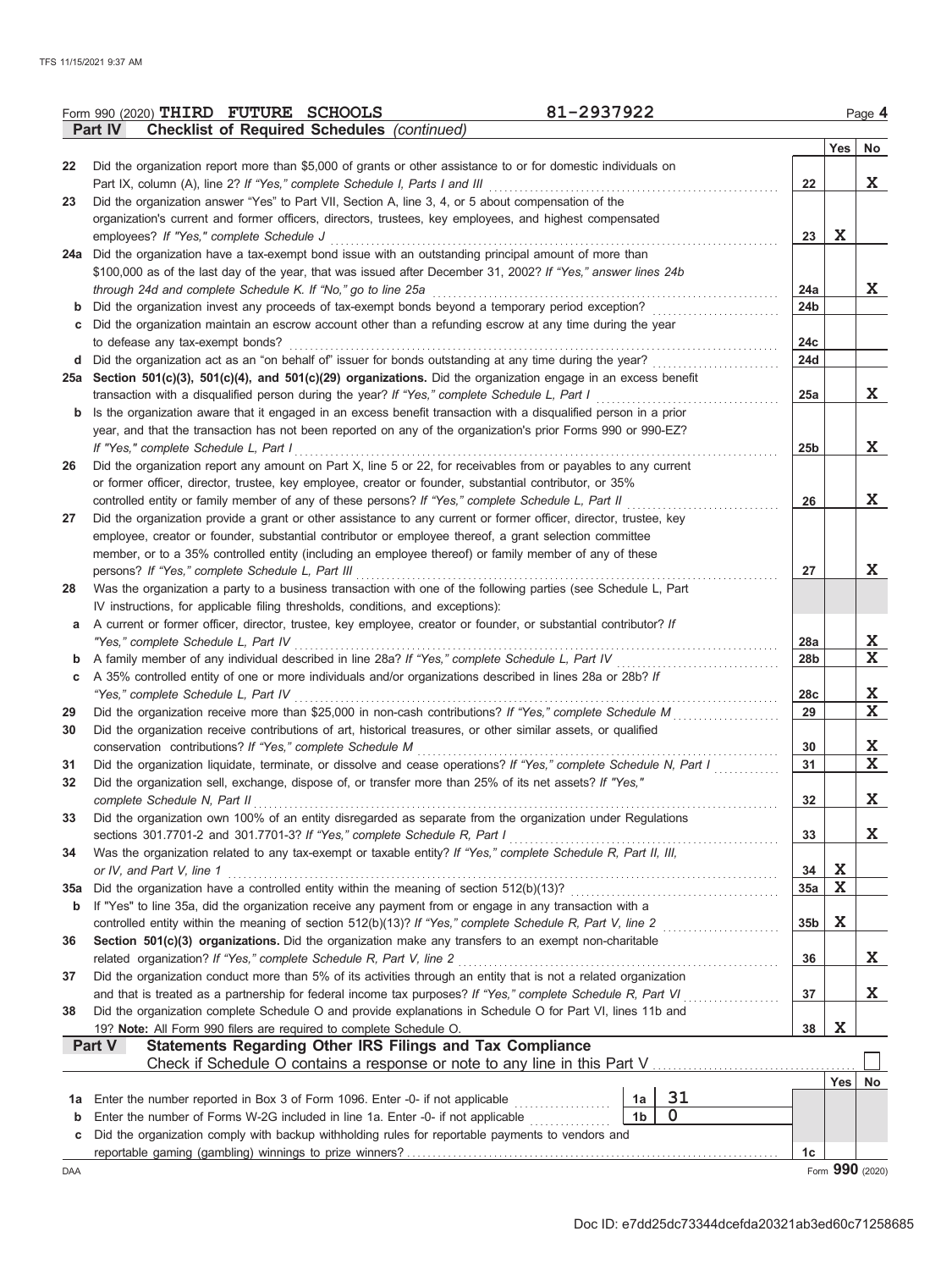|             | 81-2937922<br>Form 990 (2020) THIRD FUTURE SCHOOLS                                                                                 |                |             | Page 5   |
|-------------|------------------------------------------------------------------------------------------------------------------------------------|----------------|-------------|----------|
|             | Statements Regarding Other IRS Filings and Tax Compliance (continued)<br><b>Part V</b>                                             |                |             |          |
|             |                                                                                                                                    |                |             | $Yes$ No |
|             | 2a Enter the number of employees reported on Form W-3, Transmittal of Wage and Tax                                                 |                |             |          |
|             | 301<br>Statements, filed for the calendar year ending with or within the year covered by this return<br>2a                         |                |             |          |
|             | <b>b</b> If at least one is reported on line 2a, did the organization file all required federal employment tax returns?            | 2 <sub>b</sub> | $\mathbf X$ |          |
|             | Note: If the sum of lines 1a and 2a is greater than 250, you may be required to e-file (see instructions)                          |                |             |          |
|             | 3a Did the organization have unrelated business gross income of \$1,000 or more during the year?                                   | 3a             |             | X        |
| b           | If "Yes," has it filed a Form 990-T for this year? If "No" to line 3b, provide an explanation on Schedule O                        | 3 <sub>b</sub> |             |          |
| 4a          | At any time during the calendar year, did the organization have an interest in, or a signature or other authority over,            |                |             |          |
|             | a financial account in a foreign country (such as a bank account, securities account, or other financial account)?                 | 4a             |             | X        |
|             | <b>b</b> If "Yes," enter the name of the foreign country $\blacktriangleright$                                                     |                |             |          |
|             | See instructions for filing requirements for FinCEN Form 114, Report of Foreign Bank and Financial Accounts (FBAR).                |                |             |          |
|             |                                                                                                                                    | 5a             |             | X        |
| b           |                                                                                                                                    | 5 <sub>b</sub> |             | X        |
| c           | If "Yes" to line 5a or 5b, did the organization file Form 8886-T?                                                                  | 5c             |             |          |
| 6a          | Does the organization have annual gross receipts that are normally greater than \$100,000, and did the                             |                |             |          |
|             | organization solicit any contributions that were not tax deductible as charitable contributions?                                   | 6а             |             | X        |
|             | <b>b</b> If "Yes," did the organization include with every solicitation an express statement that such contributions or            |                |             |          |
|             | gifts were not tax deductible?                                                                                                     | 6b             |             |          |
| 7           | Organizations that may receive deductible contributions under section 170(c).                                                      |                |             |          |
| a           | Did the organization receive a payment in excess of \$75 made partly as a contribution and partly for goods                        |                |             |          |
|             |                                                                                                                                    | 7a<br>7b       |             |          |
| b           | Did the organization sell, exchange, or otherwise dispose of tangible personal property for which it was                           |                |             |          |
| c           |                                                                                                                                    | 7c             |             |          |
|             | 7d                                                                                                                                 |                |             |          |
| е           |                                                                                                                                    | 7e             |             |          |
| Ť.          |                                                                                                                                    | 7f             |             |          |
| g           | If the organization received a contribution of qualified intellectual property, did the organization file Form 8899 as required?   | 7g             |             |          |
| h           | If the organization received a contribution of cars, boats, airplanes, or other vehicles, did the organization file a Form 1098-C? | 7h             |             |          |
| 8           | Sponsoring organizations maintaining donor advised funds. Did a donor advised fund maintained by the                               |                |             |          |
|             |                                                                                                                                    | 8              |             |          |
| 9           | Sponsoring organizations maintaining donor advised funds.                                                                          |                |             |          |
| a           | Did the sponsoring organization make any taxable distributions under section 4966?                                                 | 9a             |             |          |
| b           | Did the sponsoring organization make a distribution to a donor, donor advisor, or related person?                                  | 9 <sub>b</sub> |             |          |
| 10          | Section 501(c)(7) organizations. Enter:                                                                                            |                |             |          |
| а           | 10a <br>Initiation fees and capital contributions included on Part VIII, line 12                                                   |                |             |          |
| b           | Gross receipts, included on Form 990, Part VIII, line 12, for public use of club facilities<br>10 <sub>b</sub>                     |                |             |          |
| 11          | Section 501(c)(12) organizations. Enter:                                                                                           |                |             |          |
| a           | 11a                                                                                                                                |                |             |          |
| b           | Gross income from other sources (Do not net amounts due or paid to other sources                                                   |                |             |          |
|             | against amounts due or received from them.)<br>11 <sub>b</sub>                                                                     |                |             |          |
| 12a         | Section 4947(a)(1) non-exempt charitable trusts. Is the organization filing Form 990 in lieu of Form 1041?                         | 12a            |             |          |
| $\mathbf b$ | If "Yes," enter the amount of tax-exempt interest received or accrued during the year<br>12 <sub>b</sub>                           |                |             |          |
| 13          | Section 501(c)(29) qualified nonprofit health insurance issuers.                                                                   |                |             |          |
| а           | Is the organization licensed to issue qualified health plans in more than one state?                                               | 13а            |             |          |
|             | Note: See the instructions for additional information the organization must report on Schedule O.                                  |                |             |          |
| b           | Enter the amount of reserves the organization is required to maintain by the states in which                                       |                |             |          |
|             | 13 <sub>b</sub>                                                                                                                    |                |             |          |
| c           | 13 <sub>c</sub><br>Enter the amount of reserves on hand                                                                            |                |             |          |
| 14a         |                                                                                                                                    | 14a            |             | X        |
| $\mathbf b$ |                                                                                                                                    | 14b            |             |          |
| 15          | Is the organization subject to the section 4960 tax on payment(s) of more than \$1,000,000 in remuneration or                      |                |             |          |
|             | excess parachute payment(s) during the year?                                                                                       | 15             |             | X        |
|             | If "Yes," see instructions and file Form 4720, Schedule N.                                                                         |                |             |          |
| 16          | Is the organization an educational institution subject to the section 4968 excise tax on net investment income?                    | 16             |             | X        |
|             | If "Yes," complete Form 4720, Schedule O.                                                                                          |                |             |          |

Form **990** (2020)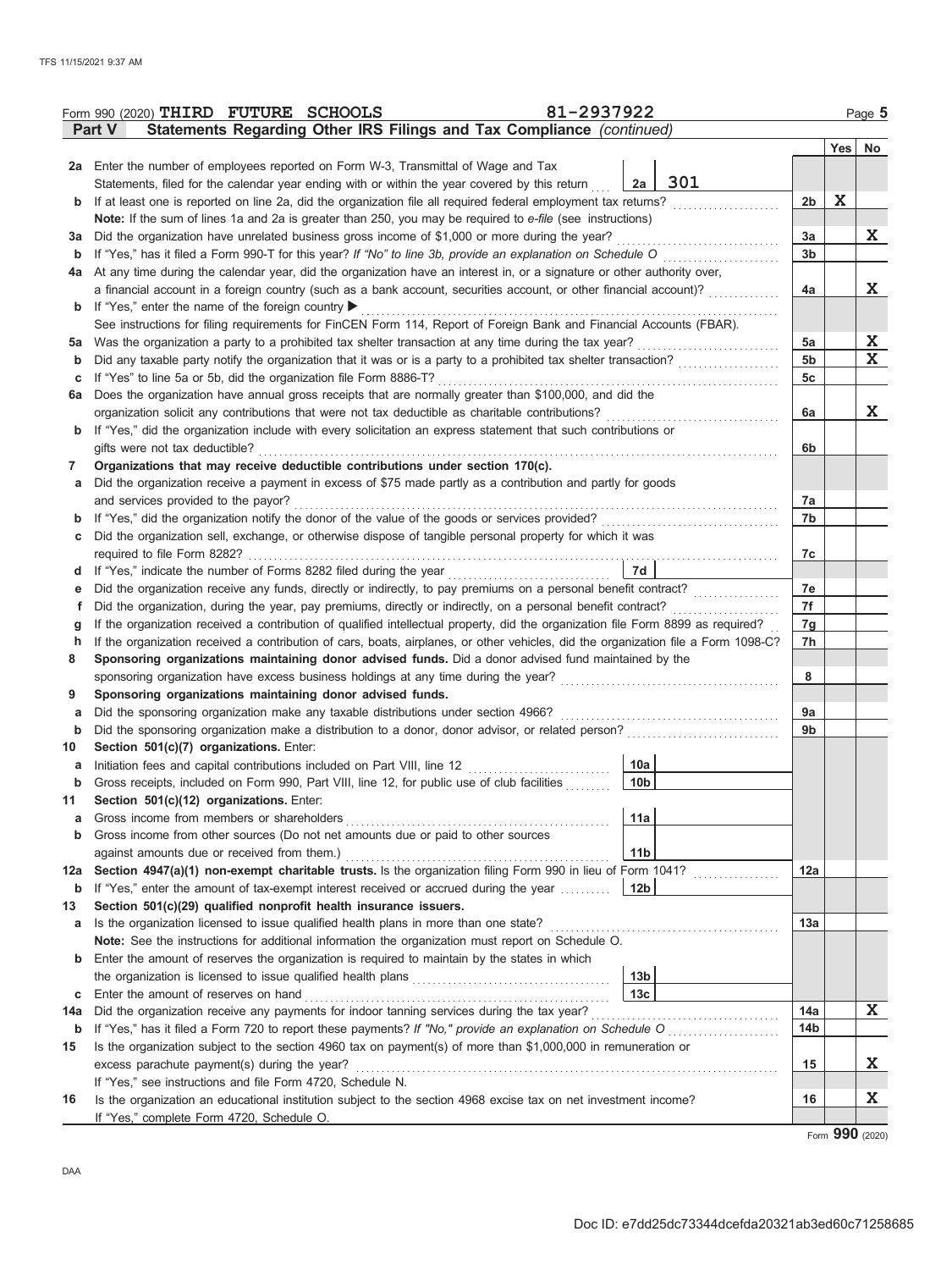|             | 81-2937922<br>Form 990 (2020) THIRD FUTURE SCHOOLS                                                                                  |    |   |                         |             | Page 6      |
|-------------|-------------------------------------------------------------------------------------------------------------------------------------|----|---|-------------------------|-------------|-------------|
|             | Part VI<br>Governance, Management, and Disclosure For each "Yes" response to lines 2 through 7b below, and for a "No"               |    |   |                         |             |             |
|             | response to line 8a, 8b, or 10b below, describe the circumstances, processes, or changes on Schedule O. See instructions.           |    |   |                         |             |             |
|             |                                                                                                                                     |    |   |                         |             |             |
|             | <b>Section A. Governing Body and Management</b>                                                                                     |    |   |                         |             |             |
|             |                                                                                                                                     |    |   |                         | Yes         | No          |
|             | 1a Enter the number of voting members of the governing body at the end of the tax year                                              | 1a | 7 |                         |             |             |
|             | If there are material differences in voting rights among members of the governing body, or                                          |    |   |                         |             |             |
|             | if the governing body delegated broad authority to an executive committee or similar                                                |    |   |                         |             |             |
|             | committee, explain on Schedule O.                                                                                                   |    |   |                         |             |             |
| b           | Enter the number of voting members included on line 1a, above, who are independent                                                  | 1b | 7 |                         |             |             |
| 2           | Did any officer, director, trustee, or key employee have a family relationship or a business relationship with                      |    |   |                         |             |             |
|             | any other officer, director, trustee, or key employee?                                                                              |    |   | $\overline{2}$          |             | X           |
| 3           | Did the organization delegate control over management duties customarily performed by or under the direct                           |    |   |                         |             |             |
|             | supervision of officers, directors, trustees, or key employees to a management company or other person?                             |    |   | 3                       |             | X           |
| 4           | Did the organization make any significant changes to its governing documents since the prior Form 990 was filed?                    |    |   | $\overline{\mathbf{4}}$ |             | X           |
| 5           | Did the organization become aware during the year of a significant diversion of the organization's assets?                          |    |   | 5                       |             | X           |
| 6           | Did the organization have members or stockholders?                                                                                  |    |   | 6                       |             | $\mathbf x$ |
| 7a          | Did the organization have members, stockholders, or other persons who had the power to elect or appoint                             |    |   |                         |             |             |
|             | one or more members of the governing body?                                                                                          |    |   | 7a                      | X           |             |
| b           | Are any governance decisions of the organization reserved to (or subject to approval by) members,                                   |    |   |                         |             |             |
|             | stockholders, or persons other than the governing body?                                                                             |    |   | 7b                      |             | X.          |
| 8           | Did the organization contemporaneously document the meetings held or written actions undertaken during the year by the following:   |    |   |                         |             |             |
|             | The governing body?                                                                                                                 |    |   | 8a                      | X           |             |
| а           | Each committee with authority to act on behalf of the governing body?                                                               |    |   | 8b                      | $\mathbf x$ |             |
| $\mathbf b$ | Is there any officer, director, trustee, or key employee listed in Part VII, Section A, who cannot be reached at                    |    |   |                         |             |             |
| 9           |                                                                                                                                     |    |   |                         |             | X           |
|             | Section B. Policies (This Section B requests information about policies not required by the Internal Revenue Code.)                 |    |   |                         |             |             |
|             |                                                                                                                                     |    |   |                         | <b>Yes</b>  |             |
|             |                                                                                                                                     |    |   |                         |             | No          |
|             | 10a Did the organization have local chapters, branches, or affiliates?                                                              |    |   | 10a                     |             | X           |
| b           | If "Yes," did the organization have written policies and procedures governing the activities of such chapters,                      |    |   |                         |             |             |
|             | affiliates, and branches to ensure their operations are consistent with the organization's exempt purposes?                         |    |   | 10 <sub>b</sub>         |             |             |
|             | 11a Has the organization provided a complete copy of this Form 990 to all members of its governing body before filing the form?     |    |   | 11a                     |             | X           |
| b           | Describe in Schedule O the process, if any, used by the organization to review this Form 990.                                       |    |   |                         |             |             |
| 12a         | Did the organization have a written conflict of interest policy? If "No," go to line 13                                             |    |   | 12a                     | X           |             |
| b           | Were officers, directors, or trustees, and key employees required to disclose annually interests that could give rise to conflicts? |    |   | 12 <sub>b</sub>         |             | X           |
|             | Did the organization regularly and consistently monitor and enforce compliance with the policy? If "Yes,"                           |    |   |                         |             |             |
|             | describe in Schedule O how this was done                                                                                            |    |   | 12 <sub>c</sub>         |             | Δ,          |
| 13          | Did the organization have a written whistleblower policy?                                                                           |    |   | 13                      |             | $\mathbf x$ |
| 14          | Did the organization have a written document retention and destruction policy?                                                      |    |   | 14                      | X           |             |
| 15          | Did the process for determining compensation of the following persons include a review and approval by                              |    |   |                         |             |             |
|             | independent persons, comparability data, and contemporaneous substantiation of the deliberation and decision?                       |    |   |                         |             |             |
| a           | The organization's CEO, Executive Director, or top management official                                                              |    |   | 15a                     |             | <u>x</u>    |
| b           | Other officers or key employees of the organization                                                                                 |    |   | 15 <sub>b</sub>         |             | X           |
|             | If "Yes" to line 15a or 15b, describe the process in Schedule O (see instructions).                                                 |    |   |                         |             |             |
|             | 16a Did the organization invest in, contribute assets to, or participate in a joint venture or similar arrangement                  |    |   |                         |             |             |
|             | with a taxable entity during the year?                                                                                              |    |   | <b>16a</b>              |             | X           |
|             | <b>b</b> If "Yes," did the organization follow a written policy or procedure requiring the organization to evaluate its             |    |   |                         |             |             |
|             | participation in joint venture arrangements under applicable federal tax law, and take steps to safeguard the                       |    |   |                         |             |             |
|             |                                                                                                                                     |    |   | 16 <sub>b</sub>         |             |             |
|             | <b>Section C. Disclosure</b>                                                                                                        |    |   |                         |             |             |
| 17          | List the states with which a copy of this Form 990 is required to be filed > None                                                   |    |   |                         |             |             |
| 18          | Section 6104 requires an organization to make its Forms 1023 (1024 or 1024-A, if applicable), 990, and 990-T (Section 501(c)        |    |   |                         |             |             |
|             | (3)s only) available for public inspection. Indicate how you made these available. Check all that apply.                            |    |   |                         |             |             |
|             | Another's website   Upon request<br>Own website<br>Other (explain on Schedule O)                                                    |    |   |                         |             |             |
| 19          | Describe on Schedule O whether (and if so, how) the organization made its governing documents, conflict of interest policy, and     |    |   |                         |             |             |
|             | financial statements available to the public during the tax year.                                                                   |    |   |                         |             |             |
| 20          | State the name, address, and telephone number of the person who possesses the organization's books and records                      |    |   |                         |             |             |
|             | 441 N Sable Blvd.<br>Finance Office                                                                                                 |    |   |                         |             |             |
|             | CO 80011<br>Aurora                                                                                                                  |    |   | 719-352-9121            |             |             |
|             |                                                                                                                                     |    |   |                         |             |             |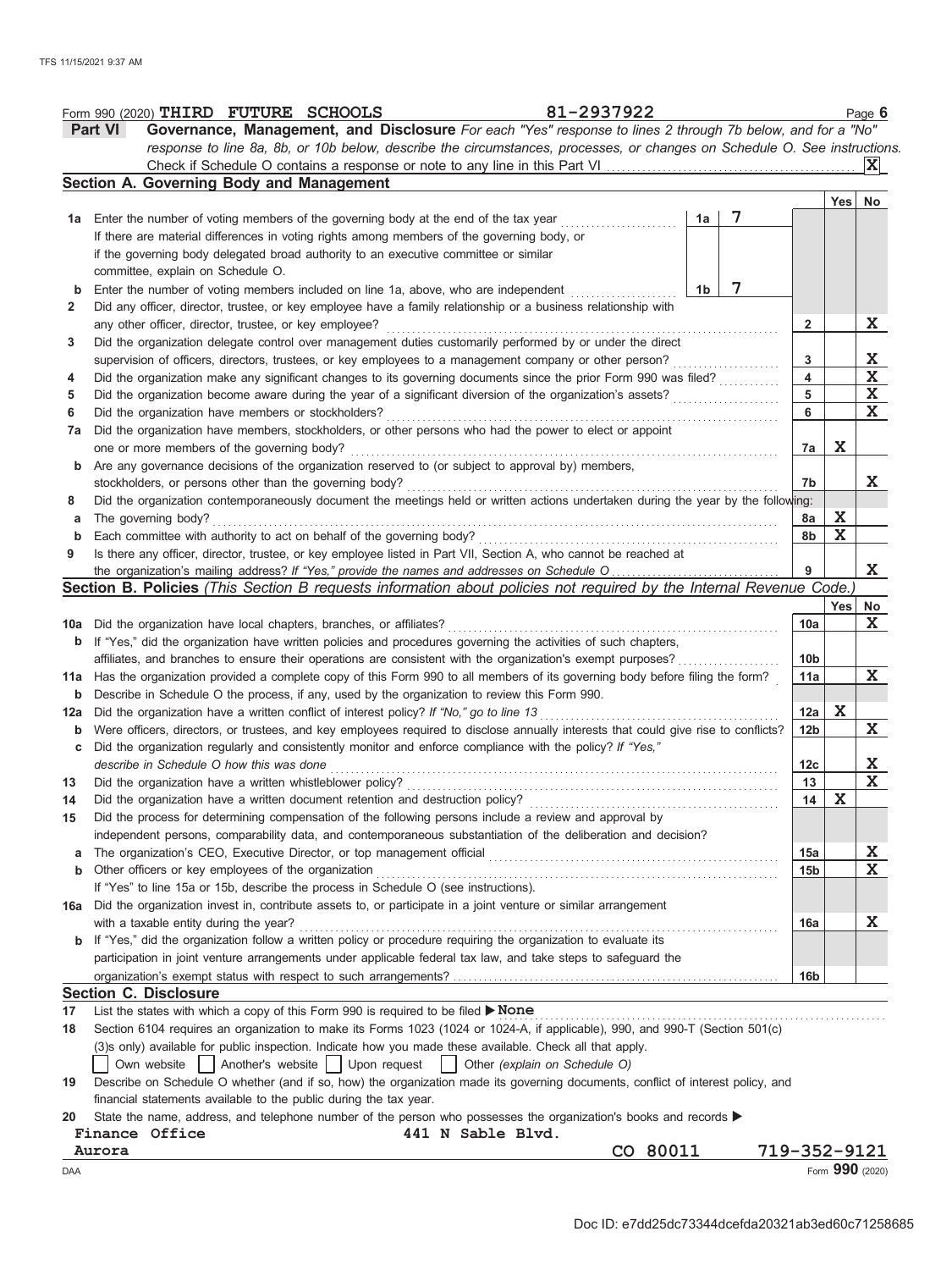| Form 990 (2020) THIRD FUTURE SCHOOLS                                                                                                                                                                                                                                                                       |                                |                                   |               |          |             |                                 |        | 81-2937922                      |                                  | Page 7                       |  |  |  |  |
|------------------------------------------------------------------------------------------------------------------------------------------------------------------------------------------------------------------------------------------------------------------------------------------------------------|--------------------------------|-----------------------------------|---------------|----------|-------------|---------------------------------|--------|---------------------------------|----------------------------------|------------------------------|--|--|--|--|
| Part VII Compensation of Officers, Directors, Trustees, Key Employees, Highest Compensated Employees, and                                                                                                                                                                                                  |                                |                                   |               |          |             |                                 |        |                                 |                                  |                              |  |  |  |  |
|                                                                                                                                                                                                                                                                                                            | <b>Independent Contractors</b> |                                   |               |          |             |                                 |        |                                 |                                  |                              |  |  |  |  |
|                                                                                                                                                                                                                                                                                                            |                                |                                   |               |          |             |                                 |        |                                 |                                  |                              |  |  |  |  |
| Check if Schedule O contains a response or note to any line in this Part VII<br>Officers, Directors, Trustees, Key Employees, and Highest Compensated Employees<br>Section A.                                                                                                                              |                                |                                   |               |          |             |                                 |        |                                 |                                  |                              |  |  |  |  |
| 1a Complete this table for all persons required to be listed. Report compensation for the calendar year ending with or within the<br>organization's tax year.                                                                                                                                              |                                |                                   |               |          |             |                                 |        |                                 |                                  |                              |  |  |  |  |
| • List all of the organization's current officers, directors, trustees (whether individuals or organizations), regardless of amount of<br>compensation. Enter -0- in columns (D), (E), and (F) if no compensation was paid.                                                                                |                                |                                   |               |          |             |                                 |        |                                 |                                  |                              |  |  |  |  |
| • List all of the organization's current key employees, if any. See instructions for definition of "key employee."                                                                                                                                                                                         |                                |                                   |               |          |             |                                 |        |                                 |                                  |                              |  |  |  |  |
| • List the organization's five current highest compensated employees (other than an officer, director, trustee, or key employee)<br>who received reportable compensation (Box 5 of Form W-2 and/or Box 7 of Form 1099-MISC) of more than \$100,000 from the<br>organization and any related organizations. |                                |                                   |               |          |             |                                 |        |                                 |                                  |                              |  |  |  |  |
| List all of the organization's former officers, key employees, and highest compensated employees who received more than<br>\$100,000 of reportable compensation from the organization and any related organizations.                                                                                       |                                |                                   |               |          |             |                                 |        |                                 |                                  |                              |  |  |  |  |
| • List all of the organization's former directors or trustees that received, in the capacity as a former director or trustee of the                                                                                                                                                                        |                                |                                   |               |          |             |                                 |        |                                 |                                  |                              |  |  |  |  |
| organization, more than \$10,000 of reportable compensation from the organization and any related organizations.<br>See instructions for the order in which to list the persons above.                                                                                                                     |                                |                                   |               |          |             |                                 |        |                                 |                                  |                              |  |  |  |  |
| ΙX<br>Check this box if neither the organization nor any related organization compensated any current officer, director, or trustee.                                                                                                                                                                       |                                |                                   |               |          |             |                                 |        |                                 |                                  |                              |  |  |  |  |
| (A)                                                                                                                                                                                                                                                                                                        | (B)                            |                                   |               | (C)      |             |                                 |        | (D)                             | (E)                              | (F)                          |  |  |  |  |
| Name and title                                                                                                                                                                                                                                                                                             | Average<br>hours               |                                   |               | Position |             | (do not check more than one     |        | Reportable<br>compensation      | Reportable<br>compensation       | Estimated amount<br>of other |  |  |  |  |
|                                                                                                                                                                                                                                                                                                            | per week                       |                                   |               |          |             | box, unless person is both an   |        | from the                        | from related                     | compensation                 |  |  |  |  |
|                                                                                                                                                                                                                                                                                                            | (list any<br>hours for         |                                   |               |          |             | officer and a director/trustee) |        | organization<br>(W-2/1099-MISC) | organizations<br>(W-2/1099-MISC) | from the<br>organization and |  |  |  |  |
|                                                                                                                                                                                                                                                                                                            | related                        |                                   | Institutional | Officer  | Key         |                                 | Former |                                 |                                  | related organizations        |  |  |  |  |
|                                                                                                                                                                                                                                                                                                            | organizations<br>below         |                                   |               |          |             |                                 |        |                                 |                                  |                              |  |  |  |  |
|                                                                                                                                                                                                                                                                                                            | dotted line)                   |                                   |               |          | employee    |                                 |        |                                 |                                  |                              |  |  |  |  |
|                                                                                                                                                                                                                                                                                                            |                                | Individual trustee<br>or director | trustee       |          |             |                                 |        |                                 |                                  |                              |  |  |  |  |
|                                                                                                                                                                                                                                                                                                            |                                |                                   |               |          |             | Highest compensated<br>employee |        |                                 |                                  |                              |  |  |  |  |
| (1) Jennifer Sward-Miller                                                                                                                                                                                                                                                                                  |                                |                                   |               |          |             |                                 |        |                                 |                                  |                              |  |  |  |  |
|                                                                                                                                                                                                                                                                                                            | 2.00                           |                                   |               |          |             |                                 |        |                                 |                                  |                              |  |  |  |  |
| Director                                                                                                                                                                                                                                                                                                   | 0.00                           | $\mathbf X$                       |               |          |             |                                 |        | 0                               | 0                                | 0                            |  |  |  |  |
| (2) Kenyetta Clark                                                                                                                                                                                                                                                                                         |                                |                                   |               |          |             |                                 |        |                                 |                                  |                              |  |  |  |  |
| Parent Director                                                                                                                                                                                                                                                                                            | 2.00<br>0.00                   | $\mathbf X$                       |               |          |             |                                 |        | 0                               | 0                                | 0                            |  |  |  |  |
| (3) Mary Lindimore                                                                                                                                                                                                                                                                                         |                                |                                   |               |          |             |                                 |        |                                 |                                  |                              |  |  |  |  |
|                                                                                                                                                                                                                                                                                                            | 2.00                           |                                   |               |          |             |                                 |        |                                 |                                  |                              |  |  |  |  |
| Director                                                                                                                                                                                                                                                                                                   | 0.00                           | $\mathbf X$                       |               |          |             |                                 |        | 0                               | 0                                | 0                            |  |  |  |  |
| (4) Patrick Mills                                                                                                                                                                                                                                                                                          |                                |                                   |               |          |             |                                 |        |                                 |                                  |                              |  |  |  |  |
|                                                                                                                                                                                                                                                                                                            | 2.00                           |                                   |               |          |             |                                 |        |                                 |                                  |                              |  |  |  |  |
| Secretary/Treasurer                                                                                                                                                                                                                                                                                        | 0.00                           | X                                 |               | X        |             |                                 |        | 0                               | 0                                | 0                            |  |  |  |  |
| $(5)$ Kimberly Sanchez-Cawthorn                                                                                                                                                                                                                                                                            |                                |                                   |               |          |             |                                 |        |                                 |                                  |                              |  |  |  |  |
|                                                                                                                                                                                                                                                                                                            | 2.00                           |                                   |               |          |             |                                 |        |                                 |                                  |                              |  |  |  |  |
| Vice President                                                                                                                                                                                                                                                                                             | 0.00                           | X                                 |               | X        |             |                                 |        | 0                               | 0                                | 0                            |  |  |  |  |
| (6) Jennifer Sward-Miller                                                                                                                                                                                                                                                                                  |                                |                                   |               |          |             |                                 |        |                                 |                                  |                              |  |  |  |  |
|                                                                                                                                                                                                                                                                                                            | 2.00                           |                                   |               |          |             |                                 |        |                                 |                                  |                              |  |  |  |  |
| President                                                                                                                                                                                                                                                                                                  | 0.00                           | X                                 |               | X        |             |                                 |        | 0                               | 0                                | 0                            |  |  |  |  |
| (7) F. Mike Miles                                                                                                                                                                                                                                                                                          |                                |                                   |               |          |             |                                 |        |                                 |                                  |                              |  |  |  |  |
|                                                                                                                                                                                                                                                                                                            | 40.00                          |                                   |               |          |             |                                 |        |                                 |                                  |                              |  |  |  |  |
| <b>CEO</b>                                                                                                                                                                                                                                                                                                 | 0.00                           |                                   |               |          | $\mathbf X$ |                                 |        | 231,967                         | 0                                | $\mathbf 0$                  |  |  |  |  |
| (8) Carrie DeWaters                                                                                                                                                                                                                                                                                        |                                |                                   |               |          |             |                                 |        |                                 |                                  |                              |  |  |  |  |
|                                                                                                                                                                                                                                                                                                            | 40.00                          |                                   |               |          |             |                                 |        |                                 |                                  |                              |  |  |  |  |
| School Principal                                                                                                                                                                                                                                                                                           | 0.00                           |                                   |               |          |             | $\mathbf X$                     |        | 136,500                         | 0                                | 0                            |  |  |  |  |
| (9) Angela Prochnow                                                                                                                                                                                                                                                                                        |                                |                                   |               |          |             |                                 |        |                                 |                                  |                              |  |  |  |  |
|                                                                                                                                                                                                                                                                                                            | 40.00                          |                                   |               |          |             |                                 |        |                                 |                                  |                              |  |  |  |  |
| School Principal                                                                                                                                                                                                                                                                                           | 0.00                           |                                   |               |          |             | $\mathbf X$                     |        | 116,500                         | 0                                | $\mathbf 0$                  |  |  |  |  |

**111,500 0 0 0** 

**147,500 0 0 0** 

Form **990** (2020)

DAA

**(10) Angela Perea**

**(11) Zach Craddock**

. . . . . . . . . . . . . . . . . . . . . . . . . . . . . . . . . . . . . . . . . . . . . . . . . . . . . **Director of Finance**

**40.00**

**40.00**

. . . . . . . . . . . . . . . . . . . . . . . . . . . . . . . . . . . . . . . . . . . . . . . . . . . . . **ED of Schools**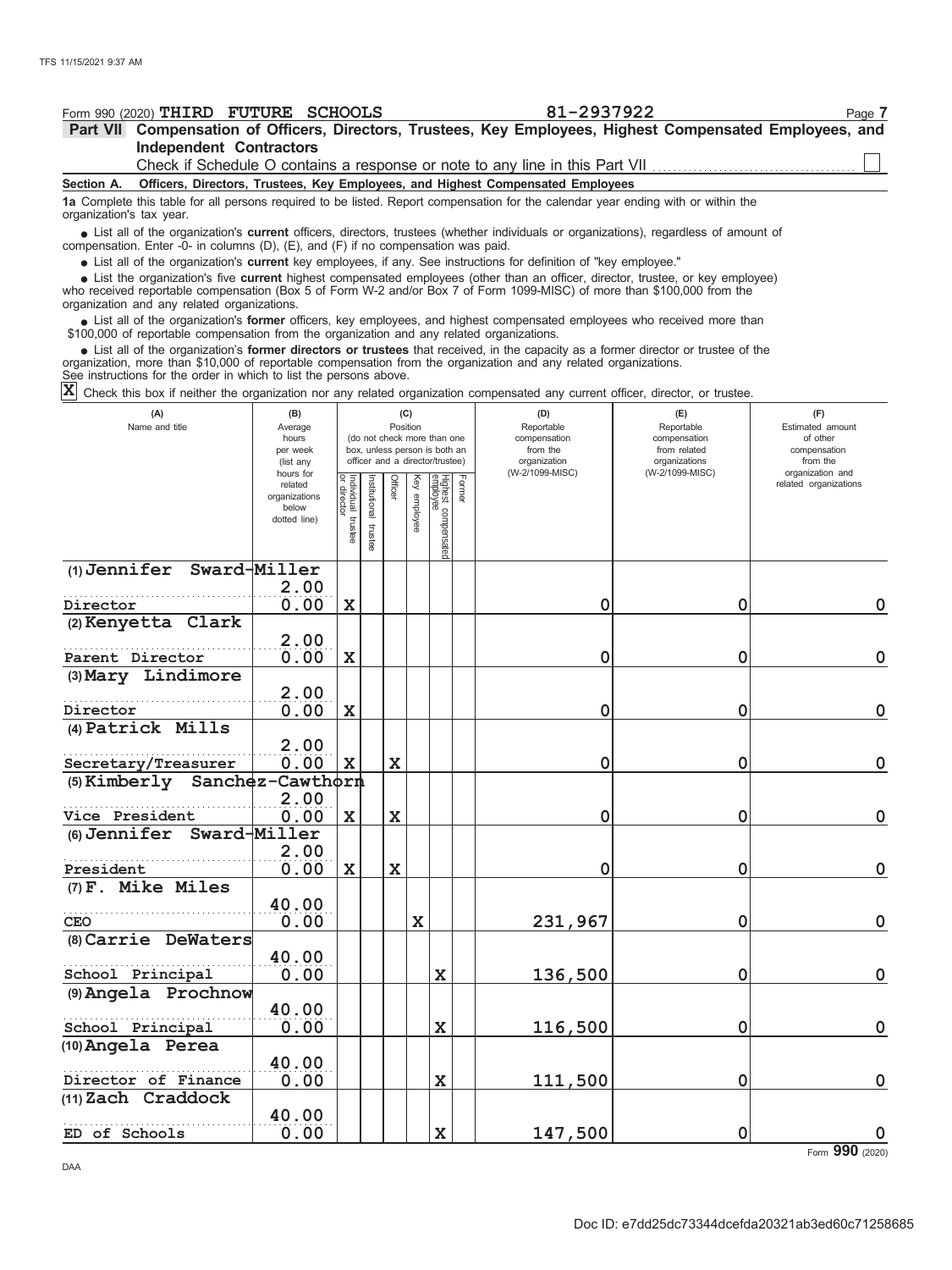|                   |                 | Form 990 (2020) THIRD FUTURE SCHOOLS                                     |                                                                |                                   |                         |                 |              |                                                                                                 |        | 81-2937922                                                                                                                                                                                                |                                                                                                                                  |                                                                 |                       | Page 8         |
|-------------------|-----------------|--------------------------------------------------------------------------|----------------------------------------------------------------|-----------------------------------|-------------------------|-----------------|--------------|-------------------------------------------------------------------------------------------------|--------|-----------------------------------------------------------------------------------------------------------------------------------------------------------------------------------------------------------|----------------------------------------------------------------------------------------------------------------------------------|-----------------------------------------------------------------|-----------------------|----------------|
|                   | <b>Part VII</b> |                                                                          |                                                                |                                   |                         |                 |              |                                                                                                 |        |                                                                                                                                                                                                           | Section A. Officers, Directors, Trustees, Key Employees, and Highest Compensated Employees (continued)                           |                                                                 |                       |                |
|                   |                 | (A)<br>Name and title                                                    | (B)<br>Average<br>hours<br>per week<br>(list any               |                                   |                         | (C)<br>Position |              | (do not check more than one<br>box, unless person is both an<br>officer and a director/trustee) |        | (D)<br>Reportable<br>compensation<br>from the<br>organization<br>(W-2/1099-MISC)                                                                                                                          | (E)<br>Reportable<br>compensation<br>from related<br>organizations<br>(W-2/1099-MISC)                                            | (F)<br>of other<br>compensation<br>from the<br>organization and | Estimated amount      |                |
|                   |                 |                                                                          | hours for<br>related<br>organizations<br>below<br>dotted line) | Individual trustee<br>or director | nstitutional<br>trustee | Officer         | Key employee | Highest compensatec<br>employee                                                                 | Former |                                                                                                                                                                                                           |                                                                                                                                  |                                                                 | related organizations |                |
| (12)              |                 | Michele Moore                                                            | 40.00                                                          |                                   |                         |                 |              |                                                                                                 |        |                                                                                                                                                                                                           |                                                                                                                                  |                                                                 |                       |                |
| ED.               |                 | of Innovation                                                            | 0.00                                                           |                                   |                         |                 |              | X                                                                                               |        | 100,251                                                                                                                                                                                                   | 0                                                                                                                                |                                                                 |                       | $\mathbf 0$    |
|                   |                 |                                                                          |                                                                |                                   |                         |                 |              |                                                                                                 |        |                                                                                                                                                                                                           |                                                                                                                                  |                                                                 |                       |                |
|                   |                 |                                                                          |                                                                |                                   |                         |                 |              |                                                                                                 |        |                                                                                                                                                                                                           |                                                                                                                                  |                                                                 |                       |                |
|                   |                 |                                                                          |                                                                |                                   |                         |                 |              |                                                                                                 |        |                                                                                                                                                                                                           |                                                                                                                                  |                                                                 |                       |                |
|                   |                 |                                                                          |                                                                |                                   |                         |                 |              |                                                                                                 |        |                                                                                                                                                                                                           |                                                                                                                                  |                                                                 |                       |                |
|                   |                 |                                                                          |                                                                |                                   |                         |                 |              |                                                                                                 |        |                                                                                                                                                                                                           |                                                                                                                                  |                                                                 |                       |                |
|                   |                 |                                                                          |                                                                |                                   |                         |                 |              |                                                                                                 |        |                                                                                                                                                                                                           |                                                                                                                                  |                                                                 |                       |                |
|                   |                 |                                                                          |                                                                |                                   |                         |                 |              |                                                                                                 |        |                                                                                                                                                                                                           |                                                                                                                                  |                                                                 |                       |                |
| 1b.               |                 | <b>Subtotal</b><br>Total from continuation sheets to Part VII, Section A |                                                                |                                   |                         |                 |              |                                                                                                 |        | 844,218<br>844,218                                                                                                                                                                                        |                                                                                                                                  |                                                                 |                       |                |
| d<br>$\mathbf{2}$ |                 | reportable compensation from the organization $\triangleright 6$         |                                                                |                                   |                         |                 |              |                                                                                                 |        | Total number of individuals (including but not limited to those listed above) who received more than \$100,000 of                                                                                         |                                                                                                                                  |                                                                 |                       |                |
| 3                 |                 |                                                                          |                                                                |                                   |                         |                 |              |                                                                                                 |        | Did the organization list any former officer, director, trustee, key employee, or highest compensated                                                                                                     |                                                                                                                                  |                                                                 | Yes                   | N <sub>o</sub> |
| 4                 |                 | employee on line 1a? If "Yes," complete Schedule J for such individual   |                                                                |                                   |                         |                 |              |                                                                                                 |        | For any individual listed on line 1a, is the sum of reportable compensation and other compensation from the                                                                                               |                                                                                                                                  | 3                                                               |                       | X              |
|                   | individual      |                                                                          |                                                                |                                   |                         |                 |              |                                                                                                 |        | organization and related organizations greater than \$150,000? If "Yes," complete Schedule J for such                                                                                                     |                                                                                                                                  | 4                                                               | X                     |                |
| 5                 |                 |                                                                          |                                                                |                                   |                         |                 |              |                                                                                                 |        | Did any person listed on line 1a receive or accrue compensation from any unrelated organization or individual<br>for services rendered to the organization? If "Yes," complete Schedule J for such person |                                                                                                                                  | 5                                                               |                       | X              |
|                   |                 | <b>Section B. Independent Contractors</b>                                |                                                                |                                   |                         |                 |              |                                                                                                 |        |                                                                                                                                                                                                           |                                                                                                                                  |                                                                 |                       |                |
| 1                 |                 |                                                                          |                                                                |                                   |                         |                 |              |                                                                                                 |        | Complete this table for your five highest compensated independent contractors that received more than \$100,000 of                                                                                        | compensation from the organization. Report compensation for the calendar year ending with or within the organization's tax year. |                                                                 |                       |                |
|                   |                 |                                                                          | (A)<br>Name and business address                               |                                   |                         |                 |              |                                                                                                 |        |                                                                                                                                                                                                           | Description of services                                                                                                          |                                                                 | (C)<br>Compensation   |                |
|                   |                 | ABC Janitorial Services LLC<br>Colorado Springs                          |                                                                |                                   |                         |                 |              | PO Box 5154                                                                                     |        | CO 80931-5154 Janitorial                                                                                                                                                                                  |                                                                                                                                  |                                                                 |                       | 221,804        |
|                   |                 |                                                                          |                                                                |                                   |                         |                 |              |                                                                                                 |        |                                                                                                                                                                                                           |                                                                                                                                  |                                                                 |                       |                |
|                   |                 |                                                                          |                                                                |                                   |                         |                 |              |                                                                                                 |        |                                                                                                                                                                                                           |                                                                                                                                  |                                                                 |                       |                |
|                   |                 |                                                                          |                                                                |                                   |                         |                 |              |                                                                                                 |        |                                                                                                                                                                                                           |                                                                                                                                  |                                                                 |                       |                |
|                   |                 |                                                                          |                                                                |                                   |                         |                 |              |                                                                                                 |        |                                                                                                                                                                                                           |                                                                                                                                  |                                                                 |                       |                |
| 2                 |                 | received more than \$100,000 of compensation from the organization ▶     |                                                                |                                   |                         |                 |              |                                                                                                 |        | Total number of independent contractors (including but not limited to those listed above) who                                                                                                             | 1                                                                                                                                |                                                                 |                       |                |

DAA Form **990** (2020)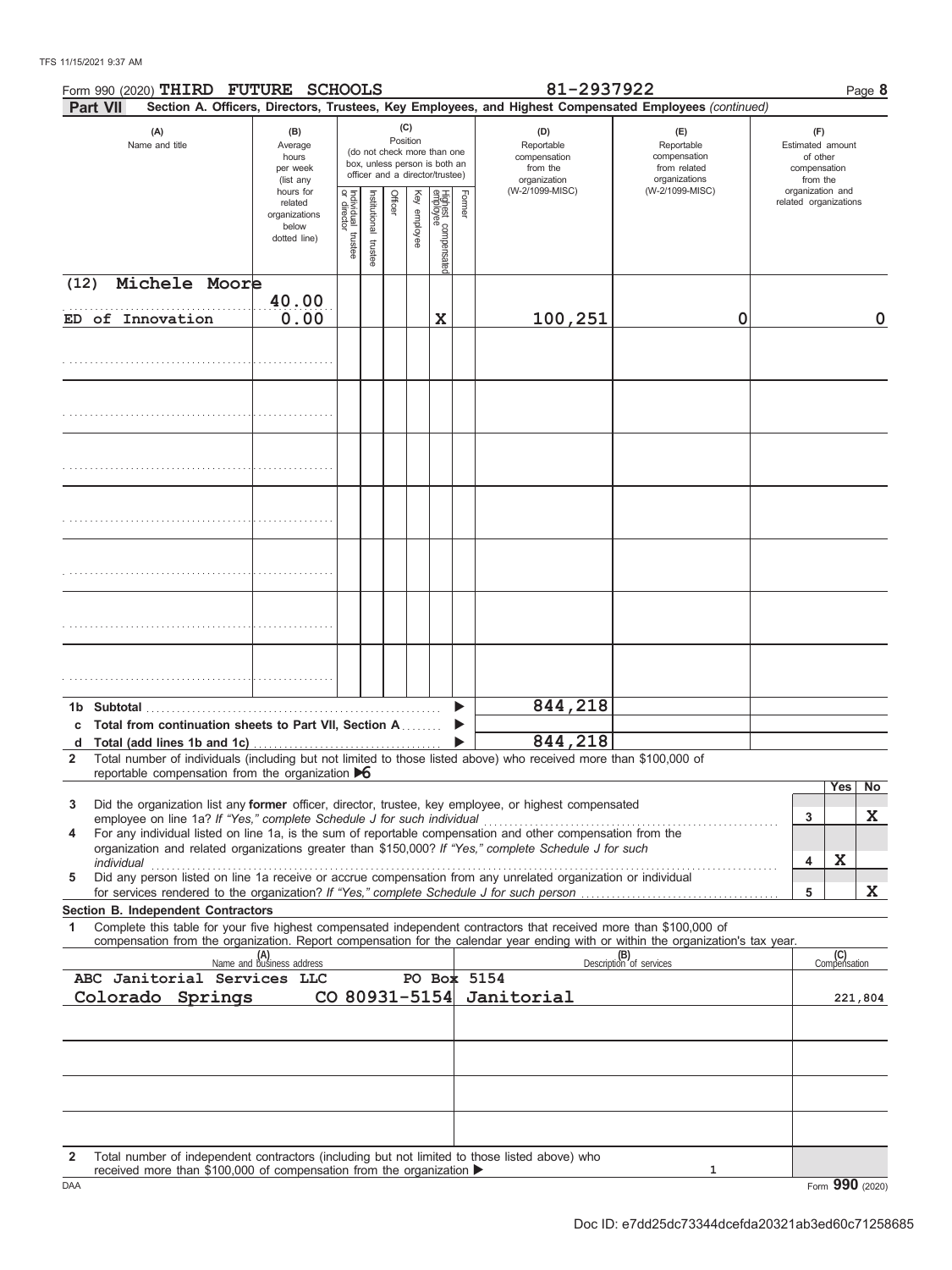|                              |                  | Form 990 (2020) THIRD FUTURE SCHOOLS                                             |    |                             |                 |            |                      |               | 81-2937922                                                                           |                               | Page 9                                                 |
|------------------------------|------------------|----------------------------------------------------------------------------------|----|-----------------------------|-----------------|------------|----------------------|---------------|--------------------------------------------------------------------------------------|-------------------------------|--------------------------------------------------------|
|                              | <b>Part VIII</b> |                                                                                  |    | <b>Statement of Revenue</b> |                 |            |                      |               |                                                                                      |                               |                                                        |
|                              |                  |                                                                                  |    |                             |                 |            |                      | (A)           | Check if Schedule O contains a response or note to any line in this Part VIII<br>(B) | (C)                           | (D)                                                    |
|                              |                  |                                                                                  |    |                             |                 |            |                      | Total revenue | Related or exempt<br>function revenue                                                | Unrelated<br>business revenue | Revenue excluded<br>from tax under<br>sections 512-514 |
| Contributions, Gifts, Grants |                  | 1a Federated campaigns                                                           |    |                             | 1a              |            |                      |               |                                                                                      |                               |                                                        |
|                              |                  | <b>b</b> Membership dues                                                         |    | .                           | 1 <sub>b</sub>  |            |                      |               |                                                                                      |                               |                                                        |
|                              |                  | c Fundraising events                                                             |    | . <b>.</b> .                | 1 <sub>c</sub>  |            |                      |               |                                                                                      |                               |                                                        |
|                              |                  | d Related organizations                                                          |    |                             | 1 <sub>d</sub>  |            |                      |               |                                                                                      |                               |                                                        |
|                              |                  | e Government grants (contributions)                                              |    |                             | 1e              |            | 4,677,994            |               |                                                                                      |                               |                                                        |
|                              |                  | f All other contributions, gifts, grants,                                        |    |                             |                 |            |                      |               |                                                                                      |                               |                                                        |
|                              |                  | and similar amounts not included above                                           |    |                             | 1f              |            | 1,256,885            |               |                                                                                      |                               |                                                        |
|                              |                  | <b>g</b> Noncash contributions included in lines 1a-1f.                          |    |                             | $1g$ $\sqrt{3}$ |            |                      |               |                                                                                      |                               |                                                        |
|                              |                  |                                                                                  |    |                             |                 |            |                      | 5,934,879     |                                                                                      |                               |                                                        |
|                              |                  |                                                                                  |    |                             |                 |            | <b>Business Code</b> |               |                                                                                      |                               |                                                        |
|                              |                  | 2a PPR                                                                           |    |                             |                 |            | 611710               | 12,497,300    | 12,497,300                                                                           |                               |                                                        |
| Program Service              | b                | Mill Levy Override                                                               |    |                             |                 |            | 611710               | 2,749,894     | 2,749,894                                                                            |                               |                                                        |
|                              | С                |                                                                                  |    |                             |                 |            |                      |               |                                                                                      |                               |                                                        |
|                              |                  |                                                                                  |    |                             |                 |            |                      |               |                                                                                      |                               |                                                        |
|                              |                  |                                                                                  |    |                             |                 |            |                      |               |                                                                                      |                               |                                                        |
|                              |                  | f All other program service revenue                                              |    |                             |                 |            |                      | 15, 247, 194  |                                                                                      |                               |                                                        |
|                              | 3                | Investment income (including dividends, interest, and                            |    |                             |                 |            |                      |               |                                                                                      |                               |                                                        |
|                              |                  | other similar amounts)                                                           |    |                             |                 |            |                      |               |                                                                                      |                               |                                                        |
|                              | 4                | Income from investment of tax-exempt bond proceeds                               |    |                             | .               |            |                      |               |                                                                                      |                               |                                                        |
|                              | 5                |                                                                                  |    |                             |                 |            |                      |               |                                                                                      |                               |                                                        |
|                              |                  |                                                                                  |    | (i) Real                    |                 |            | (ii) Personal        |               |                                                                                      |                               |                                                        |
|                              | 6а               | Gross rents                                                                      | 6a |                             |                 |            |                      |               |                                                                                      |                               |                                                        |
|                              |                  | Less: rental expenses                                                            | 6b |                             |                 |            |                      |               |                                                                                      |                               |                                                        |
|                              |                  | <b>C</b> Rental inc. or (loss)                                                   | 6c |                             |                 |            |                      |               |                                                                                      |                               |                                                        |
|                              |                  | d Net rental income or (loss)                                                    |    |                             |                 | . <u>.</u> |                      |               |                                                                                      |                               |                                                        |
|                              |                  | <b>7a</b> Gross amount from                                                      |    | (i) Securities              |                 |            | (ii) Other           |               |                                                                                      |                               |                                                        |
|                              |                  | sales of assets<br>other than inventory                                          | 7a |                             |                 |            |                      |               |                                                                                      |                               |                                                        |
| Revenue                      |                  | <b>b</b> Less: cost or other                                                     |    |                             |                 |            |                      |               |                                                                                      |                               |                                                        |
|                              |                  | basis and sales exps.                                                            | 7b |                             |                 |            |                      |               |                                                                                      |                               |                                                        |
|                              |                  | c Gain or (loss)                                                                 | 7c |                             |                 |            |                      |               |                                                                                      |                               |                                                        |
| $\overline{ }$<br>Othe       |                  | d Net gain or (loss)                                                             |    |                             |                 |            |                      |               |                                                                                      |                               |                                                        |
|                              |                  | 8a Gross income from fundraising events                                          |    |                             |                 |            |                      |               |                                                                                      |                               |                                                        |
|                              |                  | (not including \$                                                                |    | .                           |                 |            |                      |               |                                                                                      |                               |                                                        |
|                              |                  | of contributions reported on line 1c).                                           |    |                             |                 |            |                      |               |                                                                                      |                               |                                                        |
|                              |                  | See Part IV, line 18                                                             |    |                             | 8a<br>8b        |            |                      |               |                                                                                      |                               |                                                        |
|                              |                  | <b>b</b> Less: direct expenses<br>c Net income or (loss) from fundraising events |    |                             |                 |            |                      |               |                                                                                      |                               |                                                        |
|                              |                  | 9a Gross income from gaming activities.                                          |    |                             |                 |            |                      |               |                                                                                      |                               |                                                        |
|                              |                  | See Part IV, line 19                                                             |    |                             | 9a              |            |                      |               |                                                                                      |                               |                                                        |
|                              |                  | <b>b</b> Less: direct expenses                                                   |    | .                           | 9 <sub>b</sub>  |            |                      |               |                                                                                      |                               |                                                        |
|                              |                  | c Net income or (loss) from gaming activities                                    |    |                             |                 |            |                      |               |                                                                                      |                               |                                                        |
|                              |                  | 10a Gross sales of inventory, less                                               |    |                             |                 |            |                      |               |                                                                                      |                               |                                                        |
|                              |                  | returns and allowances                                                           |    | .                           | 10a             |            |                      |               |                                                                                      |                               |                                                        |
|                              |                  | <b>b</b> Less: cost of goods sold                                                |    |                             | 10 <sub>b</sub> |            |                      |               |                                                                                      |                               |                                                        |
|                              |                  | c Net income or (loss) from sales of inventory                                   |    |                             |                 |            |                      |               |                                                                                      |                               |                                                        |
|                              |                  |                                                                                  |    |                             |                 |            | <b>Business Code</b> |               |                                                                                      |                               |                                                        |
|                              |                  | 11a Student Activities                                                           |    |                             |                 |            |                      | 50, 172       | 50,172                                                                               |                               |                                                        |
| Miscellaneous<br>Revenue     | b                | Miscellaneous                                                                    |    |                             |                 |            |                      | 25,421        | 25,421                                                                               |                               |                                                        |
|                              |                  |                                                                                  |    |                             |                 |            |                      |               |                                                                                      |                               |                                                        |
|                              |                  |                                                                                  |    |                             |                 |            |                      |               |                                                                                      |                               |                                                        |
|                              |                  |                                                                                  |    |                             |                 |            |                      | 75,593        |                                                                                      |                               |                                                        |
|                              |                  |                                                                                  |    |                             |                 |            |                      | 21, 257, 666  | 15,322,787                                                                           | $\mathbf 0$                   | 0                                                      |

Form **990** (2020)

### Doc ID: e7dd25dc73344dcefda20321ab3ed60c71258685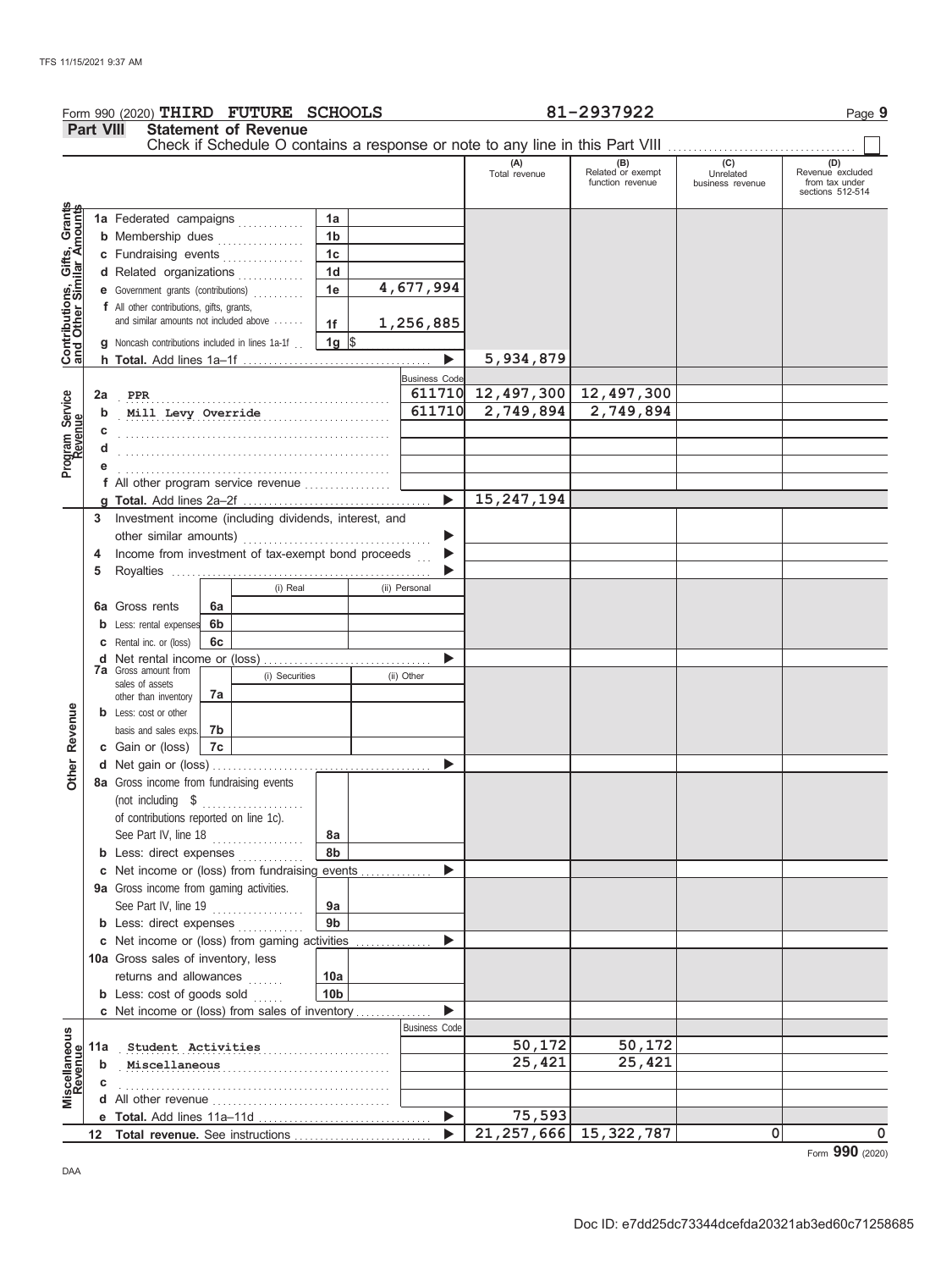|              | Form 990 (2020) THIRD FUTURE SCHOOLS<br><b>Statement of Functional Expenses</b><br>Part IX                                 |                  | 81-2937922                  |                                    | Page 10                 |
|--------------|----------------------------------------------------------------------------------------------------------------------------|------------------|-----------------------------|------------------------------------|-------------------------|
|              | Section 501(c)(3) and 501(c)(4) organizations must complete all columns. All other organizations must complete column (A). |                  |                             |                                    |                         |
|              | Check if Schedule O contains a response or note to any line in this Part IX                                                |                  |                             |                                    |                         |
|              | Do not include amounts reported on lines 6b,                                                                               | (A)              | (B)                         | (C)                                | (D)                     |
|              | 7b, 8b, 9b, and 10b of Part VIII.                                                                                          | Total expenses   | Program service<br>expenses | Management and<br>general expenses | Fundraising<br>expenses |
| 1.           | Grants and other assistance to domestic organizations                                                                      |                  |                             |                                    |                         |
|              | and domestic governments. See Part IV, line 21                                                                             |                  |                             |                                    |                         |
| $\mathbf{2}$ | Grants and other assistance to domestic                                                                                    |                  |                             |                                    |                         |
|              | individuals. See Part IV, line 22                                                                                          |                  |                             |                                    |                         |
|              | Grants and other assistance to foreign                                                                                     |                  |                             |                                    |                         |
| 3            |                                                                                                                            |                  |                             |                                    |                         |
|              | organizations, foreign governments, and foreign                                                                            |                  |                             |                                    |                         |
|              | individuals. See Part IV, lines 15 and 16                                                                                  |                  |                             |                                    |                         |
|              | Benefits paid to or for members                                                                                            |                  |                             |                                    |                         |
| 5            | Compensation of current officers, directors,                                                                               |                  |                             |                                    |                         |
|              | trustees, and key employees                                                                                                |                  |                             |                                    |                         |
| 6            | Compensation not included above to disqualified                                                                            |                  |                             |                                    |                         |
|              | persons (as defined under section 4958(f)(1)) and                                                                          |                  |                             |                                    |                         |
|              | persons described in section 4958(c)(3)(B)                                                                                 |                  |                             |                                    |                         |
| $7^{\circ}$  | Other salaries and wages                                                                                                   | 7,954,532        | 5,605,848                   | 2,348,684                          |                         |
| 8            | Pension plan accruals and contributions (include                                                                           |                  |                             |                                    |                         |
|              | section 401(k) and 403(b) employer contributions)                                                                          | 2,729,612        | 2,070,564                   | 659,048                            |                         |
| 9            | Other employee benefits                                                                                                    | 74,497           | 57,845                      | 16,652                             |                         |
| 10           |                                                                                                                            | 637,568          | 479,600                     | 157,968                            |                         |
| 11           | Fees for services (nonemployees):                                                                                          |                  |                             |                                    |                         |
|              | a Management                                                                                                               |                  |                             |                                    |                         |
| b            | Legal                                                                                                                      | 12,796           |                             | 12,796                             |                         |
| С            |                                                                                                                            | 114,000          | 2,500                       | 111,500                            |                         |
| d            | Lobbying                                                                                                                   |                  |                             |                                    |                         |
|              | e Professional fundraising services. See Part IV, line 17                                                                  |                  |                             |                                    |                         |
|              | f Investment management fees                                                                                               |                  |                             |                                    |                         |
| a            | Other. (If line 11g amount exceeds 10% of line 25, column                                                                  |                  |                             |                                    |                         |
|              | (A) amount, list line 11g expenses on Schedule O.)                                                                         |                  |                             |                                    |                         |
|              | 12 Advertising and promotion                                                                                               | 116,597          |                             | 116,597                            |                         |
| 13           |                                                                                                                            | 125,210          | 55                          | 125,155                            |                         |
| 14           | Information technology                                                                                                     |                  |                             |                                    |                         |
| 15           |                                                                                                                            |                  |                             |                                    |                         |
| 16           |                                                                                                                            | <u>3,500,037</u> | 5,773                       | 3,494,264                          |                         |
| 17           | Travel                                                                                                                     | 58,216           |                             | 58,216                             |                         |
| 18           | Payments of travel or entertainment expenses                                                                               |                  |                             |                                    |                         |
|              | for any federal, state, or local public officials                                                                          |                  |                             |                                    |                         |
| 19           | Conferences, conventions, and meetings                                                                                     |                  |                             |                                    |                         |
| 20           | Interest                                                                                                                   | 45,447           |                             | 45,447                             |                         |
| 21           | Payments to affiliates                                                                                                     |                  |                             |                                    |                         |
| 22           | Depreciation, depletion, and amortization                                                                                  | 392,463          |                             | 392,463                            |                         |
| 23           | Insurance <b>International Property Container</b>                                                                          | 139,013          |                             | 139,013                            |                         |
| 24           | Other expenses. Itemize expenses not covered                                                                               |                  |                             |                                    |                         |
|              | above (List miscellaneous expenses on line 24e. If                                                                         |                  |                             |                                    |                         |
|              | line 24e amount exceeds 10% of line 25, column                                                                             |                  |                             |                                    |                         |
|              | (A) amount, list line 24e expenses on Schedule O.)                                                                         |                  |                             |                                    |                         |
| a            | Other Purchased Services                                                                                                   | 1,972,929        | 1,130,830                   | 842,099                            |                         |
| b            | Non capital equipment                                                                                                      | 884,583          | 685,604                     | 198,979                            |                         |
| C            | Materials and Supplies                                                                                                     | 737,341          | 477,492                     | 259,849                            |                         |
| d            | District Services                                                                                                          | 259,236          |                             | 259,236                            |                         |
| е            | All other expenses                                                                                                         | 358,732          |                             | 358,732                            |                         |
| 25           | Total functional expenses. Add lines 1 through 24e.                                                                        | 20, 112, 809     | 10,516,111                  | 9,596,698                          | $\mathbf 0$             |
| 26           | Joint costs. Complete this line only if the                                                                                |                  |                             |                                    |                         |
|              | organization reported in column (B) joint costs                                                                            |                  |                             |                                    |                         |
|              | from a combined educational campaign and<br>fundraising solicitation. Check here $\blacktriangleright$   if                |                  |                             |                                    |                         |
|              | following SOP 98-2 (ASC 958-720)                                                                                           |                  |                             |                                    |                         |

DAA **Form 990** (2020)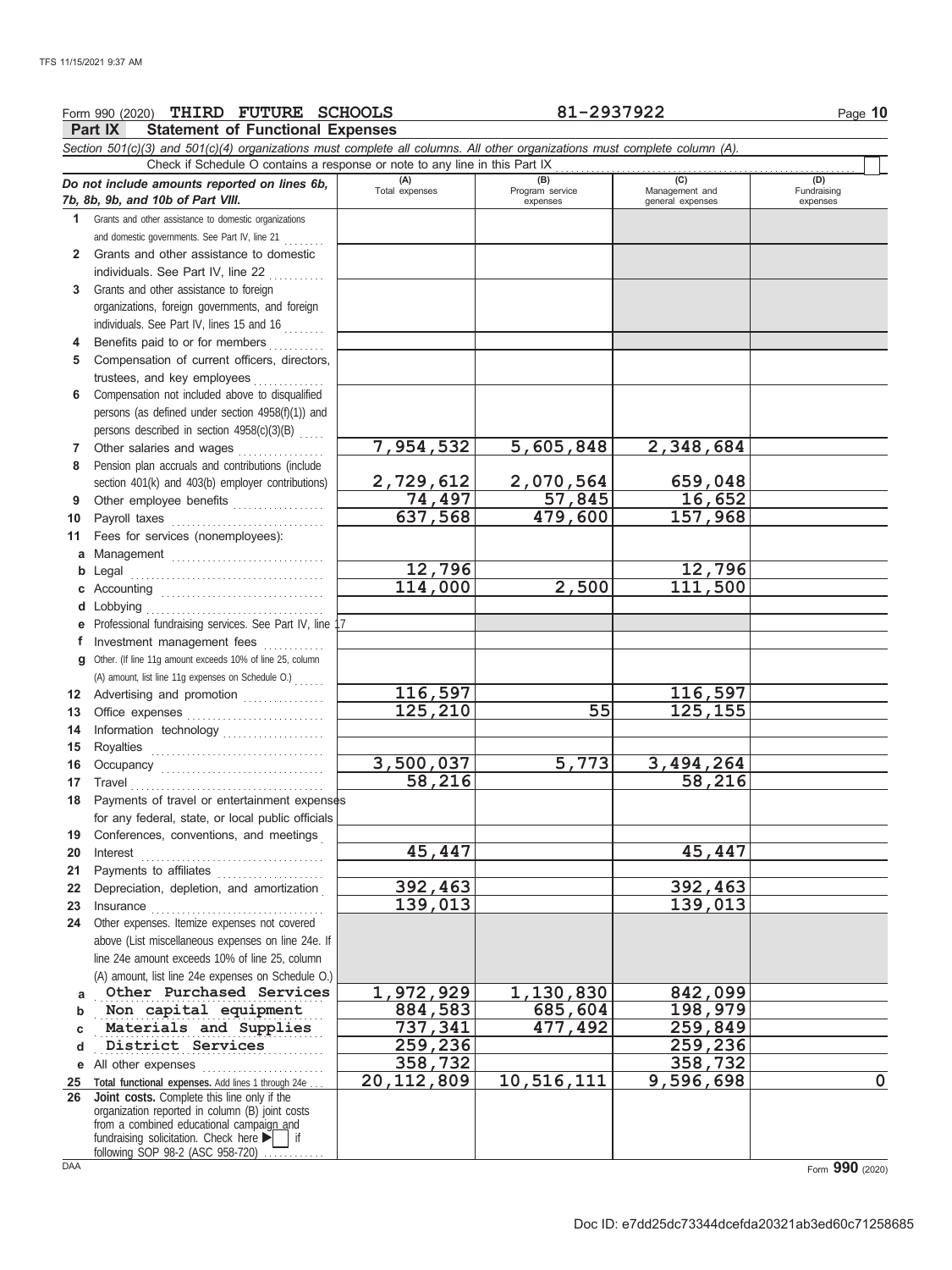|                         |              | Form 990 (2020) THIRD FUTURE SCHOOLS                                                                                       | 81-2937922 | Page 11 |                             |                         |                    |
|-------------------------|--------------|----------------------------------------------------------------------------------------------------------------------------|------------|---------|-----------------------------|-------------------------|--------------------|
|                         | Part X       | <b>Balance Sheet</b>                                                                                                       |            |         |                             |                         |                    |
|                         |              | Check if Schedule O contains a response or note to any line in this Part X                                                 |            |         |                             |                         |                    |
|                         |              |                                                                                                                            |            |         | (A)<br>Beginning of year    |                         | (B)<br>End of year |
|                         | 1            | Cash-non-interest-bearing                                                                                                  |            |         | 2,825,357                   | $\mathbf{1}$            | 2,469,006          |
|                         | $\mathbf{2}$ |                                                                                                                            | $50,000$ 2 |         | 50,000                      |                         |                    |
|                         | 3            |                                                                                                                            |            |         | 166, 343                    | $\mathbf{3}$            | 162,500            |
|                         | 4            |                                                                                                                            |            |         | 303,787                     | $\overline{\mathbf{4}}$ | 792,470            |
|                         | 5            | Loans and other receivables from any current or former officer, director,                                                  |            |         |                             |                         |                    |
|                         |              | trustee, key employee, creator or founder, substantial contributor, or 35%                                                 |            |         |                             |                         |                    |
|                         |              | controlled entity or family member of any of these persons                                                                 |            | 5       |                             |                         |                    |
|                         | 6            | Loans and other receivables from other disqualified persons (as defined                                                    |            |         |                             |                         |                    |
|                         |              | under section 4958(f)(1)), and persons described in section 4958(c)(3)(B)                                                  |            |         |                             | 6                       |                    |
| Assets                  | 7            |                                                                                                                            |            |         |                             | 7                       |                    |
|                         | 8            | Inventories for sale or use <i>communically contained as a measure of the sale</i>                                         |            |         |                             | 8                       |                    |
|                         | 9            |                                                                                                                            |            |         | 112,851                     | 9                       |                    |
|                         |              | 10a Land, buildings, and equipment: cost or other                                                                          |            |         |                             |                         |                    |
|                         |              |                                                                                                                            |            |         |                             |                         |                    |
|                         |              |                                                                                                                            |            |         | 4,853,109                   | 10 <sub>c</sub>         | 5, 194, 912        |
|                         | 11           |                                                                                                                            |            |         |                             | 11                      |                    |
|                         | 12           |                                                                                                                            |            |         |                             | 12                      |                    |
|                         | 13           |                                                                                                                            |            |         |                             | 13                      |                    |
|                         | 14           |                                                                                                                            |            |         |                             | 14                      |                    |
|                         | 15           |                                                                                                                            |            |         | 11,377,872                  | 15                      | 14, 141, 564       |
|                         | 16           |                                                                                                                            |            |         | 19,689,319                  | 16                      | 22,810,452         |
|                         | 17           |                                                                                                                            |            |         | 220,760                     | 17                      | 365,920            |
|                         | 18           |                                                                                                                            |            | 18      |                             |                         |                    |
|                         | 19           |                                                                                                                            |            |         | 332,274                     | 19                      |                    |
|                         | 20           |                                                                                                                            |            |         |                             | 20                      |                    |
|                         | 21           | Escrow or custodial account liability. Complete Part IV of Schedule D                                                      |            |         |                             | 21                      |                    |
|                         | 22           | Loans and other payables to any current or former officer, director,                                                       |            |         |                             |                         |                    |
|                         |              | trustee, key employee, creator or founder, substantial contributor, or 35%                                                 |            |         |                             |                         |                    |
| Liabilities             |              | controlled entity or family member of any of these persons                                                                 |            |         |                             | 22                      |                    |
|                         | 23           | Secured mortgages and notes payable to unrelated third parties                                                             |            |         | 3,560,004                   | 23                      | 1,761,421          |
|                         | 24           | Unsecured notes and loans payable to unrelated third parties                                                               |            |         |                             | 24                      |                    |
|                         | 25           | Other liabilities (including federal income tax, payables to related third                                                 |            |         |                             |                         |                    |
|                         |              | parties, and other liabilities not included on lines 17-24). Complete Part X                                               |            |         |                             |                         |                    |
|                         |              | of Schedule D                                                                                                              |            |         | 25,712,046                  | 25                      | 30,090,621         |
|                         | 26           |                                                                                                                            |            |         | 29,825,084                  | 26                      | 32, 217, 962       |
|                         |              | Organizations that follow FASB ASC 958, check here                                                                         |            |         |                             |                         |                    |
|                         |              | and complete lines 27, 28, 32, and 33.                                                                                     |            |         |                             |                         |                    |
|                         | 27           |                                                                                                                            |            |         | 27                          |                         |                    |
|                         | 28           | Net assets with donor restrictions<br><b>Organizations that do not follow FASB ASC 958, check here</b> $\sqrt{\mathbf{X}}$ |            |         |                             | 28                      |                    |
|                         |              |                                                                                                                            |            |         |                             |                         |                    |
| Assets or Fund Balances |              | and complete lines 29 through 33.                                                                                          |            |         |                             |                         |                    |
|                         | 29           | Capital stock or trust principal, or current funds                                                                         |            |         |                             | 29                      |                    |
|                         | 30           | Paid-in or capital surplus, or land, building, or equipment fund [[[[[[[[[[[[[[[[[[[[[[[[[[[[[[[[[[[                       |            |         |                             | 30                      |                    |
|                         | 31           | Retained earnings, endowment, accumulated income, or other funds                                                           |            |         | $-10, 135, 765$             | 31                      | $-9,407,510$       |
| Net                     | 32           | Total net assets or fund balances                                                                                          |            |         | $\overline{-10}$ , 135, 765 | 32                      | $-9,407,510$       |
|                         | 33           |                                                                                                                            |            |         | 19,689,319                  | 33                      | 22,810,452         |

Form **990** (2020)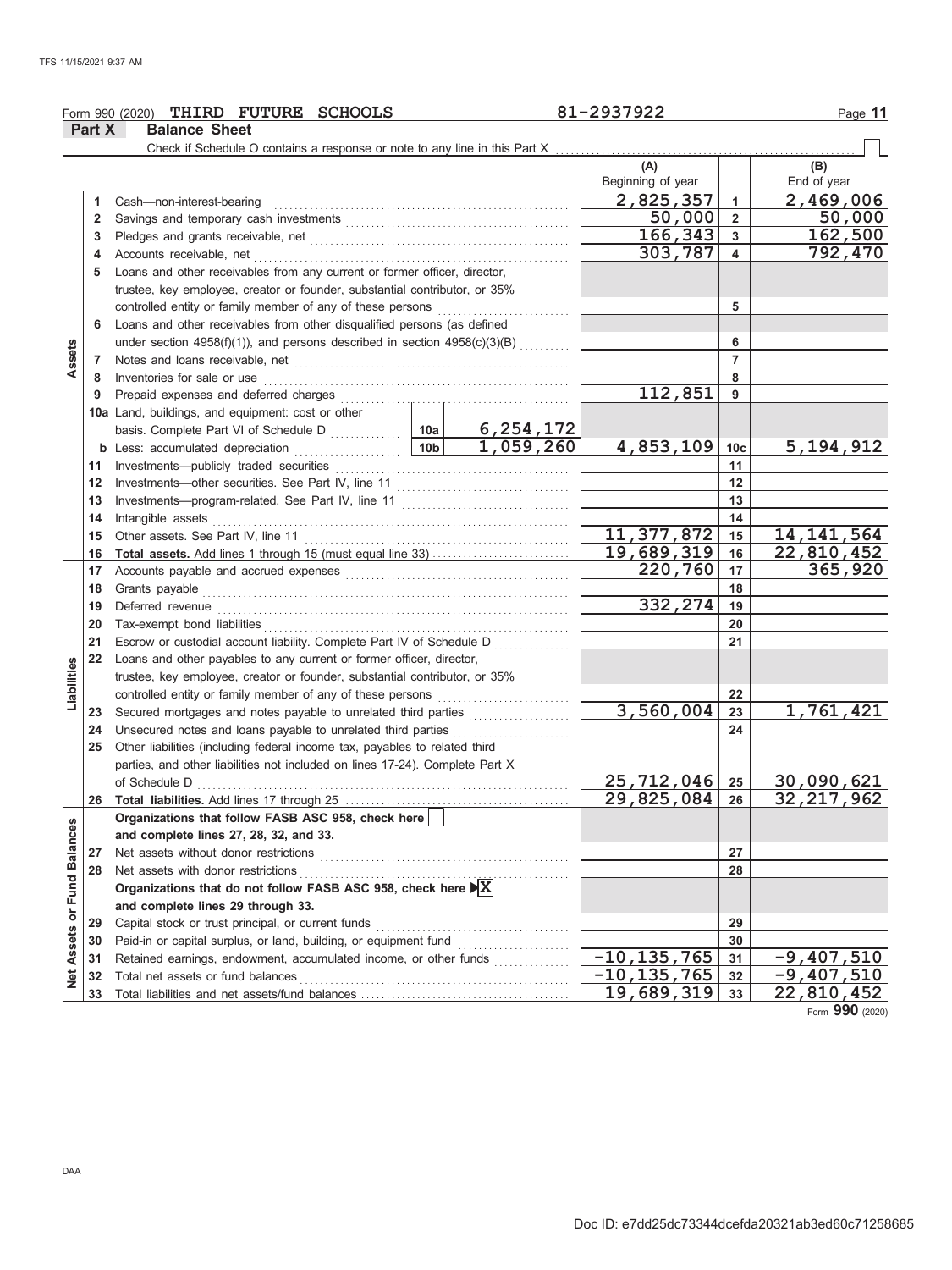|    | 81-2937922<br>Form 990 (2020) THIRD FUTURE SCHOOLS                                                                 |                |                 |             | Page 12         |
|----|--------------------------------------------------------------------------------------------------------------------|----------------|-----------------|-------------|-----------------|
|    | <b>Part XI</b><br><b>Reconciliation of Net Assets</b>                                                              |                |                 |             |                 |
|    |                                                                                                                    |                |                 |             |                 |
| 1. |                                                                                                                    | $\mathbf{1}$   | 21, 257, 666    |             |                 |
| 2  |                                                                                                                    | $\overline{2}$ | 20, 112, 809    |             |                 |
| 3  | Revenue less expenses. Subtract line 2 from line 1                                                                 | $\mathbf{3}$   | 1,144,857       |             |                 |
| 4  | Net assets or fund balances at beginning of year (must equal Part X, line 32, column (A))                          | $\overline{4}$ | $-10, 135, 765$ |             |                 |
| 5  | Net unrealized gains (losses) on investments                                                                       | 5              |                 |             |                 |
| 6  | Donated services and use of facilities                                                                             | 6              |                 |             |                 |
| 7  | Investment expenses                                                                                                | $\overline{7}$ |                 |             |                 |
| 8  | Prior period adjustments                                                                                           | 8              |                 |             |                 |
| 9  | Other changes in net assets or fund balances (explain on Schedule O)                                               | 9              |                 |             | $-416,602$      |
| 10 | Net assets or fund balances at end of year. Combine lines 3 through 9 (must equal Part X, line                     |                |                 |             |                 |
|    |                                                                                                                    | 10             | $-9,407,510$    |             |                 |
|    | <b>Financial Statements and Reporting</b><br><b>Part XII</b>                                                       |                |                 |             |                 |
|    |                                                                                                                    |                |                 |             |                 |
|    |                                                                                                                    |                |                 | Yes   No    |                 |
| 1. | $ X $ Accrual<br>Accounting method used to prepare the Form 990:     Cash<br>Other                                 |                |                 |             |                 |
|    | If the organization changed its method of accounting from a prior year or checked "Other," explain in              |                |                 |             |                 |
|    | Schedule O.                                                                                                        |                |                 |             |                 |
|    | 2a Were the organization's financial statements compiled or reviewed by an independent accountant?                 |                | 2a              |             | $\mathbf x$     |
|    | If "Yes," check a box below to indicate whether the financial statements for the year were compiled or             |                |                 |             |                 |
|    | reviewed on a separate basis, consolidated basis, or both:                                                         |                |                 |             |                 |
|    | Separate basis<br>Consolidated basis<br>Both consolidated and separate basis                                       |                |                 |             |                 |
|    | <b>b</b> Were the organization's financial statements audited by an independent accountant?                        |                | 2 <sub>b</sub>  | X           |                 |
|    | If "Yes," check a box below to indicate whether the financial statements for the year were audited on a            |                |                 |             |                 |
|    | separate basis, consolidated basis, or both:                                                                       |                |                 |             |                 |
|    | $ \mathbf{X} $ Separate basis<br>Consolidated basis<br>  Both consolidated and separate basis                      |                |                 |             |                 |
|    | c If "Yes" to line 2a or 2b, does the organization have a committee that assumes responsibility for oversight of   |                |                 |             |                 |
|    | the audit, review, or compilation of its financial statements and selection of an independent accountant?          |                | 2 <sub>c</sub>  | $\mathbf x$ |                 |
|    | If the organization changed either its oversight process or selection process during the tax year, explain on      |                |                 |             |                 |
|    | Schedule O.                                                                                                        |                |                 |             |                 |
|    | 3a As a result of a federal award, was the organization required to undergo an audit or audits as set forth in the |                |                 |             |                 |
|    | Single Audit Act and OMB Circular A-133?<br>.                                                                      |                | За              | X           |                 |
|    | b If "Yes," did the organization undergo the required audit or audits? If the organization did not undergo the     |                |                 |             |                 |
|    | required audit or audits, explain why on Schedule O and describe any steps taken to undergo such audits            |                | 3 <sub>b</sub>  | X           |                 |
|    |                                                                                                                    |                |                 |             | Form 990 (2020) |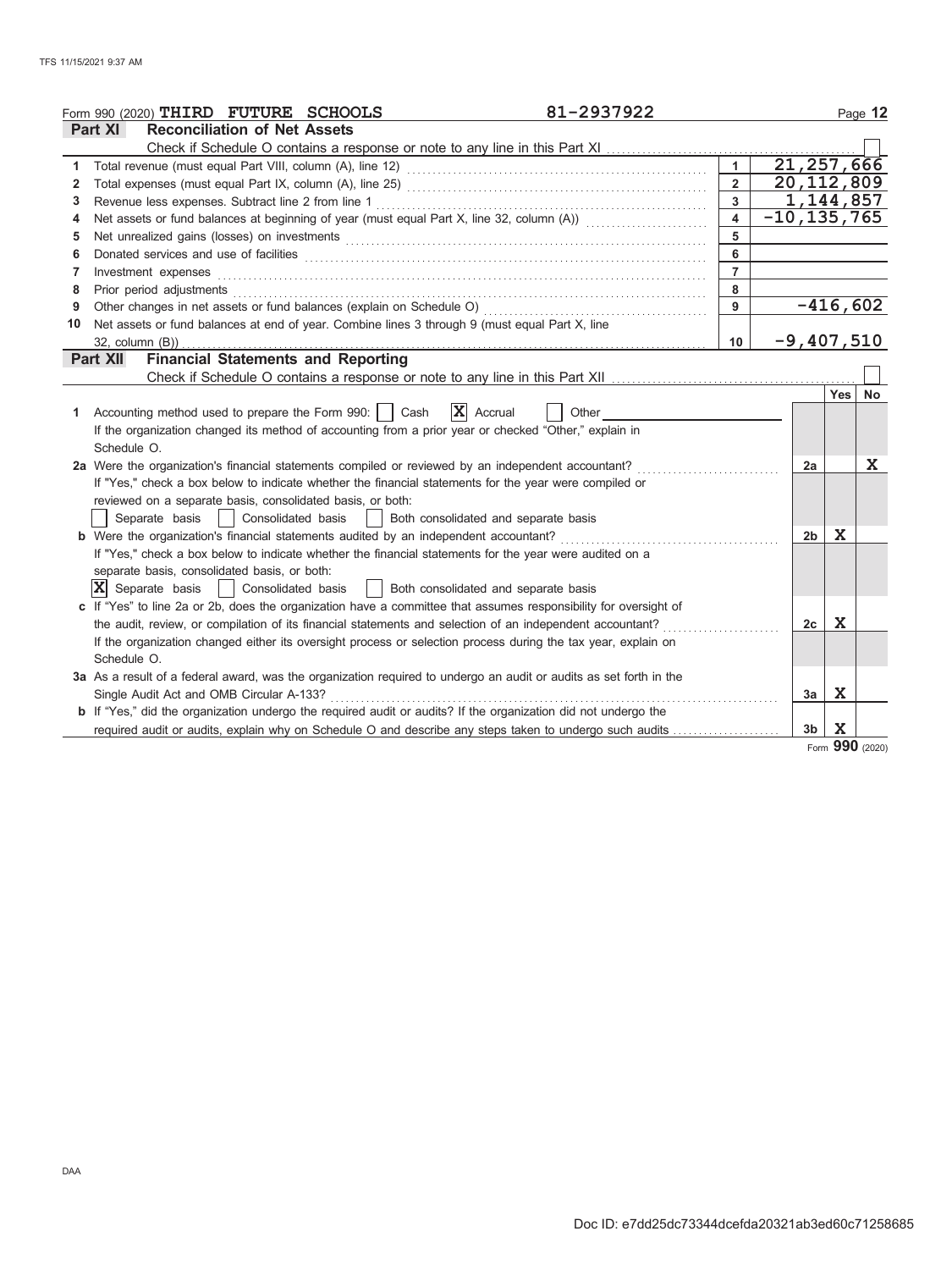|        | <b>SCHEDULE A</b>                     |                                                            | <b>Public Charity Status and Public Support</b>                                                                                                                                                                                                                                                                                                                                                    |     |                                                                   |                                                         | OMB No. 1545-0047                                     |
|--------|---------------------------------------|------------------------------------------------------------|----------------------------------------------------------------------------------------------------------------------------------------------------------------------------------------------------------------------------------------------------------------------------------------------------------------------------------------------------------------------------------------------------|-----|-------------------------------------------------------------------|---------------------------------------------------------|-------------------------------------------------------|
|        | (Form 990 or 990-EZ)                  |                                                            | Complete if the organization is a section $501(c)(3)$ organization or a section $4947(a)(1)$ nonexempt charitable trust.                                                                                                                                                                                                                                                                           |     |                                                                   |                                                         |                                                       |
|        | Department of the Treasury            |                                                            | Attach to Form 990 or Form 990-EZ.                                                                                                                                                                                                                                                                                                                                                                 |     |                                                                   |                                                         |                                                       |
|        | Internal Revenue Service              |                                                            | Go to www.irs.gov/Form990 for instructions and the latest information.                                                                                                                                                                                                                                                                                                                             |     |                                                                   |                                                         | Open to Public<br>Inspection                          |
|        | Name of the organization              |                                                            |                                                                                                                                                                                                                                                                                                                                                                                                    |     |                                                                   |                                                         | Employer identification number                        |
|        | Part I                                | THIRD FUTURE SCHOOLS                                       | Reason for Public Charity Status. (All organizations must complete this part.) See instructions.                                                                                                                                                                                                                                                                                                   |     |                                                                   | 81-2937922                                              |                                                       |
|        |                                       |                                                            | The organization is not a private foundation because it is: (For lines 1 through 12, check only one box.)                                                                                                                                                                                                                                                                                          |     |                                                                   |                                                         |                                                       |
| 1      |                                       |                                                            | A church, convention of churches, or association of churches described in section 170(b)(1)(A)(i).                                                                                                                                                                                                                                                                                                 |     |                                                                   |                                                         |                                                       |
| 2      | X                                     |                                                            | A school described in section 170(b)(1)(A)(ii). (Attach Schedule E (Form 990 or 990-EZ).)                                                                                                                                                                                                                                                                                                          |     |                                                                   |                                                         |                                                       |
| 3      |                                       |                                                            | A hospital or a cooperative hospital service organization described in section $170(b)(1)(A)(iii)$ .                                                                                                                                                                                                                                                                                               |     |                                                                   |                                                         |                                                       |
| 4      |                                       |                                                            | A medical research organization operated in conjunction with a hospital described in section 170(b)(1)(A)(iii). Enter the hospital's name,                                                                                                                                                                                                                                                         |     |                                                                   |                                                         |                                                       |
|        | city, and state:                      |                                                            |                                                                                                                                                                                                                                                                                                                                                                                                    |     |                                                                   |                                                         |                                                       |
| 5      |                                       | section 170(b)(1)(A)(iv). (Complete Part II.)              | An organization operated for the benefit of a college or university owned or operated by a governmental unit described in                                                                                                                                                                                                                                                                          |     |                                                                   |                                                         |                                                       |
| 6      |                                       |                                                            | A federal, state, or local government or governmental unit described in section 170(b)(1)(A)(v).                                                                                                                                                                                                                                                                                                   |     |                                                                   |                                                         |                                                       |
| 7      |                                       |                                                            | An organization that normally receives a substantial part of its support from a governmental unit or from the general public                                                                                                                                                                                                                                                                       |     |                                                                   |                                                         |                                                       |
|        |                                       | described in section 170(b)(1)(A)(vi). (Complete Part II.) |                                                                                                                                                                                                                                                                                                                                                                                                    |     |                                                                   |                                                         |                                                       |
| 8<br>9 |                                       |                                                            | A community trust described in section 170(b)(1)(A)(vi). (Complete Part II.)                                                                                                                                                                                                                                                                                                                       |     |                                                                   |                                                         |                                                       |
|        | university:                           |                                                            | An agricultural research organization described in section 170(b)(1)(A)(ix) operated in conjunction with a land-grant college<br>or university or a non-land-grant college of agriculture (see instructions). Enter the name, city, and state of the college or                                                                                                                                    |     |                                                                   |                                                         |                                                       |
| 10     |                                       |                                                            | An organization that normally receives: (1) more than 33 1/3% of its support from contributions, membership fees, and gross<br>receipts from activities related to its exempt functions, subject to certain exceptions; and (2) no more than 331/3% of its<br>support from gross investment income and unrelated business taxable income (less section 511 tax) from businesses                    |     |                                                                   |                                                         |                                                       |
|        |                                       |                                                            | acquired by the organization after June 30, 1975. See section 509(a)(2). (Complete Part III.)                                                                                                                                                                                                                                                                                                      |     |                                                                   |                                                         |                                                       |
| 11     |                                       |                                                            | An organization organized and operated exclusively to test for public safety. See section 509(a)(4).                                                                                                                                                                                                                                                                                               |     |                                                                   |                                                         |                                                       |
| 12     |                                       |                                                            | An organization organized and operated exclusively for the benefit of, to perform the functions of, or to carry out the purposes<br>of one or more publicly supported organizations described in section 509(a)(1) or section 509(a)(2). See section 509(a)(3).<br>Check the box in lines 12a through 12d that describes the type of supporting organization and complete lines 12e, 12f, and 12g. |     |                                                                   |                                                         |                                                       |
|        | a                                     |                                                            | Type I. A supporting organization operated, supervised, or controlled by its supported organization(s), typically by giving                                                                                                                                                                                                                                                                        |     |                                                                   |                                                         |                                                       |
|        |                                       |                                                            | the supported organization(s) the power to regularly appoint or elect a majority of the directors or trustees of the                                                                                                                                                                                                                                                                               |     |                                                                   |                                                         |                                                       |
|        | b                                     |                                                            | supporting organization. You must complete Part IV, Sections A and B.                                                                                                                                                                                                                                                                                                                              |     |                                                                   |                                                         |                                                       |
|        |                                       |                                                            | Type II. A supporting organization supervised or controlled in connection with its supported organization(s), by having<br>control or management of the supporting organization vested in the same persons that control or manage the supported                                                                                                                                                    |     |                                                                   |                                                         |                                                       |
|        |                                       |                                                            | organization(s). You must complete Part IV, Sections A and C.                                                                                                                                                                                                                                                                                                                                      |     |                                                                   |                                                         |                                                       |
|        | с                                     |                                                            | Type III functionally integrated. A supporting organization operated in connection with, and functionally integrated with,<br>its supported organization(s) (see instructions). You must complete Part IV, Sections A, D, and E.                                                                                                                                                                   |     |                                                                   |                                                         |                                                       |
|        | d                                     |                                                            | Type III non-functionally integrated. A supporting organization operated in connection with its supported organization(s)                                                                                                                                                                                                                                                                          |     |                                                                   |                                                         |                                                       |
|        |                                       |                                                            | that is not functionally integrated. The organization generally must satisfy a distribution requirement and an attentiveness                                                                                                                                                                                                                                                                       |     |                                                                   |                                                         |                                                       |
|        |                                       |                                                            | requirement (see instructions). You must complete Part IV, Sections A and D, and Part V.                                                                                                                                                                                                                                                                                                           |     |                                                                   |                                                         |                                                       |
|        | е                                     |                                                            | Check this box if the organization received a written determination from the IRS that it is a Type I, Type II, Type III<br>functionally integrated, or Type III non-functionally integrated supporting organization.                                                                                                                                                                               |     |                                                                   |                                                         |                                                       |
|        | f                                     | Enter the number of supported organizations                |                                                                                                                                                                                                                                                                                                                                                                                                    |     |                                                                   |                                                         |                                                       |
|        | g                                     |                                                            | Provide the following information about the supported organization(s).                                                                                                                                                                                                                                                                                                                             |     |                                                                   |                                                         |                                                       |
|        | (i) Name of supported<br>organization | (ii) EIN                                                   | (iii) Type of organization<br>(described on lines 1-10<br>above (see instructions))                                                                                                                                                                                                                                                                                                                |     | (iv) Is the organization<br>listed in your governing<br>document? | (v) Amount of monetary<br>support (see<br>instructions) | (vi) Amount of<br>other support (see<br>instructions) |
|        |                                       |                                                            |                                                                                                                                                                                                                                                                                                                                                                                                    | Yes | No                                                                |                                                         |                                                       |
| (A)    |                                       |                                                            |                                                                                                                                                                                                                                                                                                                                                                                                    |     |                                                                   |                                                         |                                                       |
| (B)    |                                       |                                                            |                                                                                                                                                                                                                                                                                                                                                                                                    |     |                                                                   |                                                         |                                                       |
| (C)    |                                       |                                                            |                                                                                                                                                                                                                                                                                                                                                                                                    |     |                                                                   |                                                         |                                                       |
| (D)    |                                       |                                                            |                                                                                                                                                                                                                                                                                                                                                                                                    |     |                                                                   |                                                         |                                                       |
| (E)    |                                       |                                                            |                                                                                                                                                                                                                                                                                                                                                                                                    |     |                                                                   |                                                         |                                                       |
| Total  |                                       |                                                            |                                                                                                                                                                                                                                                                                                                                                                                                    |     |                                                                   |                                                         |                                                       |

**For Paperwork Reduction Act Notice, see the Instructions for Form 990 or 990-EZ.**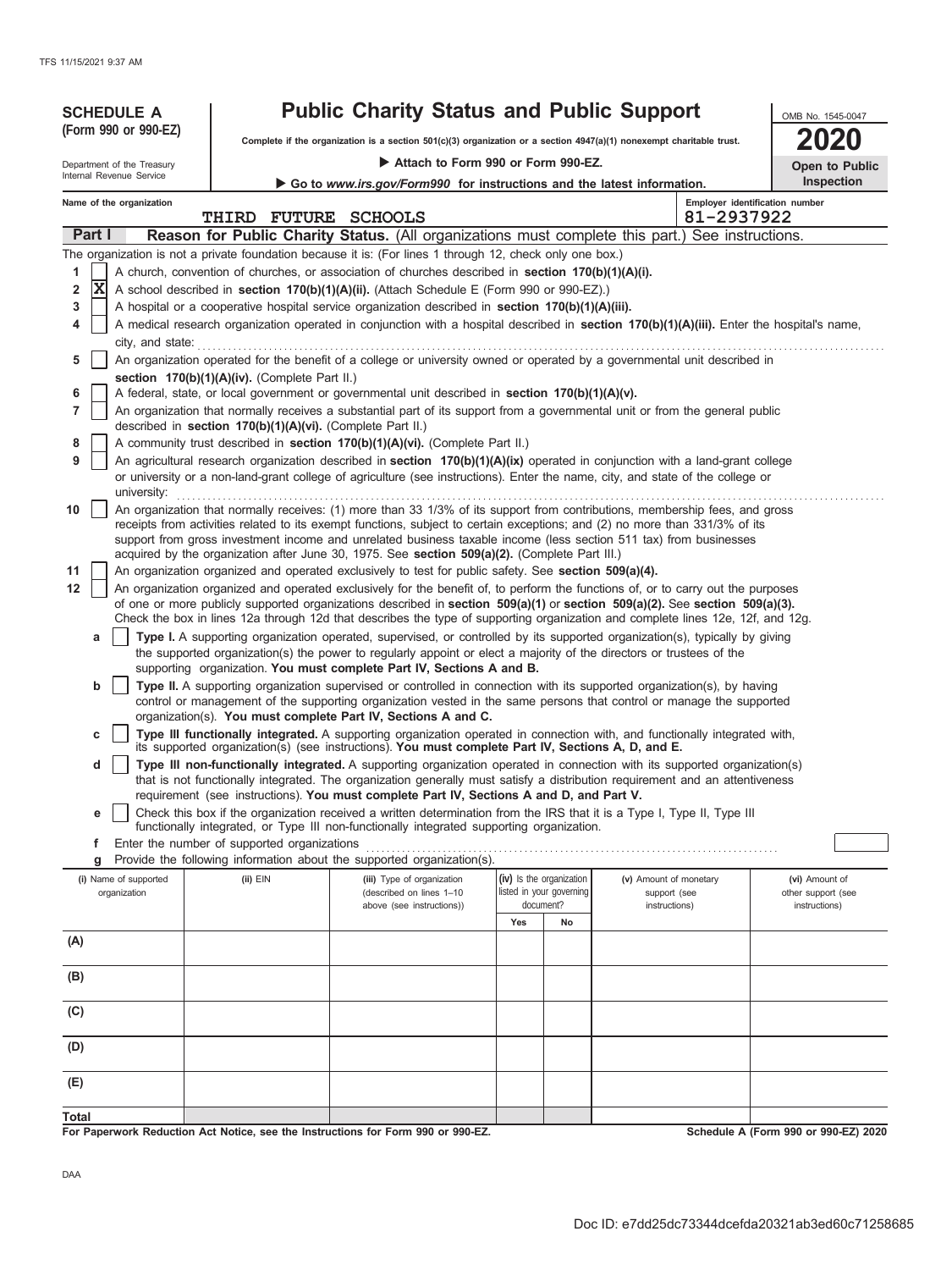|              | Schedule A (Form 990 or 990-EZ) 2020<br>Part II<br>Support Schedule for Organizations Described in Sections 170(b)(1)(A)(iv) and 170(b)(1)(A)(vi)<br>(Complete only if you checked the box on line 5, 7, or 8 of Part I or if the organization failed to qualify under<br>Part III. If the organization fails to qualify under the tests listed below, please complete Part III.) | THIRD FUTURE SCHOOLS |          |            |            | 81-2937922                           | Page 2    |
|--------------|-----------------------------------------------------------------------------------------------------------------------------------------------------------------------------------------------------------------------------------------------------------------------------------------------------------------------------------------------------------------------------------|----------------------|----------|------------|------------|--------------------------------------|-----------|
|              | <b>Section A. Public Support</b>                                                                                                                                                                                                                                                                                                                                                  |                      |          |            |            |                                      |           |
|              | Calendar year (or fiscal year beginning in) $\blacktriangleright$                                                                                                                                                                                                                                                                                                                 | (a) 2016             | (b) 2017 | (c) 2018   | $(d)$ 2019 | (e) 2020                             | (f) Total |
| 1            | Gifts, grants, contributions, and<br>membership fees received. (Do not<br>include any "unusual grants.")                                                                                                                                                                                                                                                                          |                      |          |            |            |                                      |           |
| $\mathbf{2}$ | Tax revenues levied for the<br>organization's benefit and either paid<br>to or expended on its behalf                                                                                                                                                                                                                                                                             |                      |          |            |            |                                      |           |
| 3            | The value of services or facilities<br>furnished by a governmental unit to the<br>organization without charge                                                                                                                                                                                                                                                                     |                      |          |            |            |                                      |           |
| 4<br>5       | Total. Add lines 1 through 3<br>The portion of total contributions by                                                                                                                                                                                                                                                                                                             |                      |          |            |            |                                      |           |
|              | each person (other than a<br>governmental unit or publicly<br>supported organization) included on<br>line 1 that exceeds 2% of the amount<br>shown on line 11, column $(f)$                                                                                                                                                                                                       |                      |          |            |            |                                      |           |
| 6            | Public support. Subtract line 5 from line 4.                                                                                                                                                                                                                                                                                                                                      |                      |          |            |            |                                      |           |
|              | <b>Section B. Total Support</b>                                                                                                                                                                                                                                                                                                                                                   |                      |          |            |            |                                      |           |
|              | Calendar year (or fiscal year beginning in) $\blacktriangleright$                                                                                                                                                                                                                                                                                                                 | (a) 2016             | (b) 2017 | $(c)$ 2018 | $(d)$ 2019 | (e) 2020                             | (f) Total |
| 7<br>8       | Amounts from line 4<br>Gross income from interest, dividends,<br>payments received on securities loans,<br>rents, royalties, and income from<br>similar sources                                                                                                                                                                                                                   |                      |          |            |            |                                      |           |
| 9            | Net income from unrelated business<br>activities, whether or not the business<br>is regularly carried on                                                                                                                                                                                                                                                                          |                      |          |            |            |                                      |           |
| 10           | Other income. Do not include gain or<br>loss from the sale of capital assets<br>(Explain in Part VI.)                                                                                                                                                                                                                                                                             |                      |          |            |            |                                      |           |
| 11           | Total support. Add lines 7 through 10                                                                                                                                                                                                                                                                                                                                             |                      |          |            |            |                                      |           |
| 12           |                                                                                                                                                                                                                                                                                                                                                                                   |                      |          |            |            | 12                                   |           |
| 13           | First 5 years. If the Form 990 is for the organization's first, second, third, fourth, or fifth tax year as a section 501(c)(3)                                                                                                                                                                                                                                                   |                      |          |            |            |                                      |           |
|              | organization, check this box and stop here manufactured and contact the state of the state of the state of the                                                                                                                                                                                                                                                                    |                      |          |            |            |                                      |           |
|              | Section C. Computation of Public Support Percentage                                                                                                                                                                                                                                                                                                                               |                      |          |            |            |                                      |           |
| 14           | Public support percentage for 2020 (line 6, column (f) divided by line 11, column (f)) [[[[[[[[[[[[[[[[[[[[[[                                                                                                                                                                                                                                                                     |                      |          |            |            | 14                                   | %         |
| 15           |                                                                                                                                                                                                                                                                                                                                                                                   |                      |          |            |            | 15                                   | $\%$      |
| 16a          | 33 1/3% support test-2020. If the organization did not check the box on line 13, and line 14 is 33 1/3% or more, check this                                                                                                                                                                                                                                                       |                      |          |            |            |                                      |           |
|              | box and stop here. The organization qualifies as a publicly supported organization                                                                                                                                                                                                                                                                                                |                      |          |            |            |                                      |           |
| b            | 33 1/3% support test-2019. If the organization did not check a box on line 13 or 16a, and line 15 is 33 1/3% or more, check                                                                                                                                                                                                                                                       |                      |          |            |            |                                      |           |
|              | this box and stop here. The organization qualifies as a publicly supported organization                                                                                                                                                                                                                                                                                           |                      |          |            |            |                                      |           |
|              | 17a 10%-facts-and-circumstances test-2020. If the organization did not check a box on line 13, 16a, or 16b, and line 14 is                                                                                                                                                                                                                                                        |                      |          |            |            |                                      |           |
|              | 10% or more, and if the organization meets the "facts-and-circumstances" test, check this box and stop here. Explain in<br>Part VI how the organization meets the "facts-and-circumstances" test. The organization qualifies as a publicly supported                                                                                                                              |                      |          |            |            |                                      |           |
|              | organization                                                                                                                                                                                                                                                                                                                                                                      |                      |          |            |            |                                      |           |
| b            | 10%-facts-and-circumstances test-2019. If the organization did not check a box on line 13, 16a, 16b, or 17a, and line                                                                                                                                                                                                                                                             |                      |          |            |            |                                      |           |
|              | 15 is 10% or more, and if the organization meets the "facts-and-circumstances" test, check this box and stop here. Explain                                                                                                                                                                                                                                                        |                      |          |            |            |                                      |           |
|              | in Part VI how the organization meets the "facts-and-circumstances" test. The organization qualifies as a publicly supported                                                                                                                                                                                                                                                      |                      |          |            |            |                                      |           |
|              | organization                                                                                                                                                                                                                                                                                                                                                                      |                      |          |            |            |                                      |           |
| 18           | Private foundation. If the organization did not check a box on line 13, 16a, 16b, 17a, or 17b, check this box and see                                                                                                                                                                                                                                                             |                      |          |            |            |                                      |           |
|              | instructions                                                                                                                                                                                                                                                                                                                                                                      |                      |          |            |            |                                      |           |
|              |                                                                                                                                                                                                                                                                                                                                                                                   |                      |          |            |            | Pohodule A (Form 000 or 000 EZ) 2020 |           |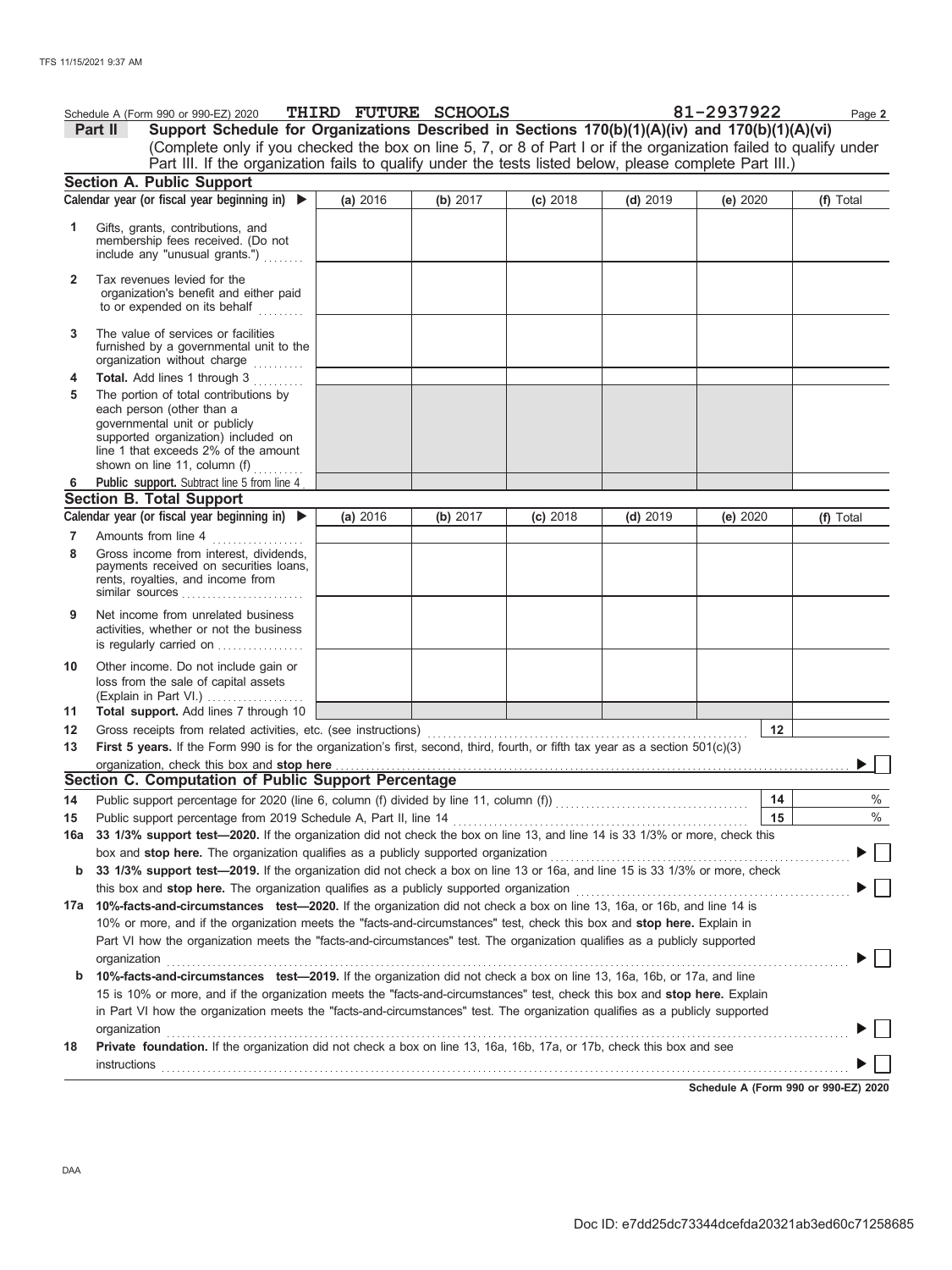|              | Schedule A (Form 990 or 990-EZ) 2020                                                                                                                                              | THIRD FUTURE SCHOOLS |          |            |            | 81-2937922 |    | Page 3    |
|--------------|-----------------------------------------------------------------------------------------------------------------------------------------------------------------------------------|----------------------|----------|------------|------------|------------|----|-----------|
|              | Part III<br>Support Schedule for Organizations Described in Section 509(a)(2)                                                                                                     |                      |          |            |            |            |    |           |
|              | (Complete only if you checked the box on line 10 of Part I or if the organization failed to qualify under Part II.                                                                |                      |          |            |            |            |    |           |
|              | If the organization fails to qualify under the tests listed below, please complete Part II.)                                                                                      |                      |          |            |            |            |    |           |
|              | <b>Section A. Public Support</b>                                                                                                                                                  |                      |          |            |            |            |    |           |
|              | Calendar year (or fiscal year beginning in) $\blacktriangleright$                                                                                                                 | (a) 2016             | (b) 2017 | $(c)$ 2018 | $(d)$ 2019 | (e) 2020   |    | (f) Total |
| 1            | Gifts, grants, contributions, and membership fees<br>received. (Do not include any "unusual grants.")                                                                             |                      |          |            |            |            |    |           |
| $\mathbf{2}$ | Gross receipts from admissions, merchandise<br>sold or services performed, or facilities<br>furnished in any activity that is related to the<br>organization's tax-exempt purpose |                      |          |            |            |            |    |           |
| 3            | Gross receipts from activities that are not an<br>unrelated trade or business under section 513                                                                                   |                      |          |            |            |            |    |           |
| 4            | Tax revenues levied for the<br>organization's benefit and either paid<br>to or expended on its behalf                                                                             |                      |          |            |            |            |    |           |
| 5            | The value of services or facilities<br>furnished by a governmental unit to the<br>organization without charge                                                                     |                      |          |            |            |            |    |           |
| 6            | Total. Add lines 1 through 5                                                                                                                                                      |                      |          |            |            |            |    |           |
|              | 7a Amounts included on lines 1, 2, and 3<br>received from disqualified persons                                                                                                    |                      |          |            |            |            |    |           |
| b            | Amounts included on lines 2 and 3<br>received from other than disqualified<br>persons that exceed the greater of \$5,000<br>or 1% of the amount on line 13 for the year           |                      |          |            |            |            |    |           |
| C            | Add lines 7a and 7b                                                                                                                                                               |                      |          |            |            |            |    |           |
| 8            | Public support. (Subtract line 7c from<br>line $6.$ )                                                                                                                             |                      |          |            |            |            |    |           |
|              | <b>Section B. Total Support</b>                                                                                                                                                   |                      |          |            |            |            |    |           |
|              | Calendar year (or fiscal year beginning in) $\blacktriangleright$                                                                                                                 | (a) 2016             | (b) 2017 | $(c)$ 2018 | $(d)$ 2019 | (e) 2020   |    | (f) Total |
| 9            | Amounts from line 6                                                                                                                                                               |                      |          |            |            |            |    |           |
| 10a          | Gross income from interest, dividends,<br>payments received on securities loans, rents,<br>royalties, and income from similar sources.                                            |                      |          |            |            |            |    |           |
|              | Unrelated business taxable income (less<br>section 511 taxes) from businesses<br>acquired after June 30, 1975                                                                     |                      |          |            |            |            |    |           |
|              | c Add lines 10a and 10b $\ldots$                                                                                                                                                  |                      |          |            |            |            |    |           |
| 11           | Net income from unrelated business<br>activities not included in line 10b, whether<br>or not the business is regularly carried on                                                 |                      |          |            |            |            |    |           |
| 12           | Other income. Do not include gain or<br>loss from the sale of capital assets<br>(Explain in Part VI.)                                                                             |                      |          |            |            |            |    |           |
| 13           | Total support. (Add lines 9, 10c, 11,<br>and 12.)<br>.                                                                                                                            |                      |          |            |            |            |    |           |
| 14           | First 5 years. If the Form 990 is for the organization's first, second, third, fourth, or fifth tax year as a section 501(c)(3)<br>organization, check this box and stop here     |                      |          |            |            |            |    |           |
|              | Section C. Computation of Public Support Percentage                                                                                                                               |                      |          |            |            |            |    |           |
| 15           |                                                                                                                                                                                   |                      |          |            |            |            | 15 | $\%$      |
| 16           |                                                                                                                                                                                   |                      |          |            |            |            | 16 | $\%$      |
|              | Section D. Computation of Investment Income Percentage                                                                                                                            |                      |          |            |            |            |    |           |
| 17           | Investment income percentage for 2020 (line 10c, column (f), divided by line 13, column (f)) [[[[[[[[[[[[[[[[[                                                                    |                      |          |            |            |            | 17 | $\%$      |
|              | 18 Investment income percentage from 2019 Schedule A, Part III, line 17                                                                                                           |                      |          |            |            |            | 18 | %         |
|              | 19a 33 1/3% support tests-2020. If the organization did not check the box on line 14, and line 15 is more than 33 1/3%, and line                                                  |                      |          |            |            |            |    |           |
|              | 17 is not more than 33 1/3%, check this box and stop here. The organization qualifies as a publicly supported organization.                                                       |                      |          |            |            |            |    |           |
| b            | 33 1/3% support tests—2019. If the organization did not check a box on line 14 or line 19a, and line 16 is more than 33 1/3%, and                                                 |                      |          |            |            |            |    |           |
|              | line 18 is not more than 33 1/3%, check this box and stop here. The organization qualifies as a publicly supported organization                                                   |                      |          |            |            |            |    |           |
| 20           |                                                                                                                                                                                   |                      |          |            |            |            |    |           |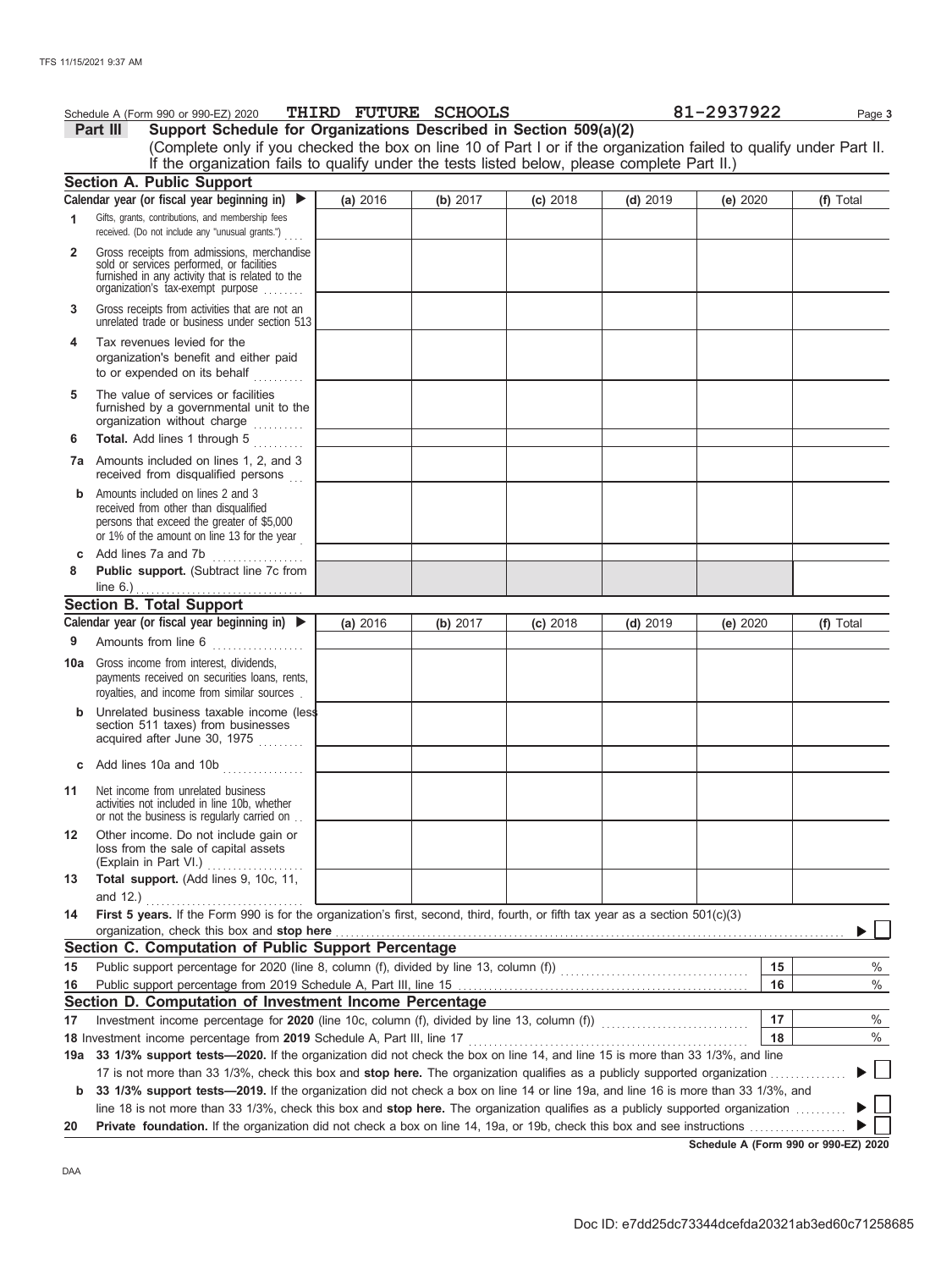## Schedule A (Form 990 or 990-EZ) 2020 **PHIRD FUTURE SCHOOLS** 81-2937922 Page 4

**Part IV Supporting Organizations** Sections A, D, and E. If you checked box 12d, Part I, complete Sections A and D, and complete Part V.) (Complete only if you checked a box in line 12 on Part I. If you checked box 12a, Part I, complete Sections A and B. If you checked box 12b, Part I, complete Sections A and C. If you checked box 12c, Part I, complete

**Section A. All Supporting Organizations**

- Are all of the organization's supported organizations listed by name in the organization's governing documents? *If "No," describe in Part VI how the supported organizations are designated. If designated by class or purpose, describe the designation. If historic and continuing relationship, explain.* **1**
- Did the organization have any supported organization that does not have an IRS determination of status under section 509(a)(1) or (2)? *If "Yes," explain in Part VI how the organization determined that the supported organization was described in section 509(a)(1) or (2).* **2**
- **3a** Did the organization have a supported organization described in section 501(c)(4), (5), or (6)? *If "Yes," answer lines 3b and 3c below.*
- **b** Did the organization confirm that each supported organization qualified under section 501(c)(4), (5), or (6) and satisfied the public support tests under section 509(a)(2)? *If "Yes," describe in Part VI when and how the organization made the determination.*
- **c** Did the organization ensure that all support to such organizations was used exclusively for section 170(c)(2)(B) purposes? *If "Yes," explain in Part VI what controls the organization put in place to ensure such use.*
- **4a** Was any supported organization not organized in the United States ("foreign supported organization")? *If "Yes," and if you checked 12a or 12b in Part I, answer (b) and (c) below.*
- **b** Did the organization have ultimate control and discretion in deciding whether to make grants to the foreign supported organization? *If "Yes," describe in Part VI how the organization had such control and discretion despite being controlled or supervised by or in connection with its supported organizations.*
- **c** Did the organization support any foreign supported organization that does not have an IRS determination under sections 501(c)(3) and 509(a)(1) or (2)? *If "Yes," explain in Part VI what controls the organization used to ensure that all support to the foreign supported organization was used exclusively for section 170(c)(2)(B) purposes.*
- **5a** Did the organization add, substitute, or remove any supported organizations during the tax year? *If "Yes," answer lines 5b and 5c below (if applicable). Also, provide detail in Part VI, including (i) the names and EIN numbers of the supported organizations added, substituted, or removed; (ii) the reasons for each such action; (iii) the authority under the organization's organizing document authorizing such action; and (iv) how the action was accomplished (such as by amendment to the organizing document).*
- **b** Type I or Type II only. Was any added or substituted supported organization part of a class already designated in the organization's organizing document?
- **c Substitutions only.** Was the substitution the result of an event beyond the organization's control?
- **6** Did the organization provide support (whether in the form of grants or the provision of services or facilities) to anyone other than (i) its supported organizations, (ii) individuals that are part of the charitable class benefited by one or more of its supported organizations, or (iii) other supporting organizations that also support or benefit one or more of the filing organization's supported organizations? *If "Yes," provide detail in Part VI.*
- **7** Did the organization provide a grant, loan, compensation, or other similar payment to a substantial contributor (as defined in section 4958(c)(3)(C)), a family member of a substantial contributor, or a 35% controlled entity with regard to a substantial contributor? *If "Yes," complete Part I of Schedule L (Form 990 or 990-EZ).*
- **8** Did the organization make a loan to a disqualified person (as defined in section 4958) not described in line 7? *If "Yes," complete Part I of Schedule L (Form 990 or 990-EZ).*
- **9a** Was the organization controlled directly or indirectly at any time during the tax year by one or more disqualified persons, as defined in section 4946 (other than foundation managers and organizations described in section 509(a)(1) or (2))? *If "Yes," provide detail in Part VI.*
- **b** Did one or more disqualified persons (as defined in line 9a) hold a controlling interest in any entity in which the supporting organization had an interest? *If "Yes," provide detail in Part VI.*
- **c** Did a disqualified person (as defined in line 9a) have an ownership interest in, or derive any personal benefit from, assets in which the supporting organization also had an interest? *If "Yes," provide detail in Part VI.*
- **10a** Was the organization subject to the excess business holdings rules of section 4943 because of section 4943(f) (regarding certain Type II supporting organizations, and all Type III non-functionally integrated supporting organizations)? *If "Yes," answer line 10b below.*
- **b** Did the organization have any excess business holdings in the tax year? *(Use Schedule C, Form 4720, to determine whether the organization had excess business holdings.)*

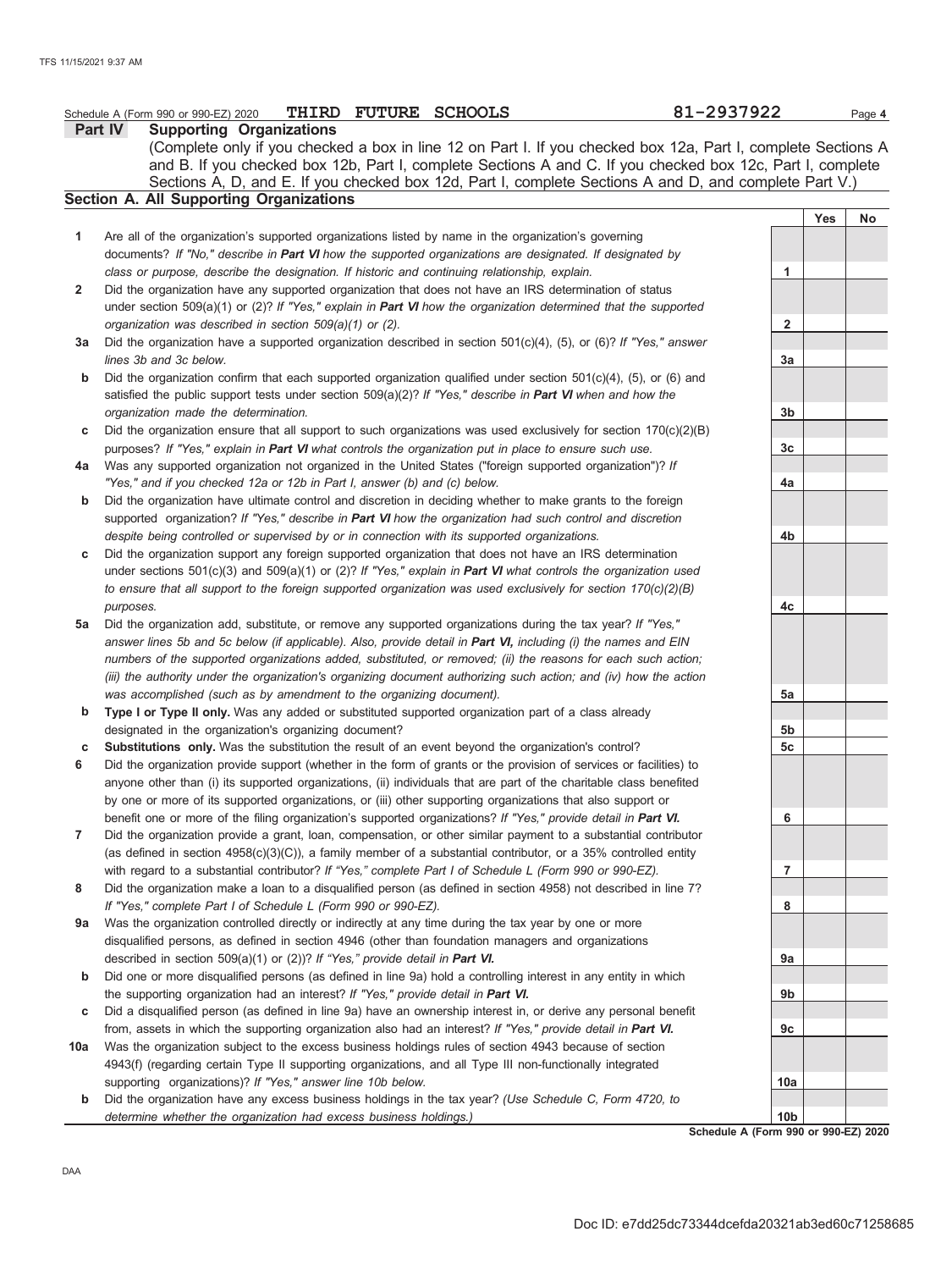|              | THIRD<br><b>FUTURE SCHOOLS</b><br>Schedule A (Form 990 or 990-EZ) 2020                                                                     | 81-2937922      |            | Page 5    |
|--------------|--------------------------------------------------------------------------------------------------------------------------------------------|-----------------|------------|-----------|
|              | <b>Part IV</b><br><b>Supporting Organizations (continued)</b>                                                                              |                 |            |           |
|              |                                                                                                                                            |                 | Yes        | <b>No</b> |
| 11           | Has the organization accepted a gift or contribution from any of the following persons?                                                    |                 |            |           |
| а            | A person who directly or indirectly controls, either alone or together with persons described in lines 11b and                             |                 |            |           |
|              | 11c below, the governing body of a supported organization?                                                                                 | 11a             |            |           |
| b            | A family member of a person described in line 11a above?                                                                                   | 11 <sub>b</sub> |            |           |
|              | c A 35% controlled entity of a person described in line 11a or 11b above? If "Yes" to line 11a, 11b, or 11c, provide<br>detail in Part VI. | 11c             |            |           |
|              | <b>Section B. Type I Supporting Organizations</b>                                                                                          |                 |            |           |
|              |                                                                                                                                            |                 | Yes        | No        |
| 1            | Did the governing body, members of the governing body, officers acting in their official capacity, or membership of one or                 |                 |            |           |
|              | more supported organizations have the power to regularly appoint or elect at least a majority of the organization's officers,              |                 |            |           |
|              | directors, or trustees at all times during the tax year? If "No," describe in <b>Part VI</b> how the supported organization(s)             |                 |            |           |
|              | effectively operated, supervised, or controlled the organization's activities. If the organization had more than one supported             |                 |            |           |
|              | organization, describe how the powers to appoint and/or remove officers, directors, or trustees were allocated among the                   |                 |            |           |
|              | supported organizations and what conditions or restrictions, if any, applied to such powers during the tax year.                           | 1               |            |           |
| $\mathbf{2}$ | Did the organization operate for the benefit of any supported organization other than the supported                                        |                 |            |           |
|              | organization(s) that operated, supervised, or controlled the supporting organization? If "Yes," explain in Part                            |                 |            |           |
|              | VI how providing such benefit carried out the purposes of the supported organization(s) that operated,                                     |                 |            |           |
|              |                                                                                                                                            | $\mathbf{2}$    |            |           |
|              | supervised, or controlled the supporting organization.<br>Section C. Type II Supporting Organizations                                      |                 |            |           |
|              |                                                                                                                                            |                 | Yes        | No        |
| 1            | Were a majority of the organization's directors or trustees during the tax year also a majority of the directors                           |                 |            |           |
|              | or trustees of each of the organization's supported organization(s)? If "No," describe in Part VI how control                              |                 |            |           |
|              | or management of the supporting organization was vested in the same persons that controlled or managed                                     |                 |            |           |
|              | the supported organization(s).                                                                                                             | 1               |            |           |
|              | Section D. All Type III Supporting Organizations                                                                                           |                 |            |           |
|              |                                                                                                                                            |                 | <b>Yes</b> | No        |
| 1            | Did the organization provide to each of its supported organizations, by the last day of the fifth month of the                             |                 |            |           |
|              | organization's tax year, (i) a written notice describing the type and amount of support provided during the prior tax                      |                 |            |           |
|              | year, (ii) a copy of the Form 990 that was most recently filed as of the date of notification, and (iii) copies of the                     |                 |            |           |
|              | organization's governing documents in effect on the date of notification, to the extent not previously provided?                           | 1               |            |           |
| 2            | Were any of the organization's officers, directors, or trustees either (i) appointed or elected by the supported                           |                 |            |           |
|              | organization(s) or (ii) serving on the governing body of a supported organization? If "No," explain in Part VI how                         |                 |            |           |
|              | the organization maintained a close and continuous working relationship with the supported organization(s).                                | 2               |            |           |
|              | By reason of the relationship described in line 2, above, did the organization's supported organizations have                              |                 |            |           |
|              | a significant voice in the organization's investment policies and in directing the use of the organization's                               |                 |            |           |
|              | income or assets at all times during the tax year? If "Yes," describe in Part VI the role the organization's                               |                 |            |           |
|              | supported organizations played in this regard.                                                                                             | 3               |            |           |
|              | Section E. Type III Functionally-Integrated Supporting Organizations                                                                       |                 |            |           |
| 1            | Check the box next to the method that the organization used to satisfy the Integral Part Test during the year (see instructions).          |                 |            |           |
| a            | The organization satisfied the Activities Test. Complete line 2 below.                                                                     |                 |            |           |
| b            | The organization is the parent of each of its supported organizations. Complete line 3 below.                                              |                 |            |           |
| C            | The organization supported a governmental entity. Describe in Part VI how you supported a governmental entity (see instructions).          |                 |            |           |
| 2            | Activities Test. Answer lines 2a and 2b below.                                                                                             |                 | <b>Yes</b> | <b>No</b> |
| a            | Did substantially all of the organization's activities during the tax year directly further the exempt purposes of                         |                 |            |           |
|              | the supported organization(s) to which the organization was responsive? If "Yes," then in Part VI identify                                 |                 |            |           |
|              | those supported organizations and explain how these activities directly furthered their exempt purposes,                                   |                 |            |           |
|              | how the organization was responsive to those supported organizations, and how the organization determined                                  |                 |            |           |
|              |                                                                                                                                            |                 |            |           |
|              | that these activities constituted substantially all of its activities.                                                                     | 2a              |            |           |
| b            | Did the activities described in line 2a, above, constitute activities that, but for the organization's involvement,                        |                 |            |           |
|              | one or more of the organization's supported organization(s) would have been engaged in? If "Yes," explain in                               |                 |            |           |
|              | Part VI the reasons for the organization's position that its supported organization(s) would have engaged in                               |                 |            |           |
|              | these activities but for the organization's involvement.                                                                                   | 2b              |            |           |
| 3            | Parent of Supported Organizations. Answer lines 3a and 3b below.                                                                           |                 |            |           |
| а            | Did the organization have the power to regularly appoint or elect a majority of the officers, directors, or                                |                 |            |           |

**b** Did the organization exercise a substantial degree of direction over the policies, programs, and activities of each of its supported organizations? *If "Yes," describe in Part VI the role played by the organization in this regard.*

DAA **Schedule A (Form 990 or 990-EZ) 2020 3b**

**3a**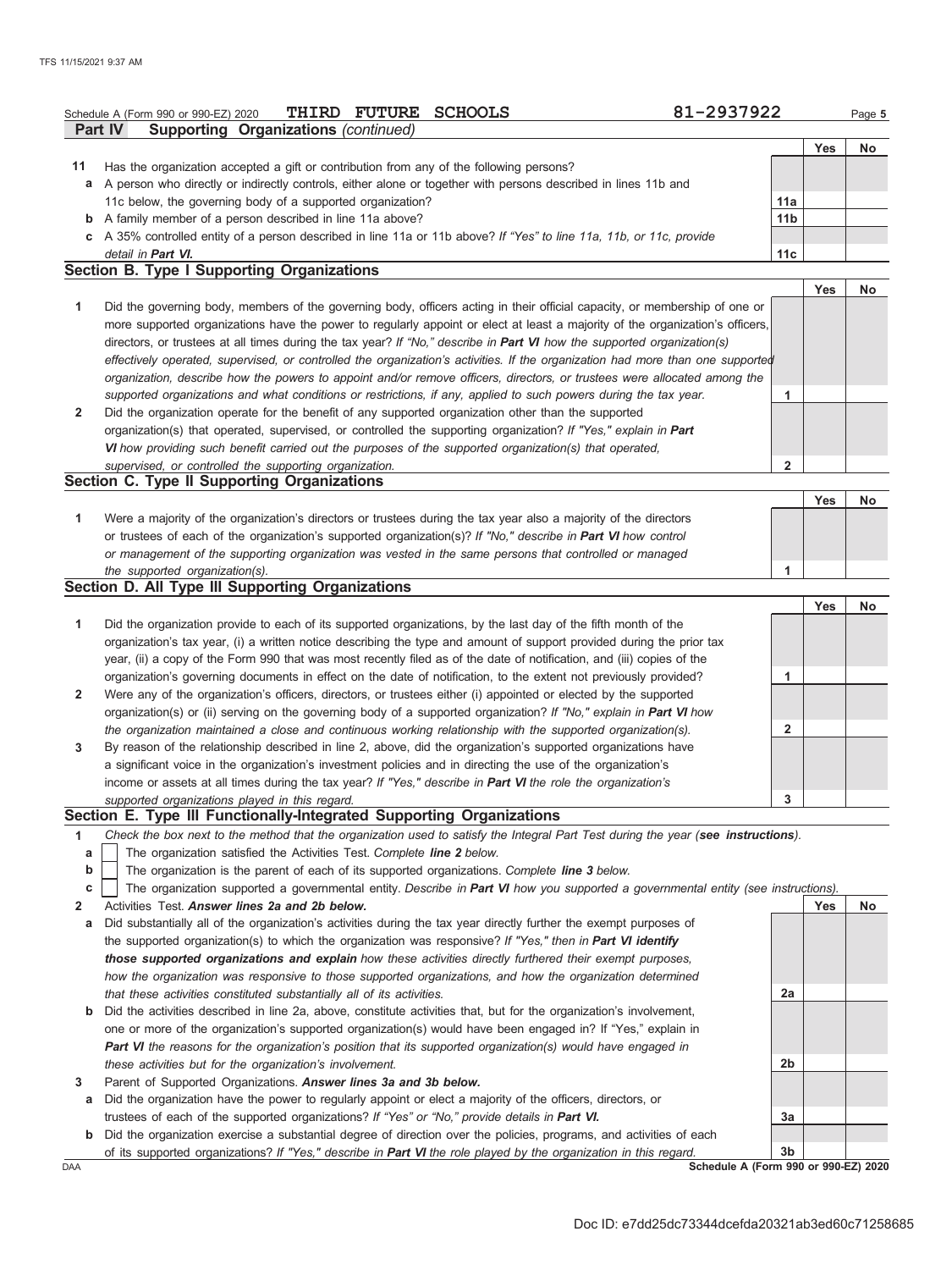|                | THIRD FUTURE SCHOOLS<br>Schedule A (Form 990 or 990-EZ) 2020                                                                        |                         | 81-2937922     | Page 6                         |
|----------------|-------------------------------------------------------------------------------------------------------------------------------------|-------------------------|----------------|--------------------------------|
|                | <b>Part V</b><br>Type III Non-Functionally Integrated 509(a)(3) Supporting Organizations                                            |                         |                |                                |
| $\mathbf{1}$   | Check here if the organization satisfied the Integral Part Test as a qualifying trust on Nov. 20, 1970 (explain in Part VI). See    |                         |                |                                |
|                | <b>instructions.</b> All other Type III non-functionally integrated supporting organizations must complete Sections A through E.    |                         |                |                                |
|                | Section A - Adjusted Net Income                                                                                                     |                         | (A) Prior Year | (B) Current Year               |
|                |                                                                                                                                     |                         |                | (optional)                     |
| 1.             | Net short-term capital gain                                                                                                         | 1                       |                |                                |
| $\mathbf{2}$   | Recoveries of prior-year distributions                                                                                              | $\overline{2}$          |                |                                |
| 3              | Other gross income (see instructions)                                                                                               | 3                       |                |                                |
| $\overline{4}$ | Add lines 1 through 3.                                                                                                              | 4                       |                |                                |
| 5              | Depreciation and depletion                                                                                                          | 5                       |                |                                |
| 6              | Portion of operating expenses paid or incurred for production or collection of                                                      |                         |                |                                |
|                | gross income or for management, conservation, or maintenance of property                                                            |                         |                |                                |
|                | held for production of income (see instructions)                                                                                    | 6                       |                |                                |
| 7              | Other expenses (see instructions)                                                                                                   | $\overline{7}$          |                |                                |
| 8              | Adjusted Net Income (subtract lines 5, 6, and 7 from line 4)                                                                        | 8                       |                |                                |
|                | Section B - Minimum Asset Amount                                                                                                    |                         | (A) Prior Year | (B) Current Year<br>(optional) |
| 1.             | Aggregate fair market value of all non-exempt-use assets (see                                                                       |                         |                |                                |
|                | instructions for short tax year or assets held for part of year):                                                                   |                         |                |                                |
|                | a Average monthly value of securities                                                                                               | 1a                      |                |                                |
|                | <b>b</b> Average monthly cash balances                                                                                              | 1 <sub>b</sub>          |                |                                |
|                | c Fair market value of other non-exempt-use assets                                                                                  | 1 <sub>c</sub>          |                |                                |
|                | d Total (add lines 1a, 1b, and 1c)                                                                                                  | 1d                      |                |                                |
|                | e Discount claimed for blockage or other factors                                                                                    |                         |                |                                |
|                | (explain in detail in <b>Part VI</b> ):                                                                                             |                         |                |                                |
|                | 2 Acquisition indebtedness applicable to non-exempt-use assets                                                                      | $\overline{2}$          |                |                                |
| 3              | Subtract line 2 from line 1d.                                                                                                       | 3                       |                |                                |
| 4              | Cash deemed held for exempt use. Enter 0.015 of line 3 (for greater amount,                                                         |                         |                |                                |
|                | see instructions).                                                                                                                  | 4                       |                |                                |
| 5              | Net value of non-exempt-use assets (subtract line 4 from line 3)                                                                    | 5                       |                |                                |
| 6              | Multiply line 5 by 0.035.                                                                                                           | 6                       |                |                                |
| 7              | Recoveries of prior-year distributions                                                                                              | $\overline{7}$          |                |                                |
| 8              | Minimum Asset Amount (add line 7 to line 6)                                                                                         | 8                       |                |                                |
|                | Section C - Distributable Amount                                                                                                    |                         |                | <b>Current Year</b>            |
| 1              | Adjusted net income for prior year (from Section A, line 8, column A)                                                               | 1                       |                |                                |
| $\mathbf{2}$   | Enter 0.85 of line 1.                                                                                                               | $\overline{\mathbf{2}}$ |                |                                |
| 3              | Minimum asset amount for prior year (from Section B, line 8, column A)                                                              | 3                       |                |                                |
| 4              | Enter greater of line 2 or line 3.                                                                                                  | $\overline{\mathbf{4}}$ |                |                                |
| 5              | Income tax imposed in prior year                                                                                                    | 5                       |                |                                |
| 6              | <b>Distributable Amount.</b> Subtract line 5 from line 4, unless subject to                                                         |                         |                |                                |
|                | emergency temporary reduction (see instructions).                                                                                   | 6                       |                |                                |
| $\overline{ }$ | $\Box$ Chook hara if the ourrent veer is the ergenization's first as a non-functionally integrated Type III supporting ergenization |                         |                |                                |

**7** | Check here if the current year is the organization's first as a non-functionally integrated Type III supporting organization (see instructions).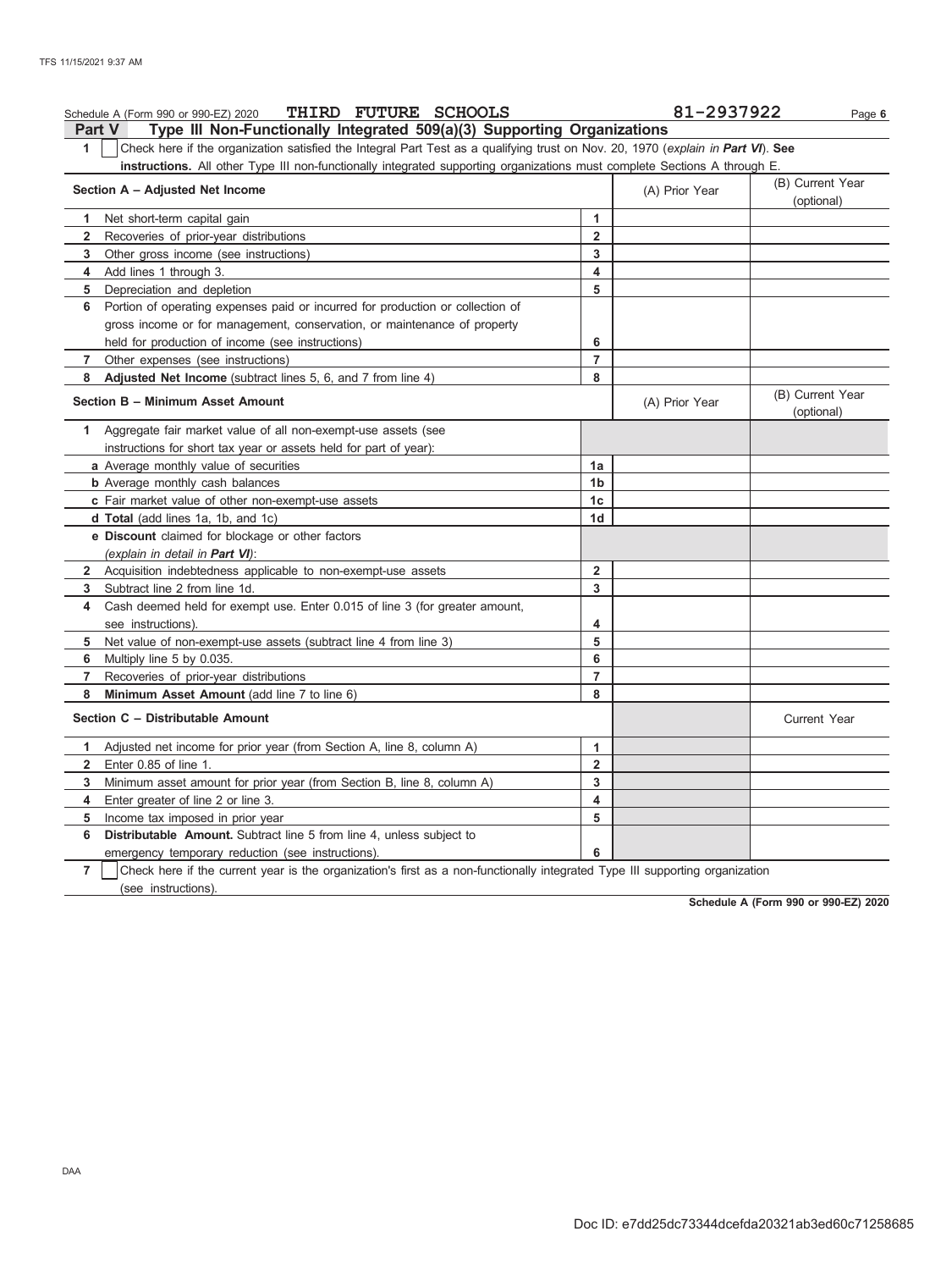| <b>Part V</b> | THIRD FUTURE SCHOOLS<br>Schedule A (Form 990 or 990-EZ) 2020<br>Type III Non-Functionally Integrated 509(a)(3) Supporting Organizations (continued) |                             | 81-2937922                                   | Page 7                                         |
|---------------|-----------------------------------------------------------------------------------------------------------------------------------------------------|-----------------------------|----------------------------------------------|------------------------------------------------|
|               | Section D - Distributions                                                                                                                           |                             |                                              | <b>Current Year</b>                            |
| 1             | Amounts paid to supported organizations to accomplish exempt purposes                                                                               |                             |                                              |                                                |
| $\mathbf{2}$  | Amounts paid to perform activity that directly furthers exempt purposes of supported<br>organizations, in excess of income from activity            |                             |                                              |                                                |
| 3             | Administrative expenses paid to accomplish exempt purposes of supported organizations                                                               |                             |                                              |                                                |
| 4             | Amounts paid to acquire exempt-use assets                                                                                                           |                             |                                              |                                                |
| 5             | Qualified set-aside amounts (prior IRS approval required-provide details in Part VI)                                                                |                             |                                              |                                                |
| 6             | Other distributions (describe in Part VI). See instructions.                                                                                        |                             |                                              |                                                |
| 7             | Total annual distributions. Add lines 1 through 6.                                                                                                  |                             |                                              |                                                |
| 8             | Distributions to attentive supported organizations to which the organization is responsive                                                          |                             |                                              |                                                |
|               | (provide details in Part VI). See instructions.                                                                                                     |                             |                                              |                                                |
| 9             | Distributable amount for 2020 from Section C, line 6                                                                                                |                             |                                              |                                                |
| 10            | Line 8 amount divided by line 9 amount                                                                                                              |                             |                                              |                                                |
|               |                                                                                                                                                     | (i)                         | (ii)                                         | (iii)                                          |
|               | Section E - Distribution Allocations (see instructions)                                                                                             | <b>Excess Distributions</b> | <b>Underdistributions</b><br><b>Pre-2020</b> | <b>Distributable</b><br><b>Amount for 2020</b> |
| 1             | Distributable amount for 2020 from Section C. line 6                                                                                                |                             |                                              |                                                |
| $\mathbf{2}$  | Underdistributions, if any, for years prior to 2020<br>(reasonable cause required-explain in Part VI). See<br>instructions.                         |                             |                                              |                                                |
| 3             | Excess distributions carryover, if any, to 2020                                                                                                     |                             |                                              |                                                |
|               |                                                                                                                                                     |                             |                                              |                                                |
|               | $b$ From 2016                                                                                                                                       |                             |                                              |                                                |
|               | <b>c</b> From 2017                                                                                                                                  |                             |                                              |                                                |
|               | d From 2018                                                                                                                                         |                             |                                              |                                                |
|               | e From 2019                                                                                                                                         |                             |                                              |                                                |
|               | f Total of lines 3a through 3e                                                                                                                      |                             |                                              |                                                |
|               | g Applied to underdistributions of prior years                                                                                                      |                             |                                              |                                                |
|               | h Applied to 2020 distributable amount                                                                                                              |                             |                                              |                                                |
|               | i Carryover from 2015 not applied (see instructions)                                                                                                |                             |                                              |                                                |
|               | Remainder. Subtract lines 3g, 3h, and 3i from line 3f.                                                                                              |                             |                                              |                                                |
| 4             | Distributions for 2020 from                                                                                                                         |                             |                                              |                                                |
|               | Section D. line 7:<br>\$                                                                                                                            |                             |                                              |                                                |
|               | a Applied to underdistributions of prior years                                                                                                      |                             |                                              |                                                |
|               | <b>b</b> Applied to 2020 distributable amount                                                                                                       |                             |                                              |                                                |
|               | c Remainder. Subtract lines 4a and 4b from line 4.                                                                                                  |                             |                                              |                                                |
| 5             | Remaining underdistributions for years prior to 2020, if                                                                                            |                             |                                              |                                                |
|               | any. Subtract lines 3g and 4a from line 2. For result                                                                                               |                             |                                              |                                                |
|               | greater than zero, explain in Part VI. See instructions.                                                                                            |                             |                                              |                                                |
| 6             | Remaining underdistributions for 2020 Subtract lines 3h                                                                                             |                             |                                              |                                                |
|               | and 4b from line 1. For result greater than zero, explain in                                                                                        |                             |                                              |                                                |
|               | <b>Part VI</b> . See instructions.                                                                                                                  |                             |                                              |                                                |
|               | Excess distributions carryover to 2021. Add lines 3j                                                                                                |                             |                                              |                                                |
| 7             | and 4c.                                                                                                                                             |                             |                                              |                                                |
| 8             | Breakdown of line 7:                                                                                                                                |                             |                                              |                                                |
|               |                                                                                                                                                     |                             |                                              |                                                |
|               |                                                                                                                                                     |                             |                                              |                                                |
|               |                                                                                                                                                     |                             |                                              |                                                |
|               |                                                                                                                                                     |                             |                                              |                                                |
|               |                                                                                                                                                     |                             |                                              |                                                |
|               |                                                                                                                                                     |                             |                                              |                                                |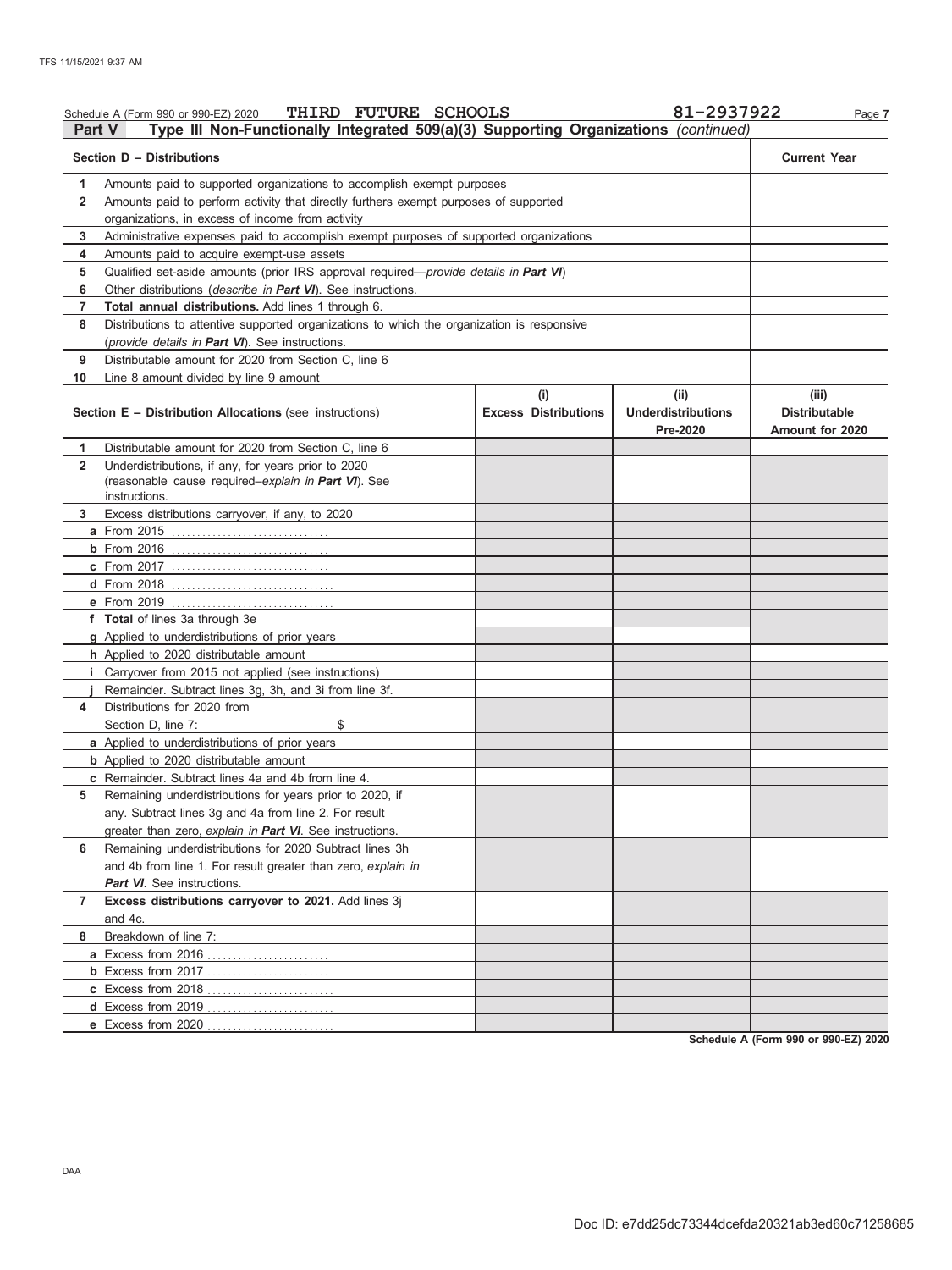|         | Schedule A (Form 990 or 990-EZ) 2020 |  | THIRD FUTURE SCHOOLS |                                                                                                                                                                                                                                                                                                                                                                                                                                                                                           | 81-2937922 | Page 8 |
|---------|--------------------------------------|--|----------------------|-------------------------------------------------------------------------------------------------------------------------------------------------------------------------------------------------------------------------------------------------------------------------------------------------------------------------------------------------------------------------------------------------------------------------------------------------------------------------------------------|------------|--------|
| Part VI |                                      |  |                      | Supplemental Information. Provide the explanations required by Part II, line 10; Part II, line 17a or 17b; Part<br>III, line 12; Part IV, Section A, lines 1, 2, 3b, 3c, 4b, 4c, 5a, 6, 9a, 9b, 9c, 11a, 11b, and 11c; Part IV, Section<br>B, lines 1 and 2; Part IV, Section C, line 1; Part IV, Section D, lines 2 and 3; Part IV, Section E, lines 1c, 2a, 2b,<br>3a, and 3b; Part V, line 1; Part V, Section B, line 1e; Part V, Section D, lines 5, 6, and 8; and Part V, Section E, |            |        |
|         |                                      |  |                      | lines 2, 5, and 6. Also complete this part for any additional information. (See instructions.)                                                                                                                                                                                                                                                                                                                                                                                            |            |        |
|         |                                      |  |                      |                                                                                                                                                                                                                                                                                                                                                                                                                                                                                           |            |        |
|         |                                      |  |                      |                                                                                                                                                                                                                                                                                                                                                                                                                                                                                           |            |        |
|         |                                      |  |                      |                                                                                                                                                                                                                                                                                                                                                                                                                                                                                           |            |        |
|         |                                      |  |                      |                                                                                                                                                                                                                                                                                                                                                                                                                                                                                           |            |        |
|         |                                      |  |                      |                                                                                                                                                                                                                                                                                                                                                                                                                                                                                           |            |        |
|         |                                      |  |                      |                                                                                                                                                                                                                                                                                                                                                                                                                                                                                           |            |        |
|         |                                      |  |                      |                                                                                                                                                                                                                                                                                                                                                                                                                                                                                           |            |        |
|         |                                      |  |                      |                                                                                                                                                                                                                                                                                                                                                                                                                                                                                           |            |        |
|         |                                      |  |                      |                                                                                                                                                                                                                                                                                                                                                                                                                                                                                           |            |        |
|         |                                      |  |                      |                                                                                                                                                                                                                                                                                                                                                                                                                                                                                           |            |        |
|         |                                      |  |                      |                                                                                                                                                                                                                                                                                                                                                                                                                                                                                           |            |        |
|         |                                      |  |                      |                                                                                                                                                                                                                                                                                                                                                                                                                                                                                           |            |        |
|         |                                      |  |                      |                                                                                                                                                                                                                                                                                                                                                                                                                                                                                           |            |        |
|         |                                      |  |                      |                                                                                                                                                                                                                                                                                                                                                                                                                                                                                           |            |        |
|         |                                      |  |                      |                                                                                                                                                                                                                                                                                                                                                                                                                                                                                           |            |        |
|         |                                      |  |                      |                                                                                                                                                                                                                                                                                                                                                                                                                                                                                           |            |        |
|         |                                      |  |                      |                                                                                                                                                                                                                                                                                                                                                                                                                                                                                           |            |        |
|         |                                      |  |                      |                                                                                                                                                                                                                                                                                                                                                                                                                                                                                           |            |        |
|         |                                      |  |                      |                                                                                                                                                                                                                                                                                                                                                                                                                                                                                           |            |        |
|         |                                      |  |                      |                                                                                                                                                                                                                                                                                                                                                                                                                                                                                           |            |        |
|         |                                      |  |                      |                                                                                                                                                                                                                                                                                                                                                                                                                                                                                           |            |        |
|         |                                      |  |                      |                                                                                                                                                                                                                                                                                                                                                                                                                                                                                           |            |        |
|         |                                      |  |                      |                                                                                                                                                                                                                                                                                                                                                                                                                                                                                           |            |        |
|         |                                      |  |                      |                                                                                                                                                                                                                                                                                                                                                                                                                                                                                           |            |        |
|         |                                      |  |                      |                                                                                                                                                                                                                                                                                                                                                                                                                                                                                           |            |        |
|         |                                      |  |                      |                                                                                                                                                                                                                                                                                                                                                                                                                                                                                           |            |        |
|         |                                      |  |                      |                                                                                                                                                                                                                                                                                                                                                                                                                                                                                           |            |        |
|         |                                      |  |                      |                                                                                                                                                                                                                                                                                                                                                                                                                                                                                           |            |        |
|         |                                      |  |                      |                                                                                                                                                                                                                                                                                                                                                                                                                                                                                           |            |        |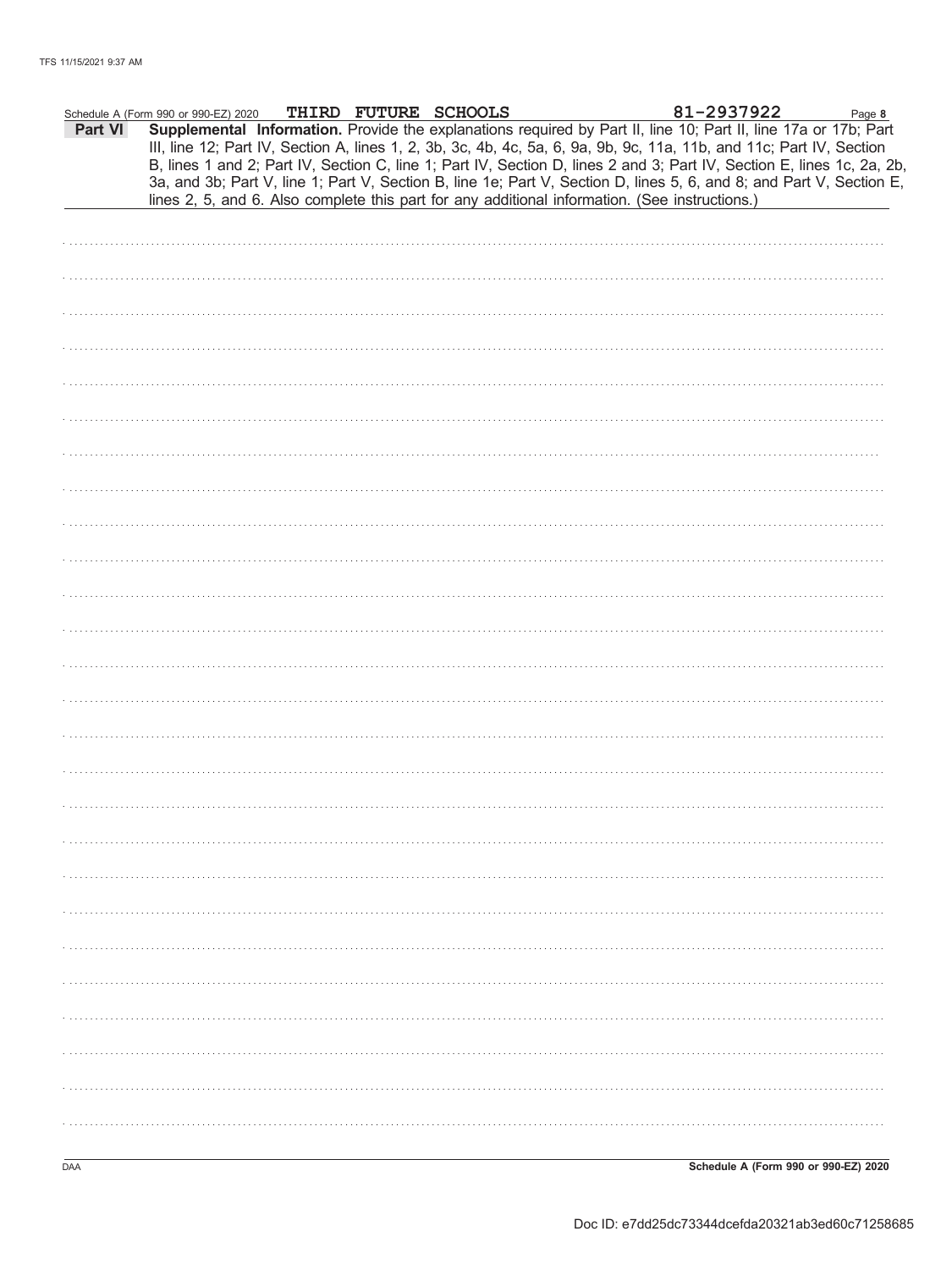| <b>SCHEDULE D</b><br>(Form 990)<br>Department of the Treasury |                                           |                                                                                                                                                                                                                                                                      | <b>Supplemental Financial Statements</b><br>Complete if the organization answered "Yes" on Form 990,<br>Part IV, line 6, 7, 8, 9, 10, 11a, 11b, 11c, 11d, 11e, 11f, 12a, or 12b. | OMB No. 1545-0047                                   |
|---------------------------------------------------------------|-------------------------------------------|----------------------------------------------------------------------------------------------------------------------------------------------------------------------------------------------------------------------------------------------------------------------|----------------------------------------------------------------------------------------------------------------------------------------------------------------------------------|-----------------------------------------------------|
|                                                               | Internal Revenue Service                  |                                                                                                                                                                                                                                                                      | Attach to Form 990.                                                                                                                                                              | <b>Open to Public</b>                               |
|                                                               | Name of the organization                  |                                                                                                                                                                                                                                                                      | Go to www.irs.gov/Form990 for instructions and the latest information.                                                                                                           | <b>Inspection</b><br>Employer identification number |
|                                                               |                                           |                                                                                                                                                                                                                                                                      |                                                                                                                                                                                  |                                                     |
|                                                               | THIRD                                     | <b>FUTURE SCHOOLS</b>                                                                                                                                                                                                                                                |                                                                                                                                                                                  | 81-2937922                                          |
|                                                               | Part I                                    | Organizations Maintaining Donor Advised Funds or Other Similar Funds or Accounts.                                                                                                                                                                                    |                                                                                                                                                                                  |                                                     |
|                                                               |                                           | Complete if the organization answered "Yes" on Form 990, Part IV, line 6.                                                                                                                                                                                            |                                                                                                                                                                                  |                                                     |
|                                                               |                                           |                                                                                                                                                                                                                                                                      | (a) Donor advised funds                                                                                                                                                          | (b) Funds and other accounts                        |
| 1.<br>2                                                       | Total number at end of year               | Aggregate value of contributions to (during year)                                                                                                                                                                                                                    |                                                                                                                                                                                  |                                                     |
| 3                                                             |                                           | Aggregate value of grants from (during year) [[11][11] Aggregate value of grants from (during year)                                                                                                                                                                  |                                                                                                                                                                                  |                                                     |
| 4                                                             | Aggregate value at end of year            |                                                                                                                                                                                                                                                                      |                                                                                                                                                                                  |                                                     |
| 5.                                                            |                                           | Did the organization inform all donors and donor advisors in writing that the assets held in donor advised                                                                                                                                                           |                                                                                                                                                                                  |                                                     |
|                                                               |                                           |                                                                                                                                                                                                                                                                      |                                                                                                                                                                                  | <b>Yes</b><br><b>No</b>                             |
| 6                                                             |                                           | Did the organization inform all grantees, donors, and donor advisors in writing that grant funds can be used                                                                                                                                                         |                                                                                                                                                                                  |                                                     |
|                                                               |                                           | only for charitable purposes and not for the benefit of the donor or donor advisor, or for any other purpose                                                                                                                                                         |                                                                                                                                                                                  |                                                     |
|                                                               |                                           | <b>Conservation Easements.</b>                                                                                                                                                                                                                                       |                                                                                                                                                                                  | Yes<br>No                                           |
|                                                               | Part II                                   | Complete if the organization answered "Yes" on Form 990, Part IV, line 7.                                                                                                                                                                                            |                                                                                                                                                                                  |                                                     |
| 1.                                                            |                                           | Purpose(s) of conservation easements held by the organization (check all that apply).                                                                                                                                                                                |                                                                                                                                                                                  |                                                     |
|                                                               |                                           | Preservation of land for public use (for example, recreation or education                                                                                                                                                                                            | Preservation of a historically important land area                                                                                                                               |                                                     |
|                                                               | Protection of natural habitat             |                                                                                                                                                                                                                                                                      | Preservation of a certified historic structure                                                                                                                                   |                                                     |
|                                                               | Preservation of open space                |                                                                                                                                                                                                                                                                      |                                                                                                                                                                                  |                                                     |
| 2.                                                            |                                           | Complete lines 2a through 2d if the organization held a qualified conservation contribution in the form of a conservation                                                                                                                                            |                                                                                                                                                                                  |                                                     |
|                                                               | easement on the last day of the tax year. |                                                                                                                                                                                                                                                                      |                                                                                                                                                                                  | Held at the End of the Tax Year                     |
| a                                                             | Total number of conservation easements    |                                                                                                                                                                                                                                                                      |                                                                                                                                                                                  | 2a                                                  |
| b                                                             |                                           | Total acreage restricted by conservation easements                                                                                                                                                                                                                   |                                                                                                                                                                                  | 2 <sub>b</sub><br>2c                                |
| С                                                             |                                           | Number of conservation easements on a certified historic structure included in (a) [[[[[[[[[[[[[[[[[[[[[[[[[]]]]]]]<br>d Number of conservation easements included in (c) acquired after 7/25/06, and not on a                                                       |                                                                                                                                                                                  |                                                     |
|                                                               |                                           | historic structure listed in the National Register                                                                                                                                                                                                                   |                                                                                                                                                                                  | 2d                                                  |
|                                                               |                                           | Number of conservation easements modified, transferred, released, extinguished, or terminated by the organization during the                                                                                                                                         |                                                                                                                                                                                  |                                                     |
|                                                               | tax year $\blacktriangleright$            |                                                                                                                                                                                                                                                                      |                                                                                                                                                                                  |                                                     |
|                                                               |                                           | Number of states where property subject to conservation easement is located ▶                                                                                                                                                                                        |                                                                                                                                                                                  |                                                     |
| 5                                                             |                                           | Does the organization have a written policy regarding the periodic monitoring, inspection, handling of                                                                                                                                                               |                                                                                                                                                                                  |                                                     |
|                                                               |                                           | violations, and enforcement of the conservation easements it holds?                                                                                                                                                                                                  |                                                                                                                                                                                  | <b>Yes</b><br><b>No</b>                             |
| 6                                                             |                                           | Staff and volunteer hours devoted to monitoring, inspecting, handling of violations, and enforcing conservation easements during the year                                                                                                                            |                                                                                                                                                                                  |                                                     |
|                                                               |                                           |                                                                                                                                                                                                                                                                      |                                                                                                                                                                                  |                                                     |
| 7                                                             | $\blacktriangleright$ \$                  | Amount of expenses incurred in monitoring, inspecting, handling of violations, and enforcing conservation easements during the year                                                                                                                                  |                                                                                                                                                                                  |                                                     |
| 8                                                             |                                           | Does each conservation easement reported on line 2(d) above satisfy the requirements of section 170(h)(4)(B)(i)                                                                                                                                                      |                                                                                                                                                                                  |                                                     |
|                                                               |                                           |                                                                                                                                                                                                                                                                      |                                                                                                                                                                                  | Yes<br>No                                           |
| 9                                                             |                                           | In Part XIII, describe how the organization reports conservation easements in its revenue and expense statement and                                                                                                                                                  |                                                                                                                                                                                  |                                                     |
|                                                               |                                           | balance sheet, and include, if applicable, the text of the footnote to the organization's financial statements that describes the                                                                                                                                    |                                                                                                                                                                                  |                                                     |
|                                                               |                                           | organization's accounting for conservation easements.                                                                                                                                                                                                                |                                                                                                                                                                                  |                                                     |
|                                                               | Part III                                  | Organizations Maintaining Collections of Art, Historical Treasures, or Other Similar Assets.<br>Complete if the organization answered "Yes" on Form 990, Part IV, line 8.                                                                                            |                                                                                                                                                                                  |                                                     |
|                                                               |                                           |                                                                                                                                                                                                                                                                      |                                                                                                                                                                                  |                                                     |
|                                                               |                                           | 1a If the organization elected, as permitted under FASB ASC 958, not to report in its revenue statement and balance sheet works<br>of art, historical treasures, or other similar assets held for public exhibition, education, or research in furtherance of public |                                                                                                                                                                                  |                                                     |
|                                                               |                                           | service, provide in Part XIII the text of the footnote to its financial statements that describes these items.                                                                                                                                                       |                                                                                                                                                                                  |                                                     |
|                                                               |                                           | b If the organization elected, as permitted under FASB ASC 958, to report in its revenue statement and balance sheet works of                                                                                                                                        |                                                                                                                                                                                  |                                                     |
|                                                               |                                           | art, historical treasures, or other similar assets held for public exhibition, education, or research in furtherance of public service,                                                                                                                              |                                                                                                                                                                                  |                                                     |
|                                                               |                                           | provide the following amounts relating to these items:                                                                                                                                                                                                               |                                                                                                                                                                                  |                                                     |
|                                                               |                                           |                                                                                                                                                                                                                                                                      |                                                                                                                                                                                  | $\blacktriangleright$ \$                            |
|                                                               | (ii) Assets included in Form 990, Part X  |                                                                                                                                                                                                                                                                      |                                                                                                                                                                                  | $\sqrt{ }$                                          |
| $\mathbf{2}$                                                  |                                           | If the organization received or held works of art, historical treasures, or other similar assets for financial gain, provide the                                                                                                                                     |                                                                                                                                                                                  |                                                     |
|                                                               |                                           | following amounts required to be reported under FASB ASC 958 relating to these items:                                                                                                                                                                                |                                                                                                                                                                                  |                                                     |
| а                                                             |                                           |                                                                                                                                                                                                                                                                      |                                                                                                                                                                                  | $\triangleright$ \$                                 |
|                                                               |                                           | For Paperwork Reduction Act Notice, see the Instructions for Form 990.                                                                                                                                                                                               |                                                                                                                                                                                  | Schedule D (Form 990) 2020                          |
| DAA                                                           |                                           |                                                                                                                                                                                                                                                                      |                                                                                                                                                                                  |                                                     |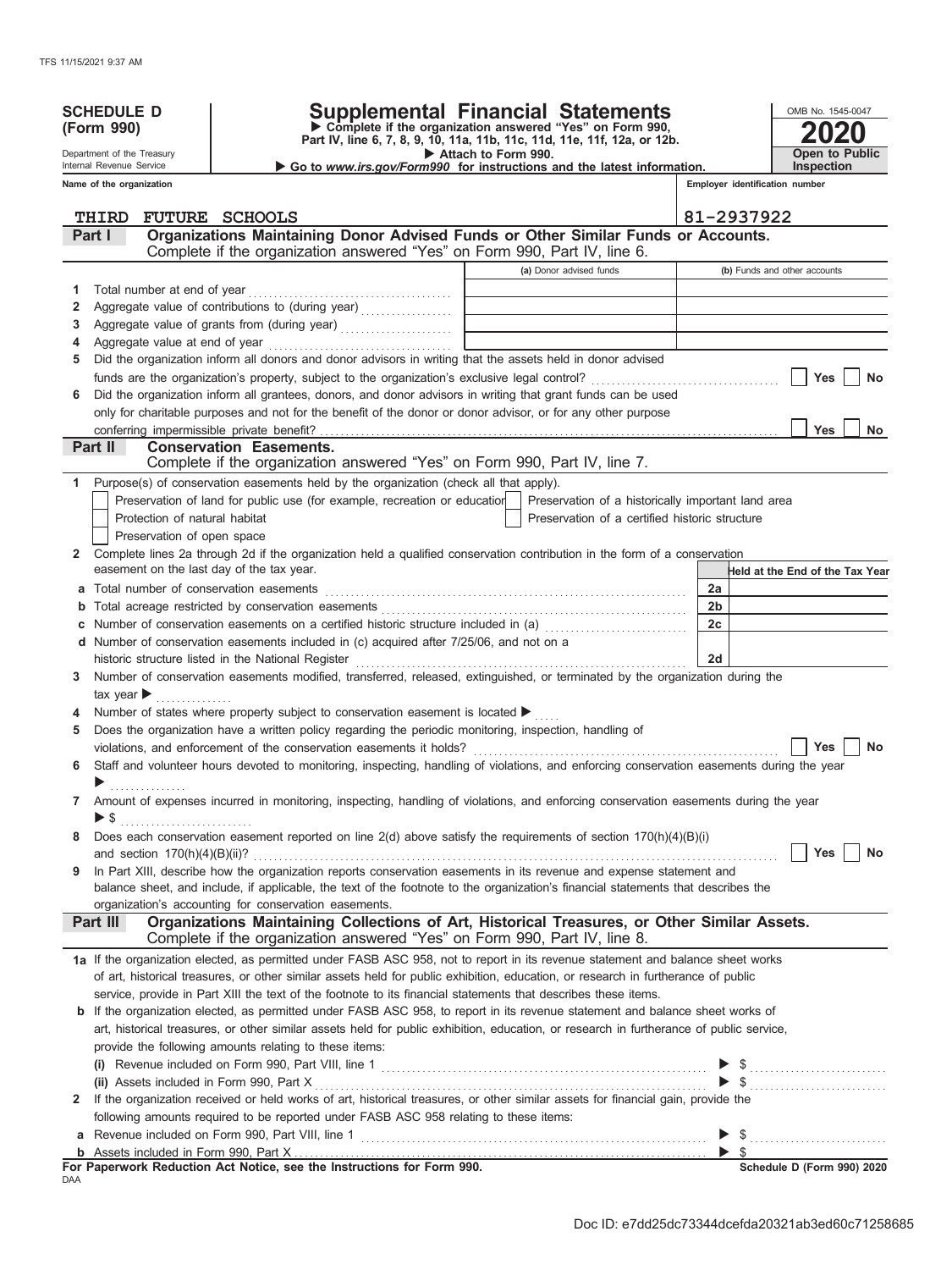|    | Schedule D (Form 990) 2020 THIRD FUTURE SCHOOLS                                                                                                                                                                               |                         |                          |                           | 81-2937922      |                      | Page 2                  |
|----|-------------------------------------------------------------------------------------------------------------------------------------------------------------------------------------------------------------------------------|-------------------------|--------------------------|---------------------------|-----------------|----------------------|-------------------------|
|    | Organizations Maintaining Collections of Art, Historical Treasures, or Other Similar Assets (continued)<br>Part III                                                                                                           |                         |                          |                           |                 |                      |                         |
| 3. | Using the organization's acquisition, accession, and other records, check any of the following that make significant use of its<br>collection items (check all that apply):                                                   |                         |                          |                           |                 |                      |                         |
| a  | Public exhibition                                                                                                                                                                                                             | d                       | Loan or exchange program |                           |                 |                      |                         |
| b  | Scholarly research                                                                                                                                                                                                            | е                       |                          |                           |                 |                      |                         |
| С  | Preservation for future generations                                                                                                                                                                                           |                         |                          |                           |                 |                      |                         |
|    | Provide a description of the organization's collections and explain how they further the organization's exempt purpose in Part                                                                                                |                         |                          |                           |                 |                      |                         |
|    | XIII.                                                                                                                                                                                                                         |                         |                          |                           |                 |                      |                         |
| 5  | During the year, did the organization solicit or receive donations of art, historical treasures, or other similar                                                                                                             |                         |                          |                           |                 |                      |                         |
|    |                                                                                                                                                                                                                               |                         |                          |                           |                 |                      | Yes<br>No               |
|    | <b>Escrow and Custodial Arrangements.</b><br><b>Part IV</b>                                                                                                                                                                   |                         |                          |                           |                 |                      |                         |
|    | Complete if the organization answered "Yes" on Form 990, Part IV, line 9, or reported an amount on Form<br>990, Part X, line 21.                                                                                              |                         |                          |                           |                 |                      |                         |
|    | 1a Is the organization an agent, trustee, custodian or other intermediary for contributions or other assets not                                                                                                               |                         |                          |                           |                 |                      |                         |
|    | included on Form 990, Part X?                                                                                                                                                                                                 |                         |                          |                           |                 |                      | Yes  <br>No             |
|    | b If "Yes," explain the arrangement in Part XIII and complete the following table:                                                                                                                                            |                         |                          |                           |                 |                      |                         |
|    |                                                                                                                                                                                                                               |                         |                          |                           |                 |                      | Amount                  |
|    | c Beginning balance                                                                                                                                                                                                           |                         |                          |                           |                 | 1c                   |                         |
|    |                                                                                                                                                                                                                               |                         |                          |                           |                 | 1 <sub>d</sub>       |                         |
|    |                                                                                                                                                                                                                               |                         |                          |                           |                 | 1e                   |                         |
|    | Ending balance contains and a series of the series of the series of the series of the series of the series of the series of the series of the series of the series of the series of the series of the series of the series of |                         |                          |                           |                 | 1f                   |                         |
|    | 2a Did the organization include an amount on Form 990, Part X, line 21, for escrow or custodial account liability?                                                                                                            |                         |                          |                           |                 |                      | <b>Yes</b><br><b>No</b> |
|    |                                                                                                                                                                                                                               |                         |                          |                           |                 |                      |                         |
|    | <b>Endowment Funds.</b><br><b>Part V</b>                                                                                                                                                                                      |                         |                          |                           |                 |                      |                         |
|    | Complete if the organization answered "Yes" on Form 990, Part IV, line 10.                                                                                                                                                    |                         |                          |                           |                 |                      |                         |
|    |                                                                                                                                                                                                                               | (a) Current year        | (b) Prior year           | (c) Two years back        |                 | (d) Three years back | (e) Four years back     |
|    | 1a Beginning of year balance                                                                                                                                                                                                  |                         |                          |                           |                 |                      |                         |
|    | <b>b</b> Contributions                                                                                                                                                                                                        |                         |                          |                           |                 |                      |                         |
|    | c Net investment earnings, gains, and                                                                                                                                                                                         |                         |                          |                           |                 |                      |                         |
|    | losses                                                                                                                                                                                                                        |                         |                          |                           |                 |                      |                         |
|    | d Grants or scholarships<br>.                                                                                                                                                                                                 |                         |                          |                           |                 |                      |                         |
|    | e Other expenditures for facilities and                                                                                                                                                                                       |                         |                          |                           |                 |                      |                         |
|    |                                                                                                                                                                                                                               |                         |                          |                           |                 |                      |                         |
|    | f Administrative expenses                                                                                                                                                                                                     |                         |                          |                           |                 |                      |                         |
|    | End of year balance                                                                                                                                                                                                           |                         |                          |                           |                 |                      |                         |
|    | 2 Provide the estimated percentage of the current year end balance (line 1g, column (a)) held as:                                                                                                                             |                         |                          |                           |                 |                      |                         |
|    | a Board designated or quasi-endowment > %                                                                                                                                                                                     |                         |                          |                           |                 |                      |                         |
|    | <b>b</b> Permanent endowment <b>D</b> %                                                                                                                                                                                       |                         |                          |                           |                 |                      |                         |
|    | Term endowment ▶<br>$\ldots \ldots \overset{\varphi_{0}}{\ldots}$<br>The percentages on lines 2a, 2b, and 2c should equal 100%.                                                                                               |                         |                          |                           |                 |                      |                         |
|    | 3a Are there endowment funds not in the possession of the organization that are held and administered for the                                                                                                                 |                         |                          |                           |                 |                      |                         |
|    | organization by:                                                                                                                                                                                                              |                         |                          |                           |                 |                      | <b>Yes</b><br>No        |
|    | (i) Unrelated organizations                                                                                                                                                                                                   |                         |                          |                           |                 |                      | 3a(i)                   |
|    | (ii) Related organizations                                                                                                                                                                                                    |                         |                          |                           |                 |                      | 3a(ii)                  |
|    |                                                                                                                                                                                                                               |                         |                          |                           |                 |                      | 3b                      |
|    | Describe in Part XIII the intended uses of the organization's endowment funds.                                                                                                                                                |                         |                          |                           |                 |                      |                         |
|    | Land, Buildings, and Equipment.<br><b>Part VI</b>                                                                                                                                                                             |                         |                          |                           |                 |                      |                         |
|    | Complete if the organization answered "Yes" on Form 990, Part IV, line 11a. See Form 990, Part X, line 10.                                                                                                                    |                         |                          |                           |                 |                      |                         |
|    | Description of property                                                                                                                                                                                                       | (a) Cost or other basis | (b) Cost or other basis  |                           | (c) Accumulated |                      | (d) Book value          |
|    |                                                                                                                                                                                                                               | (investment)            | (other)                  |                           | depreciation    |                      |                         |
|    | 1a Land                                                                                                                                                                                                                       |                         |                          |                           |                 |                      |                         |
|    | <b>b</b> Buildings                                                                                                                                                                                                            |                         |                          | 3,286,237                 |                 | 724,366              | 2,561,871               |
|    | c Leasehold improvements                                                                                                                                                                                                      |                         |                          | $\overline{2}$ , 955, 614 |                 | 332,430              | 2,623,184               |
|    |                                                                                                                                                                                                                               |                         |                          | 12,321                    |                 | 2,464                | 9,857                   |
|    |                                                                                                                                                                                                                               |                         |                          |                           |                 |                      |                         |
|    |                                                                                                                                                                                                                               |                         |                          |                           |                 |                      | 5, 194, 912             |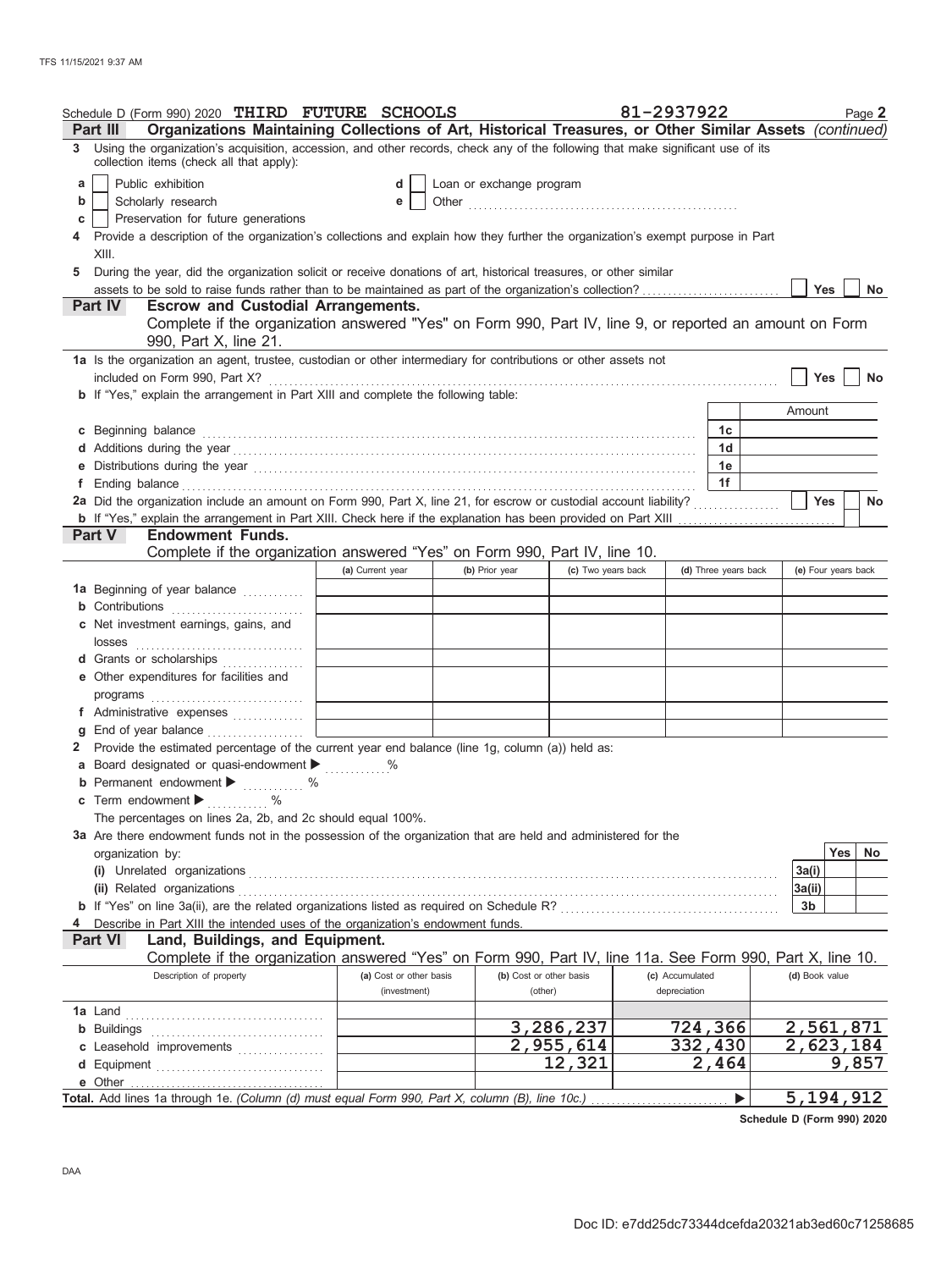| <b>Part VII</b>                   | <b>Investments - Other Securities.</b>                                                                                                                                                                                     |                | 81-2937922                                                   |                            |
|-----------------------------------|----------------------------------------------------------------------------------------------------------------------------------------------------------------------------------------------------------------------------|----------------|--------------------------------------------------------------|----------------------------|
|                                   |                                                                                                                                                                                                                            |                |                                                              |                            |
|                                   | Complete if the organization answered "Yes" on Form 990, Part IV, line 11b. See Form 990, Part X, line 12.                                                                                                                 |                |                                                              |                            |
|                                   | (a) Description of security or category                                                                                                                                                                                    | (b) Book value | (c) Method of valuation:                                     |                            |
|                                   | (including name of security)                                                                                                                                                                                               |                | Cost or end-of-year market value                             |                            |
| (1) Financial derivatives         |                                                                                                                                                                                                                            |                |                                                              |                            |
| (2) Closely held equity interests |                                                                                                                                                                                                                            |                |                                                              |                            |
| $(3)$ Other                       |                                                                                                                                                                                                                            |                |                                                              |                            |
| (A)                               |                                                                                                                                                                                                                            |                |                                                              |                            |
| (B)                               |                                                                                                                                                                                                                            |                |                                                              |                            |
| (C)                               |                                                                                                                                                                                                                            |                |                                                              |                            |
| (D)                               |                                                                                                                                                                                                                            |                |                                                              |                            |
| (E)                               |                                                                                                                                                                                                                            |                |                                                              |                            |
| (F)                               |                                                                                                                                                                                                                            |                |                                                              |                            |
| (G)                               |                                                                                                                                                                                                                            |                |                                                              |                            |
| (H)                               |                                                                                                                                                                                                                            |                |                                                              |                            |
|                                   | Total. (Column (b) must equal Form 990, Part X, col. (B) line 12.)                                                                                                                                                         |                |                                                              |                            |
| <b>Part VIII</b>                  | <b>Investments - Program Related.</b>                                                                                                                                                                                      |                |                                                              |                            |
|                                   | Complete if the organization answered "Yes" on Form 990, Part IV, line 11c. See Form 990, Part X, line 13.                                                                                                                 |                |                                                              |                            |
|                                   | (a) Description of investment                                                                                                                                                                                              | (b) Book value | (c) Method of valuation:<br>Cost or end-of-year market value |                            |
|                                   |                                                                                                                                                                                                                            |                |                                                              |                            |
| (1)                               |                                                                                                                                                                                                                            |                |                                                              |                            |
| (2)                               |                                                                                                                                                                                                                            |                |                                                              |                            |
| (3)                               |                                                                                                                                                                                                                            |                |                                                              |                            |
| (4)                               |                                                                                                                                                                                                                            |                |                                                              |                            |
| (5)                               |                                                                                                                                                                                                                            |                |                                                              |                            |
| (6)                               |                                                                                                                                                                                                                            |                |                                                              |                            |
| (7)                               |                                                                                                                                                                                                                            |                |                                                              |                            |
| (8)<br>(9)                        |                                                                                                                                                                                                                            |                |                                                              |                            |
|                                   | Total. (Column (b) must equal Form 990, Part X, col. (B) line 13.)                                                                                                                                                         |                |                                                              |                            |
| Part IX                           | <b>Other Assets.</b>                                                                                                                                                                                                       |                |                                                              |                            |
|                                   | Complete if the organization answered "Yes" on Form 990, Part IV, line 11d. See Form 990, Part X, line 15.                                                                                                                 |                |                                                              |                            |
|                                   | (a) Description                                                                                                                                                                                                            |                |                                                              | (b) Book value             |
| (1)                               | Deferred<br>Outflows                                                                                                                                                                                                       |                |                                                              | 13, 925, 178               |
| (2)                               | Deposits                                                                                                                                                                                                                   |                |                                                              | 216,386                    |
| (3)                               |                                                                                                                                                                                                                            |                |                                                              |                            |
| (4)                               |                                                                                                                                                                                                                            |                |                                                              |                            |
| (5)                               |                                                                                                                                                                                                                            |                |                                                              |                            |
| (6)                               |                                                                                                                                                                                                                            |                |                                                              |                            |
| (7)                               |                                                                                                                                                                                                                            |                |                                                              |                            |
| (8)                               |                                                                                                                                                                                                                            |                |                                                              |                            |
| (9)                               |                                                                                                                                                                                                                            |                |                                                              |                            |
|                                   |                                                                                                                                                                                                                            |                |                                                              | 14, 141, 564               |
| Part X                            | <b>Other Liabilities.</b>                                                                                                                                                                                                  |                |                                                              |                            |
|                                   | Complete if the organization answered "Yes" on Form 990, Part IV, line 11e or 11f. See Form 990, Part X,                                                                                                                   |                |                                                              |                            |
|                                   | line 25.                                                                                                                                                                                                                   |                |                                                              |                            |
| 1.                                | (a) Description of liability                                                                                                                                                                                               |                |                                                              | (b) Book value             |
| (1)                               | Federal income taxes                                                                                                                                                                                                       |                |                                                              |                            |
| (2)                               | Pension Liability                                                                                                                                                                                                          |                |                                                              | $\overline{20}$ , 074, 292 |
| (3)                               | Deferred Inflows                                                                                                                                                                                                           |                |                                                              | 8,183,821                  |
| (4)                               | Accrued Salaries                                                                                                                                                                                                           |                |                                                              | 1,103,829                  |
| (5)                               | OPEB Liability                                                                                                                                                                                                             |                |                                                              | 728,679                    |
| (6)                               |                                                                                                                                                                                                                            |                |                                                              |                            |
| (7)                               |                                                                                                                                                                                                                            |                |                                                              |                            |
| (8)                               |                                                                                                                                                                                                                            |                |                                                              |                            |
| (9)                               |                                                                                                                                                                                                                            |                |                                                              |                            |
|                                   | Total. (Column (b) must equal Form 990, Part X, col. (B) line 25.)<br>2. Liability for uncertain tax positions. In Part XIII, provide the text of the footnote to the organization's financial statements that reports the |                |                                                              | 30,090,621                 |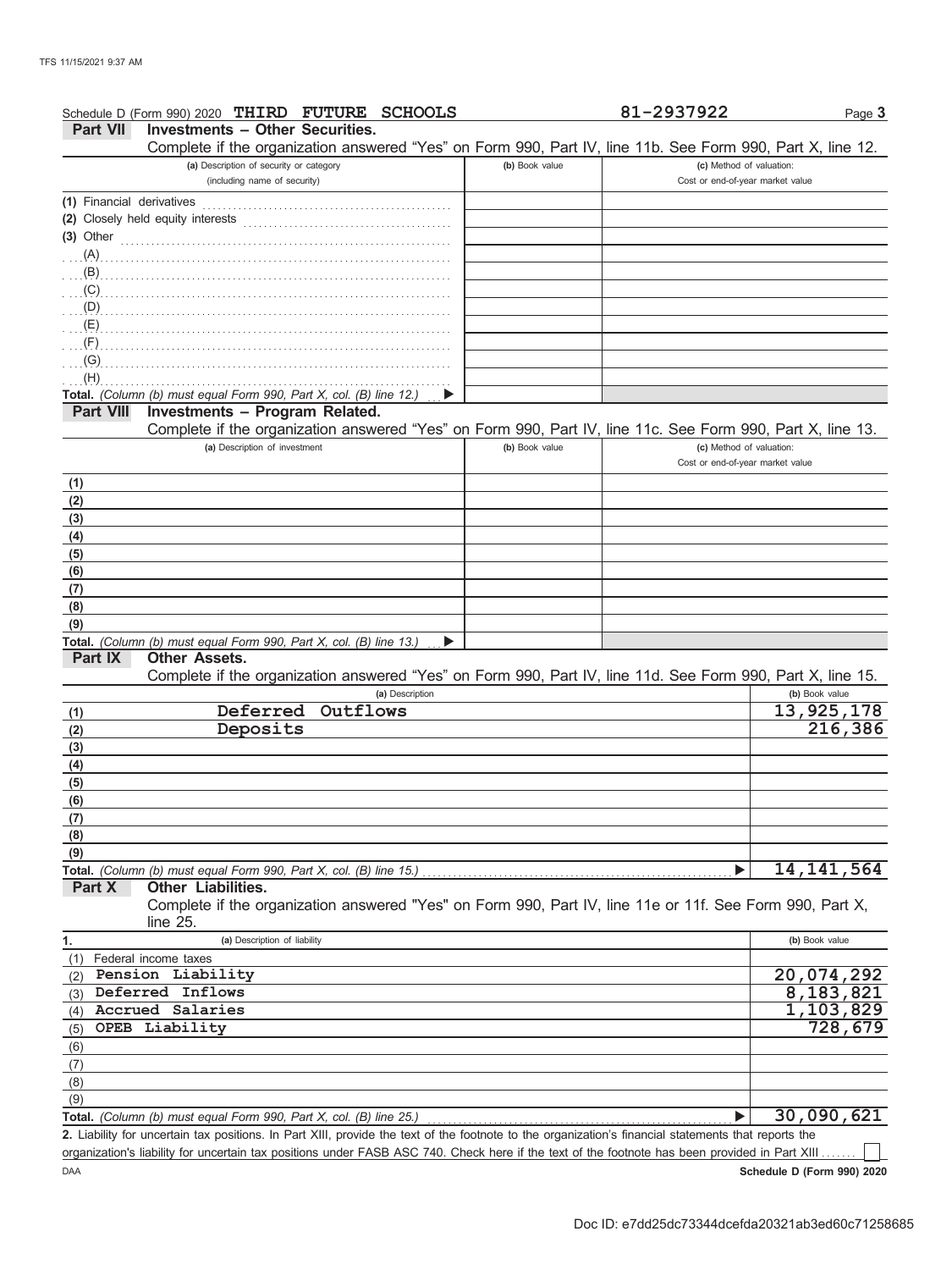|              | Schedule D (Form 990) 2020 THIRD FUTURE SCHOOLS                                                                                                                  |                | 81-2937922 |    | Page 4 |
|--------------|------------------------------------------------------------------------------------------------------------------------------------------------------------------|----------------|------------|----|--------|
|              | Reconciliation of Revenue per Audited Financial Statements With Revenue per Return.<br><b>Part XI</b>                                                            |                |            |    |        |
|              | Complete if the organization answered "Yes" on Form 990, Part IV, line 12a.                                                                                      |                |            |    |        |
| 1.           |                                                                                                                                                                  |                |            |    |        |
| $\mathbf{2}$ | Amounts included on line 1 but not on Form 990, Part VIII, line 12:                                                                                              |                |            |    |        |
|              |                                                                                                                                                                  | 2a             |            |    |        |
|              |                                                                                                                                                                  | 2 <sub>b</sub> |            |    |        |
| С            |                                                                                                                                                                  | 2c             |            |    |        |
| d            |                                                                                                                                                                  | 2d             |            |    |        |
|              |                                                                                                                                                                  |                |            | 2e |        |
| 3            |                                                                                                                                                                  |                |            | 3  |        |
| 4            | Amounts included on Form 990, Part VIII, line 12, but not on line 1:                                                                                             |                |            |    |        |
|              | a Investment expenses not included on Form 990, Part VIII, line 7b                                                                                               | 4a             |            |    |        |
| b            |                                                                                                                                                                  | 4 <sub>b</sub> |            |    |        |
|              | c Add lines 4a and 4b                                                                                                                                            |                |            | 4c |        |
|              |                                                                                                                                                                  |                |            | 5  |        |
|              | Reconciliation of Expenses per Audited Financial Statements With Expenses per Return.<br><b>Part XII</b>                                                         |                |            |    |        |
|              | Complete if the organization answered "Yes" on Form 990, Part IV, line 12a.                                                                                      |                |            |    |        |
|              | 1 Total expenses and losses per audited financial statements [11] [11] Total expenses and losses per audited financial statements [11] Total expenses and losses |                |            | 1  |        |
| $\mathbf{2}$ | Amounts included on line 1 but not on Form 990, Part IX, line 25:                                                                                                |                |            |    |        |
|              |                                                                                                                                                                  | 2a             |            |    |        |
| b            |                                                                                                                                                                  | 2 <sub>b</sub> |            |    |        |
| C            | Other losses                                                                                                                                                     | 2c             |            |    |        |
| d            |                                                                                                                                                                  | 2d             |            |    |        |
|              |                                                                                                                                                                  |                |            | 2e |        |
| 3            |                                                                                                                                                                  |                |            | 3  |        |
| 4            | Amounts included on Form 990, Part IX, line 25, but not on line 1:                                                                                               |                |            |    |        |
|              | a Investment expenses not included on Form 990, Part VIII, line 7b                                                                                               | 4a             |            |    |        |
|              |                                                                                                                                                                  | 4 <sub>b</sub> |            |    |        |
|              | c Add lines 4a and 4b                                                                                                                                            |                |            | 4c |        |
|              |                                                                                                                                                                  |                |            |    |        |
|              |                                                                                                                                                                  |                |            | 5  |        |
|              | Part XIII Supplemental Information.                                                                                                                              |                |            |    |        |
|              | Provide the descriptions required for Part II, lines 3, 5, and 9; Part III, lines 1a and 4; Part IV, lines 1b and 2b; Part V, line 4; Part X, line               |                |            |    |        |
|              | 2; Part XI, lines 2d and 4b; and Part XII, lines 2d and 4b. Also complete this part to provide any additional information.                                       |                |            |    |        |
|              |                                                                                                                                                                  |                |            |    |        |
|              |                                                                                                                                                                  |                |            |    |        |
|              |                                                                                                                                                                  |                |            |    |        |
|              |                                                                                                                                                                  |                |            |    |        |
|              |                                                                                                                                                                  |                |            |    |        |
|              |                                                                                                                                                                  |                |            |    |        |
|              |                                                                                                                                                                  |                |            |    |        |
|              |                                                                                                                                                                  |                |            |    |        |
|              |                                                                                                                                                                  |                |            |    |        |
|              |                                                                                                                                                                  |                |            |    |        |
|              |                                                                                                                                                                  |                |            |    |        |
|              |                                                                                                                                                                  |                |            |    |        |
|              |                                                                                                                                                                  |                |            |    |        |
|              |                                                                                                                                                                  |                |            |    |        |
|              |                                                                                                                                                                  |                |            |    |        |
|              |                                                                                                                                                                  |                |            |    |        |
|              |                                                                                                                                                                  |                |            |    |        |
|              |                                                                                                                                                                  |                |            |    |        |
|              |                                                                                                                                                                  |                |            |    |        |
|              |                                                                                                                                                                  |                |            |    |        |
|              |                                                                                                                                                                  |                |            |    |        |
|              |                                                                                                                                                                  |                |            |    |        |
|              |                                                                                                                                                                  |                |            |    |        |
|              |                                                                                                                                                                  |                |            |    |        |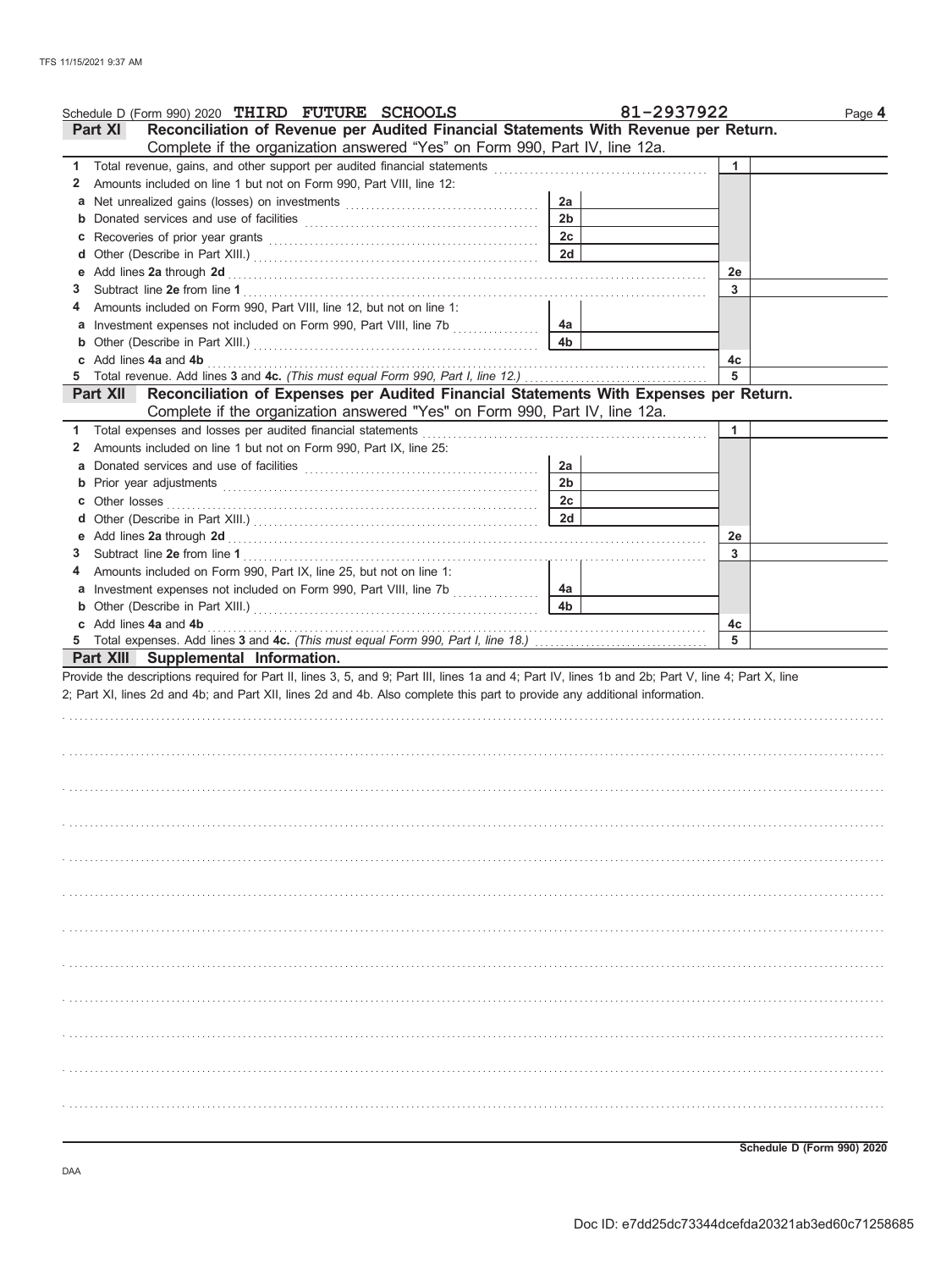|   | Schedule D (Form 990) 2020 THIRD FUTURE SCHOOLS<br>Part XIII Supplemental Information (continued) |  |  | 81-2937922 |   | Page 5 |
|---|---------------------------------------------------------------------------------------------------|--|--|------------|---|--------|
|   |                                                                                                   |  |  |            |   |        |
|   |                                                                                                   |  |  |            |   |        |
|   |                                                                                                   |  |  |            |   |        |
|   |                                                                                                   |  |  |            |   |        |
|   |                                                                                                   |  |  |            |   |        |
|   |                                                                                                   |  |  |            |   |        |
|   |                                                                                                   |  |  |            |   |        |
|   |                                                                                                   |  |  |            |   |        |
|   |                                                                                                   |  |  |            |   |        |
|   |                                                                                                   |  |  |            |   |        |
|   |                                                                                                   |  |  |            |   |        |
|   |                                                                                                   |  |  |            |   |        |
|   |                                                                                                   |  |  |            |   |        |
|   |                                                                                                   |  |  |            |   |        |
|   |                                                                                                   |  |  |            |   |        |
|   |                                                                                                   |  |  |            |   |        |
|   |                                                                                                   |  |  |            |   |        |
|   |                                                                                                   |  |  |            |   |        |
|   |                                                                                                   |  |  |            |   |        |
|   |                                                                                                   |  |  |            |   |        |
|   |                                                                                                   |  |  |            |   |        |
|   |                                                                                                   |  |  |            |   |        |
|   |                                                                                                   |  |  |            |   |        |
|   |                                                                                                   |  |  |            |   |        |
|   |                                                                                                   |  |  |            |   |        |
|   |                                                                                                   |  |  |            |   |        |
|   |                                                                                                   |  |  |            |   |        |
|   |                                                                                                   |  |  |            |   |        |
|   |                                                                                                   |  |  |            |   |        |
|   |                                                                                                   |  |  |            |   |        |
|   |                                                                                                   |  |  |            | . |        |
|   |                                                                                                   |  |  |            |   |        |
| . |                                                                                                   |  |  |            |   |        |
|   |                                                                                                   |  |  |            |   |        |
| . |                                                                                                   |  |  |            |   |        |
|   |                                                                                                   |  |  |            |   |        |
|   |                                                                                                   |  |  |            |   |        |
|   |                                                                                                   |  |  |            |   |        |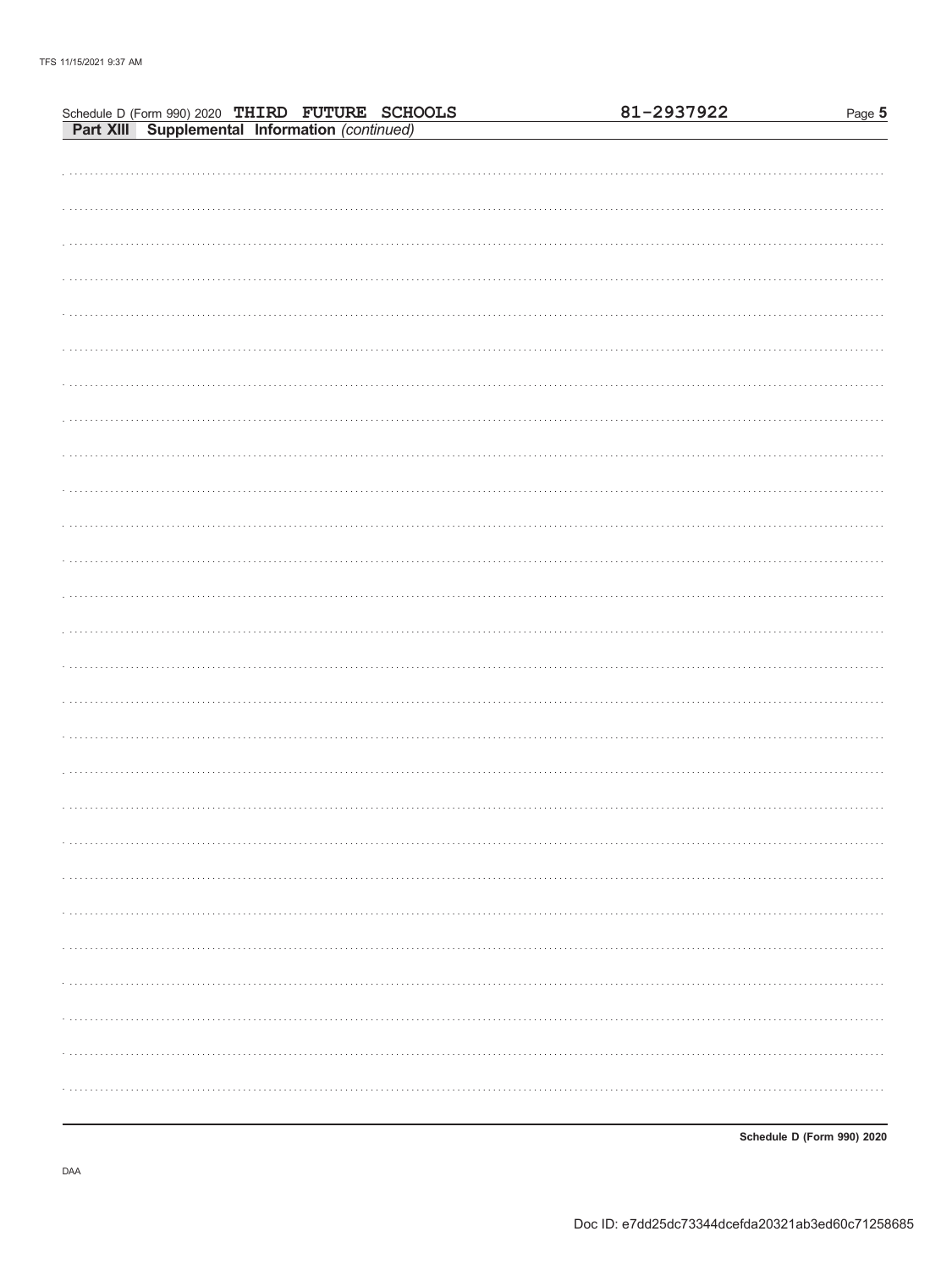|    | <b>SCHEDULE J</b><br>(Form 990)                                                                     | <b>Compensation Information</b><br>For certain Officers, Directors, Trustees, Key Employees, and Highest                                                                                                                                             | OMB No. 1545-0047                                 |                            |            |              |
|----|-----------------------------------------------------------------------------------------------------|------------------------------------------------------------------------------------------------------------------------------------------------------------------------------------------------------------------------------------------------------|---------------------------------------------------|----------------------------|------------|--------------|
|    | Department of the Treasury                                                                          | <b>Compensated Employees</b><br>Complete if the organization answered "Yes" on Form 990, Part IV, line 23.<br>Attach to Form 990.                                                                                                                    |                                                   | Open to Public             | Inspection |              |
|    | Internal Revenue Service<br>Name of the organization                                                | Go to www.irs.gov/Form990 for instructions and the latest information.                                                                                                                                                                               | Employer identification number                    |                            |            |              |
|    |                                                                                                     | <b>FUTURE SCHOOLS</b><br><b>THIRD</b>                                                                                                                                                                                                                | 81-2937922                                        |                            |            |              |
|    | Part I                                                                                              | Questions Regarding Compensation                                                                                                                                                                                                                     |                                                   |                            |            |              |
|    |                                                                                                     |                                                                                                                                                                                                                                                      |                                                   |                            | Yes        | No           |
|    |                                                                                                     | 1a Check the appropriate box(es) if the organization provided any of the following to or for a person listed on Form<br>990, Part VII, Section A, line 1a. Complete Part III to provide any relevant information regarding these items.              |                                                   |                            |            |              |
|    | First-class or charter travel                                                                       |                                                                                                                                                                                                                                                      | Housing allowance or residence for personal use   |                            |            |              |
|    | Travel for companions                                                                               |                                                                                                                                                                                                                                                      | Payments for business use of personal residence   |                            |            |              |
|    |                                                                                                     | Tax indemnification and gross-up payments                                                                                                                                                                                                            | Health or social club dues or initiation fees     |                            |            |              |
|    | Discretionary spending account                                                                      |                                                                                                                                                                                                                                                      | Personal services (such as maid, chauffeur, chef) |                            |            |              |
|    |                                                                                                     |                                                                                                                                                                                                                                                      |                                                   |                            |            |              |
|    |                                                                                                     | <b>b</b> If any of the boxes on line 1a are checked, did the organization follow a written policy regarding payment<br>or reimbursement or provision of all of the expenses described above? If "No," complete Part III to                           |                                                   |                            |            |              |
|    |                                                                                                     | explain<br>explain<br>explain<br>explain<br>explain<br>explain<br>explain<br>explain<br>explain<br>explain<br>explain<br>order to the distribution of the distribution of the distribution of the distribution of the distribution of the distributi |                                                   | 1b                         |            |              |
|    |                                                                                                     |                                                                                                                                                                                                                                                      |                                                   |                            |            |              |
| 2  |                                                                                                     | Did the organization require substantiation prior to reimbursing or allowing expenses incurred by all                                                                                                                                                |                                                   |                            |            |              |
|    |                                                                                                     | directors, trustees, and officers, including the CEO/Executive Director, regarding the items checked on line                                                                                                                                         |                                                   | $\mathbf{2}$               |            |              |
|    |                                                                                                     |                                                                                                                                                                                                                                                      |                                                   |                            |            |              |
| 3  | Indicate which, if any, of the following the organization used to establish the compensation of the |                                                                                                                                                                                                                                                      |                                                   |                            |            |              |
|    |                                                                                                     | organization's CEO/Executive Director. Check all that apply. Do not check any boxes for methods used by a                                                                                                                                            |                                                   |                            |            |              |
|    |                                                                                                     | related organization to establish compensation of the CEO/Executive Director, but explain in Part III.                                                                                                                                               |                                                   |                            |            |              |
|    | Compensation committee                                                                              | Written employment contract                                                                                                                                                                                                                          |                                                   |                            |            |              |
|    | Form 990 of other organizations                                                                     | Independent compensation consultant<br>Compensation survey or study                                                                                                                                                                                  | Approval by the board or compensation committee   |                            |            |              |
|    |                                                                                                     |                                                                                                                                                                                                                                                      |                                                   |                            |            |              |
| 4  |                                                                                                     | During the year, did any person listed on Form 990, Part VII, Section A, line 1a, with respect to the filing                                                                                                                                         |                                                   |                            |            |              |
|    | organization or a related organization:                                                             |                                                                                                                                                                                                                                                      |                                                   |                            |            |              |
|    |                                                                                                     | a Receive a severance payment or change-of-control payment?                                                                                                                                                                                          |                                                   | 4a<br>4b                   |            | X<br>X       |
|    |                                                                                                     |                                                                                                                                                                                                                                                      |                                                   | 4c                         |            | X            |
|    |                                                                                                     | If "Yes" to any of lines 4a-c, list the persons and provide the applicable amounts for each item in Part III.                                                                                                                                        |                                                   |                            |            |              |
|    |                                                                                                     | Only section $501(c)(3)$ , $501(c)(4)$ , and $501(c)(29)$ organizations must complete lines 5–9.                                                                                                                                                     |                                                   |                            |            |              |
| 5  |                                                                                                     | For persons listed on Form 990, Part VII, Section A, line 1a, did the organization pay or accrue any                                                                                                                                                 |                                                   |                            |            |              |
|    |                                                                                                     | compensation contingent on the revenues of:                                                                                                                                                                                                          |                                                   |                            |            |              |
|    |                                                                                                     |                                                                                                                                                                                                                                                      |                                                   | 5a                         |            | X            |
|    |                                                                                                     |                                                                                                                                                                                                                                                      |                                                   | 5b                         |            | $\mathbf x$  |
|    |                                                                                                     | If "Yes" on line 5a or 5b, describe in Part III.                                                                                                                                                                                                     |                                                   |                            |            |              |
| 6  |                                                                                                     | For persons listed on Form 990, Part VII, Section A, line 1a, did the organization pay or accrue any                                                                                                                                                 |                                                   |                            |            |              |
|    |                                                                                                     | compensation contingent on the net earnings of:                                                                                                                                                                                                      |                                                   |                            |            |              |
|    | a The organization?                                                                                 |                                                                                                                                                                                                                                                      |                                                   | 6a                         |            | $\mathbf{x}$ |
|    |                                                                                                     | If "Yes" on line 6a or 6b, describe in Part III.                                                                                                                                                                                                     |                                                   | 6b                         |            | $\mathbf{x}$ |
|    |                                                                                                     |                                                                                                                                                                                                                                                      |                                                   |                            |            |              |
| 7. |                                                                                                     | For persons listed on Form 990, Part VII, Section A, line 1a, did the organization provide any nonfixed                                                                                                                                              |                                                   |                            |            |              |
|    |                                                                                                     |                                                                                                                                                                                                                                                      |                                                   | $\overline{7}$             |            | X            |
| 8  |                                                                                                     | Were any amounts reported on Form 990, Part VII, paid or accrued pursuant to a contract that was subject                                                                                                                                             |                                                   |                            |            |              |
|    |                                                                                                     | to the initial contract exception described in Regulations section 53.4958-4(a)(3)? If "Yes," describe                                                                                                                                               |                                                   | 8                          |            | X            |
|    |                                                                                                     |                                                                                                                                                                                                                                                      |                                                   |                            |            |              |
| 9  |                                                                                                     | If "Yes" on line 8, did the organization also follow the rebuttable presumption procedure described in                                                                                                                                               |                                                   |                            |            |              |
|    |                                                                                                     |                                                                                                                                                                                                                                                      |                                                   | 9                          |            |              |
|    |                                                                                                     | For Paperwork Reduction Act Notice, see the Instructions for Form 990.                                                                                                                                                                               |                                                   | Schedule J (Form 990) 2020 |            |              |

DAA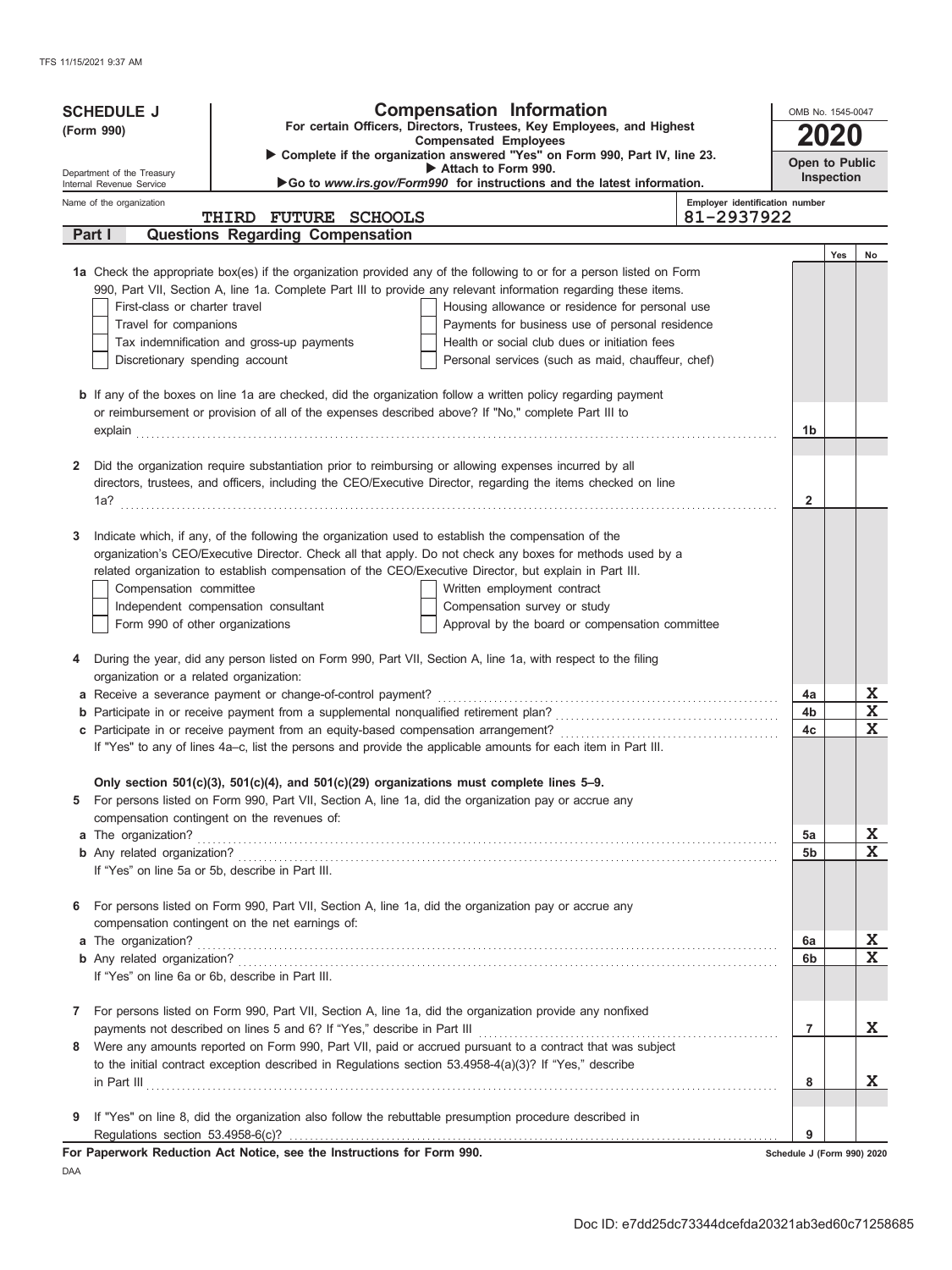#### 81-2937922 THIRD FUTURE SCHOOLS Schedule J (Form 990) 2020

#### Officers, Directors, Trustees, Key Employees, and Highest Compensated Employees. Use duplicate copies if additional space is needed. Part II

For each individual whose compensation must be reported on Schedule J, report compensation from the organization on row (i) and from related organizations, described in the instructions, on row (ii). Do not list any individuals that aren't listed on Form 990, Part VII.

Note: The sum of columns (B)(i)-(iii) for each listed individual must equal the total amount of Form 990, Part VII, Section A, line 1a, applicable column (D) and (E) amounts for that individual.

|                    |       |                          | (B) Breakdown of W-2 and/or 1099-MISC compensation |                                           | (C) Retirement and             | (D) Nontaxable | (E) Total of columns | (F) Compensation                                           |
|--------------------|-------|--------------------------|----------------------------------------------------|-------------------------------------------|--------------------------------|----------------|----------------------|------------------------------------------------------------|
| (A) Name and Title |       | (i) Base<br>compensation | (ii) Bonus & incentive<br>compensation             | (iii) Other<br>reportable<br>compensation | other deferred<br>compensation | benefits       | $(B)(i)$ – $(D)$     | in column (B) reported<br>as deferred on prior<br>Form 990 |
| F. Mike Miles      | (i)   | 231,967                  | $\Omega$                                           |                                           | n                              | $\mathbf{0}$   | 231,967              | n                                                          |
| $1$ CEO            | (iii) | 0                        | O                                                  |                                           |                                | 0              | O                    | 0                                                          |
|                    | (i)   |                          |                                                    |                                           |                                |                |                      |                                                            |
|                    |       |                          |                                                    |                                           |                                |                |                      |                                                            |
|                    | (i)   |                          |                                                    |                                           |                                |                |                      |                                                            |
| 3                  |       |                          |                                                    |                                           |                                |                |                      |                                                            |
|                    | (i)   |                          |                                                    |                                           |                                |                |                      |                                                            |
|                    |       |                          |                                                    |                                           |                                |                |                      |                                                            |
|                    |       |                          |                                                    |                                           |                                |                |                      |                                                            |
| 5                  |       |                          |                                                    |                                           |                                |                |                      |                                                            |
|                    | (i)   |                          |                                                    |                                           |                                |                |                      |                                                            |
| 6                  |       |                          |                                                    |                                           |                                |                |                      |                                                            |
|                    | (i)   |                          |                                                    |                                           |                                |                |                      |                                                            |
| $\overline{7}$     |       |                          |                                                    |                                           |                                |                |                      |                                                            |
|                    | (i)   |                          |                                                    |                                           |                                |                |                      |                                                            |
| 8                  |       |                          |                                                    |                                           |                                |                |                      |                                                            |
|                    |       |                          |                                                    |                                           |                                |                |                      |                                                            |
| q                  |       |                          |                                                    |                                           |                                |                |                      |                                                            |
|                    | (i)   |                          |                                                    |                                           |                                |                |                      |                                                            |
| 10                 |       |                          |                                                    |                                           |                                |                |                      |                                                            |
|                    | (i)   |                          |                                                    |                                           |                                |                |                      |                                                            |
| 11                 | (ii)  |                          |                                                    |                                           |                                |                |                      |                                                            |
|                    | (i)   |                          |                                                    |                                           |                                |                |                      |                                                            |
| 12                 |       |                          |                                                    |                                           |                                |                |                      |                                                            |
|                    |       |                          |                                                    |                                           |                                |                |                      |                                                            |
| 13                 |       |                          |                                                    |                                           |                                |                |                      |                                                            |
|                    | (i)   |                          |                                                    |                                           |                                |                |                      |                                                            |
| 14                 |       |                          |                                                    |                                           |                                |                |                      |                                                            |
|                    | (i)   |                          |                                                    |                                           |                                |                |                      |                                                            |
| 15                 | (ii)  |                          |                                                    |                                           |                                |                |                      |                                                            |
|                    | (i)   |                          |                                                    |                                           |                                |                |                      |                                                            |
| 16                 |       |                          |                                                    |                                           |                                |                |                      |                                                            |
|                    |       |                          |                                                    |                                           |                                |                |                      |                                                            |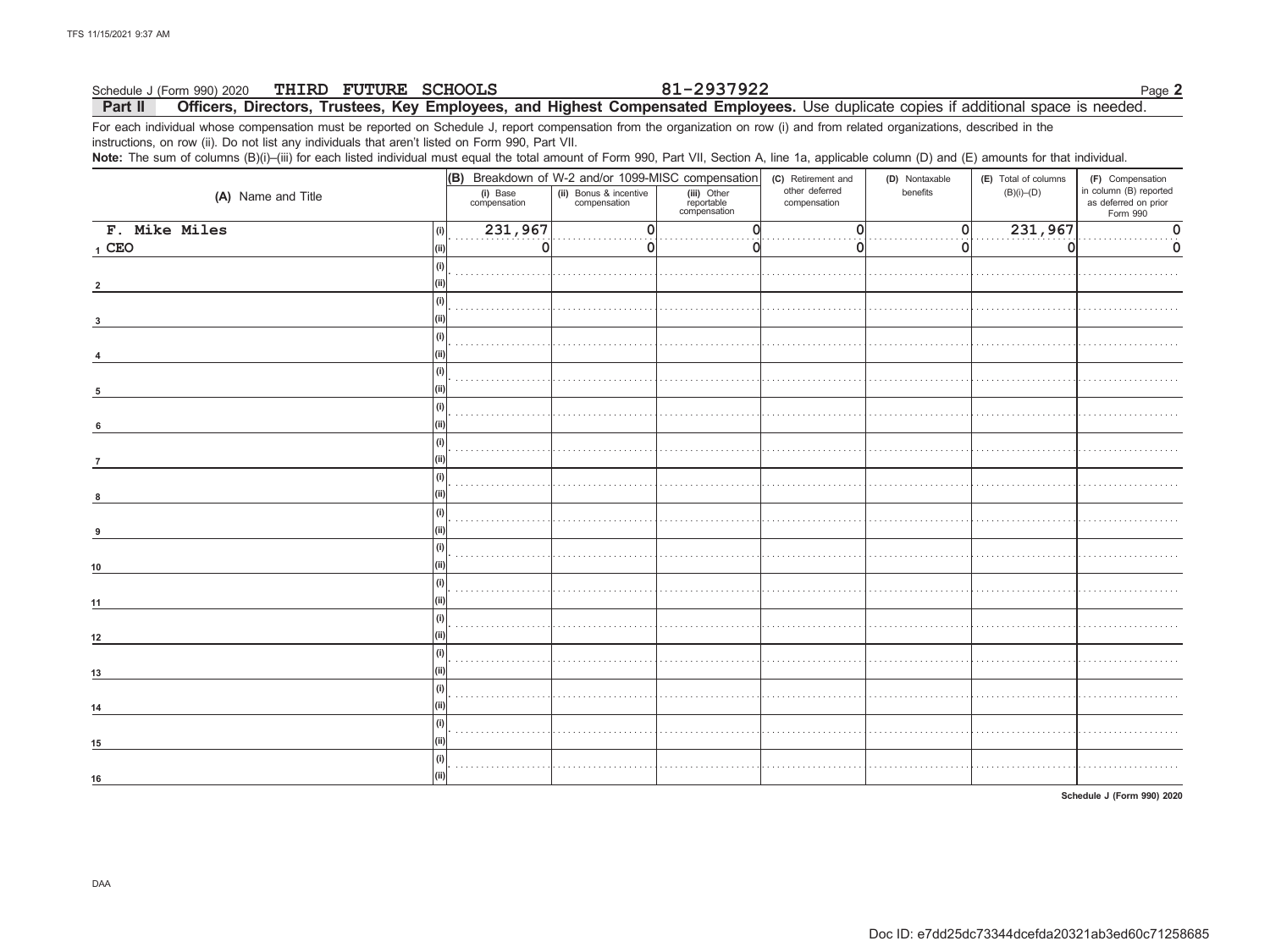|          | Schedule J (Form 990) 2020 THIRD FUTURE SCHOOLS |  |  | 81-2937922 |  | Page 3                                                                                                                                                                     |
|----------|-------------------------------------------------|--|--|------------|--|----------------------------------------------------------------------------------------------------------------------------------------------------------------------------|
| Part III | Supplemental Information                        |  |  |            |  |                                                                                                                                                                            |
|          |                                                 |  |  |            |  | Provide the information, explanation, or descriptions required for Part I, lines 1a, 1b, 3, 4a, 4b, 4c, 5a, 5b, 6a, 6b, 7, and 8, and for Part II. Also complete this part |
|          | for any additional information.                 |  |  |            |  |                                                                                                                                                                            |
|          |                                                 |  |  |            |  |                                                                                                                                                                            |
|          |                                                 |  |  |            |  |                                                                                                                                                                            |
|          |                                                 |  |  |            |  |                                                                                                                                                                            |
|          |                                                 |  |  |            |  |                                                                                                                                                                            |
|          |                                                 |  |  |            |  |                                                                                                                                                                            |
|          |                                                 |  |  |            |  |                                                                                                                                                                            |
|          |                                                 |  |  |            |  |                                                                                                                                                                            |
|          |                                                 |  |  |            |  |                                                                                                                                                                            |
|          |                                                 |  |  |            |  |                                                                                                                                                                            |
|          |                                                 |  |  |            |  |                                                                                                                                                                            |
|          |                                                 |  |  |            |  |                                                                                                                                                                            |
|          |                                                 |  |  |            |  |                                                                                                                                                                            |
|          |                                                 |  |  |            |  |                                                                                                                                                                            |
|          |                                                 |  |  |            |  |                                                                                                                                                                            |
|          |                                                 |  |  |            |  |                                                                                                                                                                            |
|          |                                                 |  |  |            |  |                                                                                                                                                                            |
|          |                                                 |  |  |            |  |                                                                                                                                                                            |
|          |                                                 |  |  |            |  |                                                                                                                                                                            |
|          |                                                 |  |  |            |  |                                                                                                                                                                            |
|          |                                                 |  |  |            |  |                                                                                                                                                                            |
|          |                                                 |  |  |            |  |                                                                                                                                                                            |
|          |                                                 |  |  |            |  |                                                                                                                                                                            |
|          |                                                 |  |  |            |  |                                                                                                                                                                            |
|          |                                                 |  |  |            |  |                                                                                                                                                                            |
|          |                                                 |  |  |            |  |                                                                                                                                                                            |
|          |                                                 |  |  |            |  |                                                                                                                                                                            |
|          |                                                 |  |  |            |  |                                                                                                                                                                            |
|          |                                                 |  |  |            |  |                                                                                                                                                                            |
|          |                                                 |  |  |            |  |                                                                                                                                                                            |
|          |                                                 |  |  |            |  |                                                                                                                                                                            |
|          |                                                 |  |  |            |  |                                                                                                                                                                            |
|          |                                                 |  |  |            |  |                                                                                                                                                                            |
|          |                                                 |  |  |            |  |                                                                                                                                                                            |
|          |                                                 |  |  |            |  | Schedule J (Form 990) 2020                                                                                                                                                 |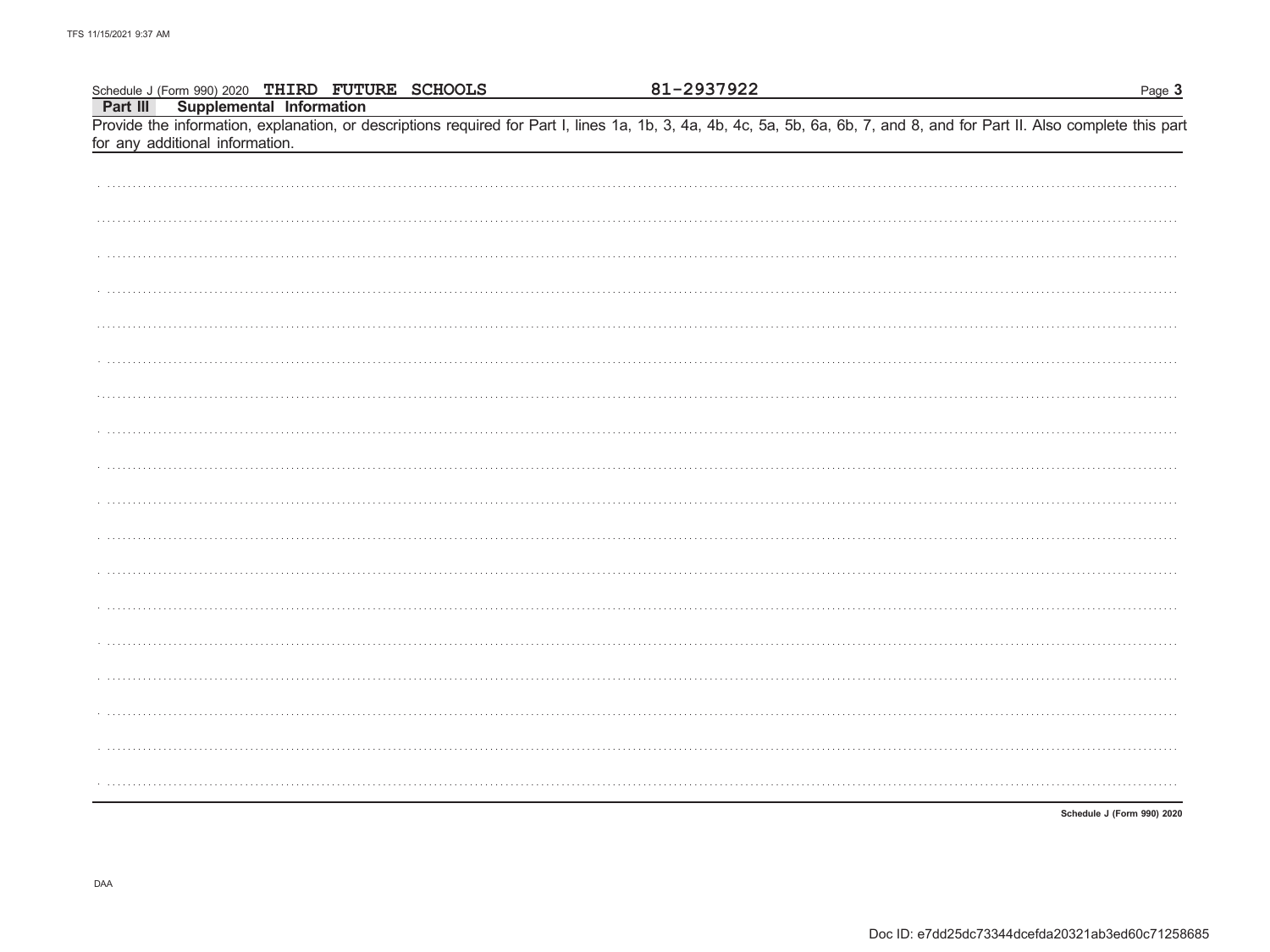|                                                      | Supplemental Information to Form 990 or 990-EZ                                                                                                            |  | OMB No. 1545-0047                          |  |  |  |  |
|------------------------------------------------------|-----------------------------------------------------------------------------------------------------------------------------------------------------------|--|--------------------------------------------|--|--|--|--|
| (Form 990 or 990-EZ)                                 | Complete to provide information for responses to specific questions on<br>Form 990 or 990-EZ or to provide any additional information.                    |  | 2020                                       |  |  |  |  |
| Department of the Treasury                           | Attach to Form 990 or 990-EZ.                                                                                                                             |  | <b>Open to Public</b><br><b>Inspection</b> |  |  |  |  |
| Internal Revenue Service<br>Name of the organization | $\triangleright$ Go to www.irs.gov/Form990 for the latest information.<br>Employer identification number<br>81-2937922<br><b>FUTURE</b><br><b>SCHOOLS</b> |  |                                            |  |  |  |  |
|                                                      | THIRD                                                                                                                                                     |  |                                            |  |  |  |  |
|                                                      | Form 990 - Organization's Mission                                                                                                                         |  |                                            |  |  |  |  |
|                                                      | A team of dedicated teachers and leaders, working in a high performance and                                                                               |  |                                            |  |  |  |  |
|                                                      | caring culture, maintains an intense focus on academic achievement and                                                                                    |  |                                            |  |  |  |  |
|                                                      | performance outcomes. Students find success and are engaged through                                                                                       |  |                                            |  |  |  |  |
|                                                      | personal learning, which allows students to work at their own pace and                                                                                    |  |                                            |  |  |  |  |
|                                                      | learn in a way more suited to their strengths. Third Future Schools holds                                                                                 |  |                                            |  |  |  |  |
|                                                      | high expectations for students and staff and believes that everyone can                                                                                   |  |                                            |  |  |  |  |
|                                                      | create their own future.                                                                                                                                  |  |                                            |  |  |  |  |
|                                                      |                                                                                                                                                           |  |                                            |  |  |  |  |
|                                                      |                                                                                                                                                           |  |                                            |  |  |  |  |
|                                                      | Form 990, Part VI, Line 7a - Election of Members and Their Rights                                                                                         |  |                                            |  |  |  |  |
|                                                      | The parents of enrolled students can elect up to two parents as members of                                                                                |  |                                            |  |  |  |  |
| the board.                                           |                                                                                                                                                           |  |                                            |  |  |  |  |
|                                                      |                                                                                                                                                           |  |                                            |  |  |  |  |
|                                                      |                                                                                                                                                           |  |                                            |  |  |  |  |
|                                                      | Form 990, Part VI, Line 11b - Organization's Process to Review Form 990                                                                                   |  |                                            |  |  |  |  |
|                                                      | Management reviews 990 prior to filing.                                                                                                                   |  |                                            |  |  |  |  |
|                                                      |                                                                                                                                                           |  |                                            |  |  |  |  |
|                                                      | Form 990, Part VI, Line 19 - Governing Documents Disclosure Explanation                                                                                   |  |                                            |  |  |  |  |
|                                                      | Documents are available on the school's website under financial                                                                                           |  |                                            |  |  |  |  |
|                                                      | transparency and upon request.                                                                                                                            |  |                                            |  |  |  |  |
|                                                      |                                                                                                                                                           |  |                                            |  |  |  |  |
|                                                      |                                                                                                                                                           |  |                                            |  |  |  |  |
|                                                      |                                                                                                                                                           |  |                                            |  |  |  |  |
|                                                      |                                                                                                                                                           |  |                                            |  |  |  |  |
|                                                      |                                                                                                                                                           |  |                                            |  |  |  |  |
|                                                      |                                                                                                                                                           |  |                                            |  |  |  |  |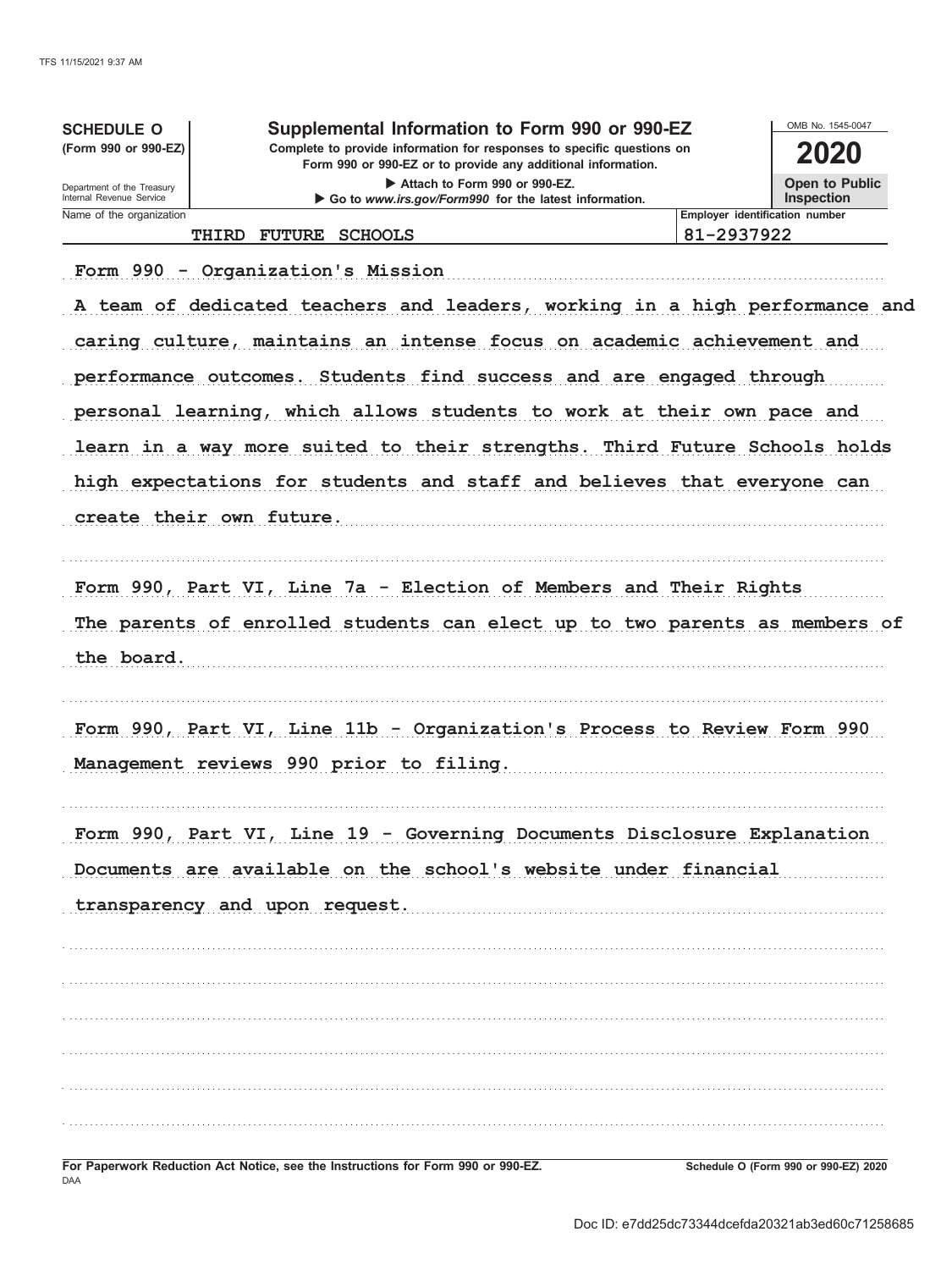DAA

| <b>SCHEDULE R</b><br>(Form 990)<br>Department of the Treasury<br>Internal Revenue Service | <b>Related Organizations and Unrelated Partnerships</b><br>> Complete if the organization answered "Yes" on Form 990, Part IV, line 33, 34, 35b, 36, or 37.<br>Attach to Form 990.<br>Go to www.irs.gov/Form990 for instructions and the latest information. |                         |                                                     |                            |                                                           |                                     |                                                     |                                                                |
|-------------------------------------------------------------------------------------------|--------------------------------------------------------------------------------------------------------------------------------------------------------------------------------------------------------------------------------------------------------------|-------------------------|-----------------------------------------------------|----------------------------|-----------------------------------------------------------|-------------------------------------|-----------------------------------------------------|----------------------------------------------------------------|
| Name of the organization                                                                  |                                                                                                                                                                                                                                                              |                         |                                                     |                            |                                                           |                                     | <b>Inspection</b><br>Employer identification number |                                                                |
| Part I                                                                                    | THIRD FUTURE SCHOOLS<br>Identification of Disregarded Entities. Complete if the organization answered "Yes" on Form 990, Part IV, line 33.                                                                                                                   |                         |                                                     |                            |                                                           | 81-2937922                          |                                                     |                                                                |
|                                                                                           | (a)<br>Name, address, and EIN (if applicable) of disregarded entity                                                                                                                                                                                          | (b)<br>Primary activity | (c)<br>Legal domicile (state<br>or foreign country) |                            | (d)<br>Total income                                       | (e)<br>End-of-year assets           | (f)<br>Direct controlling<br>entity                 |                                                                |
| (1)                                                                                       |                                                                                                                                                                                                                                                              |                         |                                                     |                            |                                                           |                                     |                                                     |                                                                |
| (2)                                                                                       |                                                                                                                                                                                                                                                              |                         |                                                     |                            |                                                           |                                     |                                                     |                                                                |
| (3)                                                                                       |                                                                                                                                                                                                                                                              |                         |                                                     |                            |                                                           |                                     |                                                     |                                                                |
|                                                                                           |                                                                                                                                                                                                                                                              |                         |                                                     |                            |                                                           |                                     |                                                     |                                                                |
| (4)                                                                                       |                                                                                                                                                                                                                                                              |                         |                                                     |                            |                                                           |                                     |                                                     |                                                                |
| (5)                                                                                       |                                                                                                                                                                                                                                                              |                         |                                                     |                            |                                                           |                                     |                                                     |                                                                |
| Part II                                                                                   | Identification of Related Tax-Exempt Organizations. Complete if the organization answered "Yes" on Form 990, Part IV, line 34, because it had<br>one or more related tax-exempt organizations during the tax year.                                           |                         |                                                     |                            |                                                           |                                     |                                                     |                                                                |
|                                                                                           | (a)<br>Name, address, and EIN of related organization                                                                                                                                                                                                        | (b)<br>Primary activity | (C)<br>Legal domicile (state<br>or foreign country) | (d)<br>Exempt Code section | (e)<br>Public charity status<br>(if section $501(c)(3)$ ) | (f)<br>Direct controlling<br>entity | Yes                                                 | $(g)$<br>Section 512(b)(13)<br>controlled entity?<br><b>No</b> |
| (1)<br>431 N Sable Blvd.<br>Aurora                                                        | AAL Building Corporation<br>82-1661585<br>CO 80011                                                                                                                                                                                                           | Rental                  | $\rm CO$                                            | 501c3                      | $\overline{2}$                                            | N/A                                 |                                                     | x                                                              |
| (2)<br>350 Blackhawk Street<br>Aurora                                                     | Blackhawk Building Corporation<br>85-1450928<br>CO 80011                                                                                                                                                                                                     | Rental                  | CO                                                  | 501c3                      | 2                                                         | N/A                                 |                                                     | x                                                              |
| 755 Citadel Drive West<br>Colorado Springs                                                | (3) Coperni 3 Building Corporation<br>83-3914924<br>CO 80909                                                                                                                                                                                                 | Rental                  | CO                                                  | 501c3                      | $\overline{2}$                                            | N/A                                 |                                                     | X                                                              |
| (4)                                                                                       |                                                                                                                                                                                                                                                              |                         |                                                     |                            |                                                           |                                     |                                                     |                                                                |
| (5)                                                                                       |                                                                                                                                                                                                                                                              |                         |                                                     |                            |                                                           |                                     |                                                     |                                                                |
|                                                                                           | For Paperwork Reduction Act Notice, see the Instructions for Form 990.                                                                                                                                                                                       |                         |                                                     |                            |                                                           |                                     | Schedule R (Form 990) 2020                          |                                                                |

Doc ID: e7dd25dc73344dcefda20321ab3ed60c71258685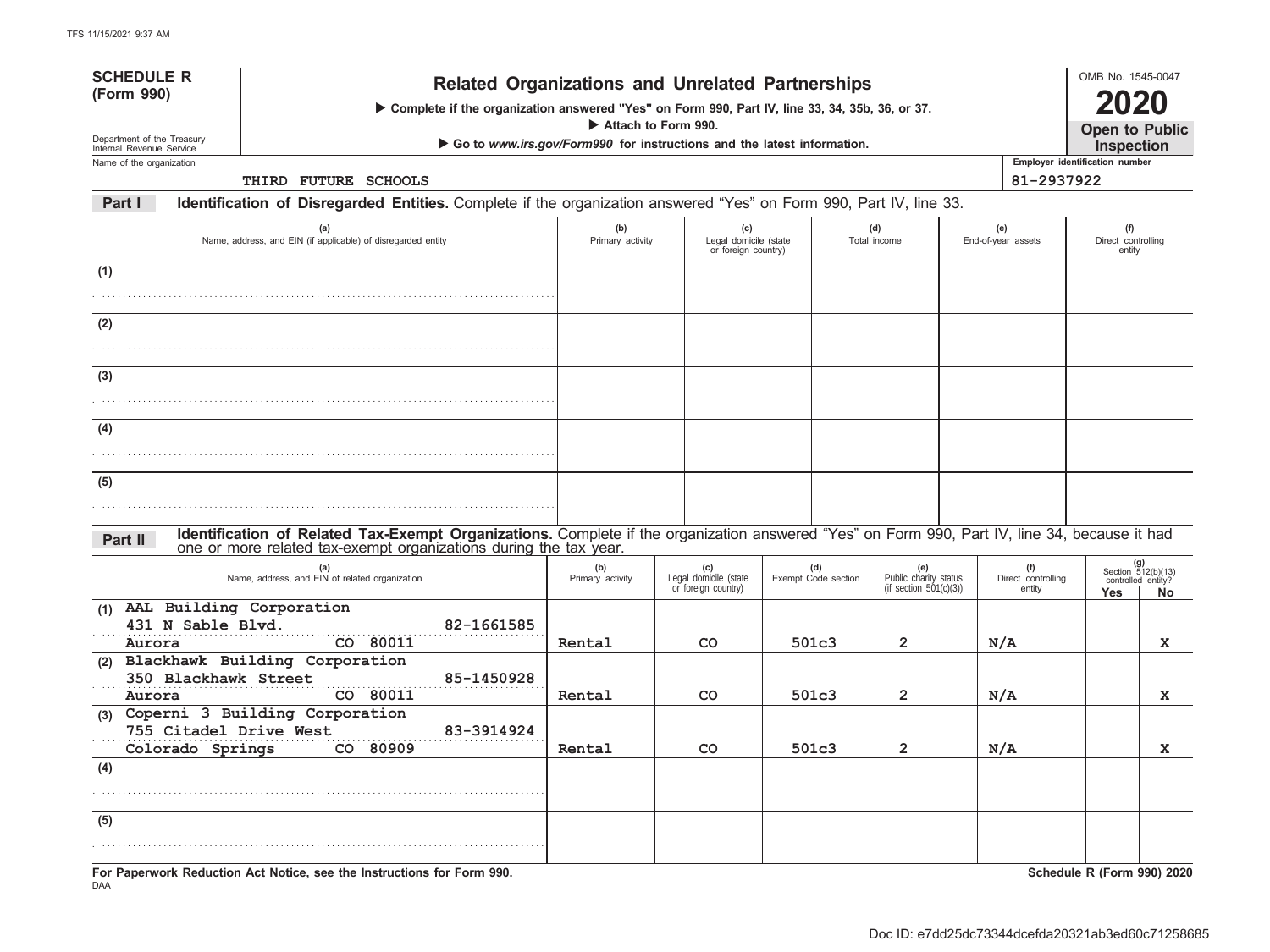DAA

|          | Schedule R (Form 990) 2020 THIRD FUTURE SCHOOLS                                                                                                                                                                                                                  |                         |                                                             |                                                        | 81-2937922                                                                                              |                                                        |                                        |                                                     |                    |                                                                         |                                                     | Page 2                                                |  |
|----------|------------------------------------------------------------------------------------------------------------------------------------------------------------------------------------------------------------------------------------------------------------------|-------------------------|-------------------------------------------------------------|--------------------------------------------------------|---------------------------------------------------------------------------------------------------------|--------------------------------------------------------|----------------------------------------|-----------------------------------------------------|--------------------|-------------------------------------------------------------------------|-----------------------------------------------------|-------------------------------------------------------|--|
| Part III | Identification of Related Organizations Taxable as a Partnership. Complete if the organization answered "Yes" on Form 990, Part IV, line 34, because it had one or more related organizations treated as a partnership during                                    |                         |                                                             |                                                        |                                                                                                         |                                                        |                                        |                                                     |                    |                                                                         |                                                     |                                                       |  |
|          | (a)<br>Name, address, and EIN of<br>related organization                                                                                                                                                                                                         | (b)<br>Primary activity | (c)<br>Legal<br>domicile<br>state or<br>foreign<br>:ountry) | (d)<br>Direct controlling<br>entity                    | (e)<br>Predominant<br>income (related,<br>unrelated,<br>excluded from<br>tax under<br>sections 512-514) | (f)<br>Share of total<br>income                        | (g)<br>Share of end-of-<br>year assets | (h)<br>Dispro-<br>portionate<br>alloc.?<br>Yes   No |                    | (i)<br>Code V-UBI<br>amount in box 20<br>of Schedule K-1<br>(Form 1065) | (j)<br>General or<br>managing<br>partner?<br>Yes No | (k)<br>Percentage<br>ownership                        |  |
| (1)      |                                                                                                                                                                                                                                                                  |                         |                                                             |                                                        |                                                                                                         |                                                        |                                        |                                                     |                    |                                                                         |                                                     |                                                       |  |
| (2)      |                                                                                                                                                                                                                                                                  |                         |                                                             |                                                        |                                                                                                         |                                                        |                                        |                                                     |                    |                                                                         |                                                     |                                                       |  |
| (3)      |                                                                                                                                                                                                                                                                  |                         |                                                             |                                                        |                                                                                                         |                                                        |                                        |                                                     |                    |                                                                         |                                                     |                                                       |  |
| (4)      |                                                                                                                                                                                                                                                                  |                         |                                                             |                                                        |                                                                                                         |                                                        |                                        |                                                     |                    |                                                                         |                                                     |                                                       |  |
| Part IV  | Identification of Related Organizations Taxable as a Corporation or Trust. Complete if the organization answered "Yes" on Form 990, Part IV,<br>line 34, because it had one or more related organizations treated as a corporation or trust during the tax year. |                         |                                                             |                                                        |                                                                                                         |                                                        |                                        |                                                     |                    |                                                                         |                                                     |                                                       |  |
|          | (a)<br>Name, address, and EIN of related organization                                                                                                                                                                                                            | (b)<br>Primary activity |                                                             | (c)<br>Legal domicile<br>(state or<br>foreign country) | (d)<br>Direct controlling<br>entity                                                                     | (e)<br>Type of entity<br>(C corp, S corp,<br>or trust) | (f)<br>Share of total<br>income        | (g)<br>Share of                                     | end-of-year assets | (h)<br>Percentage<br>ownership                                          |                                                     | (i)<br>Section<br>512(b)(13)<br>controlled<br>entity? |  |
| (1)      |                                                                                                                                                                                                                                                                  |                         |                                                             |                                                        |                                                                                                         |                                                        |                                        |                                                     |                    |                                                                         |                                                     | Yes   No                                              |  |
| (2)      |                                                                                                                                                                                                                                                                  |                         |                                                             |                                                        |                                                                                                         |                                                        |                                        |                                                     |                    |                                                                         |                                                     |                                                       |  |
| (3)      |                                                                                                                                                                                                                                                                  |                         |                                                             |                                                        |                                                                                                         |                                                        |                                        |                                                     |                    |                                                                         |                                                     |                                                       |  |
| (4)      |                                                                                                                                                                                                                                                                  |                         |                                                             |                                                        |                                                                                                         |                                                        |                                        |                                                     |                    |                                                                         |                                                     |                                                       |  |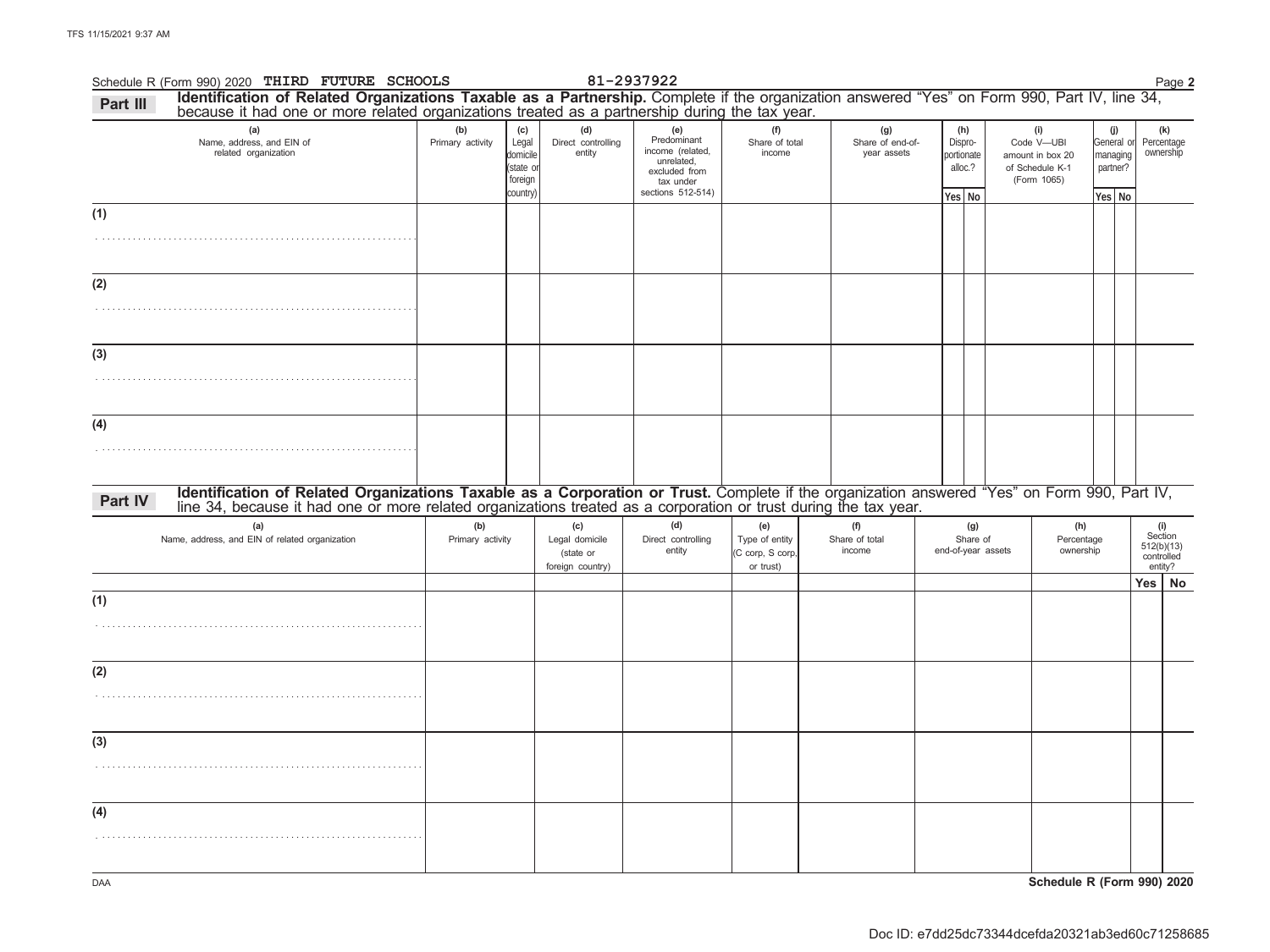|        | 81-2937922<br>Schedule R (Form 990) 2020 THIRD FUTURE SCHOOLS                                                                                                                                                                    |                             |                 |                                       |                |   | Page 3       |
|--------|----------------------------------------------------------------------------------------------------------------------------------------------------------------------------------------------------------------------------------|-----------------------------|-----------------|---------------------------------------|----------------|---|--------------|
| Part V | Transactions With Related Organizations. Complete if the organization answered "Yes" on Form 990, Part IV, line 34, 35b, or 36.                                                                                                  |                             |                 |                                       |                |   |              |
|        | Note: Complete line 1 if any entity is listed in Parts II, III, or IV of this schedule.                                                                                                                                          |                             |                 |                                       |                |   | Yes No       |
|        | During the tax year, did the organization engage in any of the following transactions with one or more related organizations listed in Parts II–IV?                                                                              |                             |                 |                                       |                |   |              |
|        |                                                                                                                                                                                                                                  |                             |                 |                                       | 1a             |   | $\mathbf{x}$ |
|        |                                                                                                                                                                                                                                  |                             |                 |                                       | 1 <sub>b</sub> |   | $\mathbf{x}$ |
|        | c Gift, grant, or capital contribution from related organization(s) encourance contains and contained a substantial contribution from related organization(s) encourance contains and containing of Gift, grant, or capital co   |                             |                 |                                       | 1c             |   | $\mathbf{x}$ |
|        | d Loans or loan guarantees to or for related organization(s) encourance contains and contained a contact the contact or for related organization(s) encourance contact the contact of loans or loans or loans and guarantees t   |                             |                 |                                       | 1 <sub>d</sub> |   | $\mathbf{x}$ |
|        | e Loans or loan guarantees by related organization(s) encourance contract the contract of contract or loan guarantees by related organization(s)                                                                                 |                             |                 |                                       | 1e             |   | $\mathbf{x}$ |
|        |                                                                                                                                                                                                                                  |                             |                 |                                       | 1f             |   | $\mathbf{x}$ |
|        | g Sale of assets to related organization(s)<br>interaction continuous continuous continuous continuous contractions are the contract of the contract of the contract of the contract of the contract of the contract of the cont |                             |                 |                                       | 1q             |   | $\mathbf{x}$ |
|        | h Purchase of assets from related organization(s) encourance contains a substantial container and a set of assets from related organization(s)                                                                                   |                             |                 |                                       | 1 <sub>h</sub> |   | $\mathbf{x}$ |
|        |                                                                                                                                                                                                                                  |                             |                 |                                       | 1i             |   | $\mathbf{x}$ |
|        |                                                                                                                                                                                                                                  |                             |                 |                                       | 11             | X |              |
|        | k Lease of facilities, equipment, or other assets from related organization(s)                                                                                                                                                   |                             |                 |                                       | 1k             |   | X            |
|        |                                                                                                                                                                                                                                  |                             |                 |                                       | 11             |   | $\mathbf{x}$ |
|        |                                                                                                                                                                                                                                  |                             |                 |                                       | 1 <sub>m</sub> |   | $\mathbf{x}$ |
|        |                                                                                                                                                                                                                                  |                             |                 |                                       | 1n             |   | $\mathbf{x}$ |
|        | o Sharing of paid employees with related organization(s) encourance contains an account of the state of paid employees with related organization(s)                                                                              |                             |                 |                                       | 1o             |   | $\mathbf{x}$ |
|        |                                                                                                                                                                                                                                  |                             |                 |                                       |                |   |              |
|        |                                                                                                                                                                                                                                  |                             |                 |                                       | 1 <sub>p</sub> |   | $\mathbf{x}$ |
|        |                                                                                                                                                                                                                                  |                             |                 |                                       | 1 <sub>q</sub> |   | $\mathbf{x}$ |
|        |                                                                                                                                                                                                                                  |                             |                 |                                       |                |   |              |
|        |                                                                                                                                                                                                                                  |                             |                 |                                       | 1r             |   | $\mathbf{x}$ |
|        |                                                                                                                                                                                                                                  |                             |                 |                                       | 1s             |   | $\mathbf{x}$ |
|        | 2 If the answer to any of the above is "Yes," see the instructions for information on who must complete this line, including covered relationships and transaction thresholds.                                                   |                             |                 |                                       |                |   |              |
|        | (a)                                                                                                                                                                                                                              | (b)                         | (c)             | (d)                                   |                |   |              |
|        | Name of related organization                                                                                                                                                                                                     | Transaction<br>type $(a-s)$ | Amount involved | Method of determining amount involved |                |   |              |
|        |                                                                                                                                                                                                                                  |                             |                 |                                       |                |   |              |
| (1)    | AAL Building Corporation                                                                                                                                                                                                         | k                           | 1,014,091       | Lease                                 |                |   |              |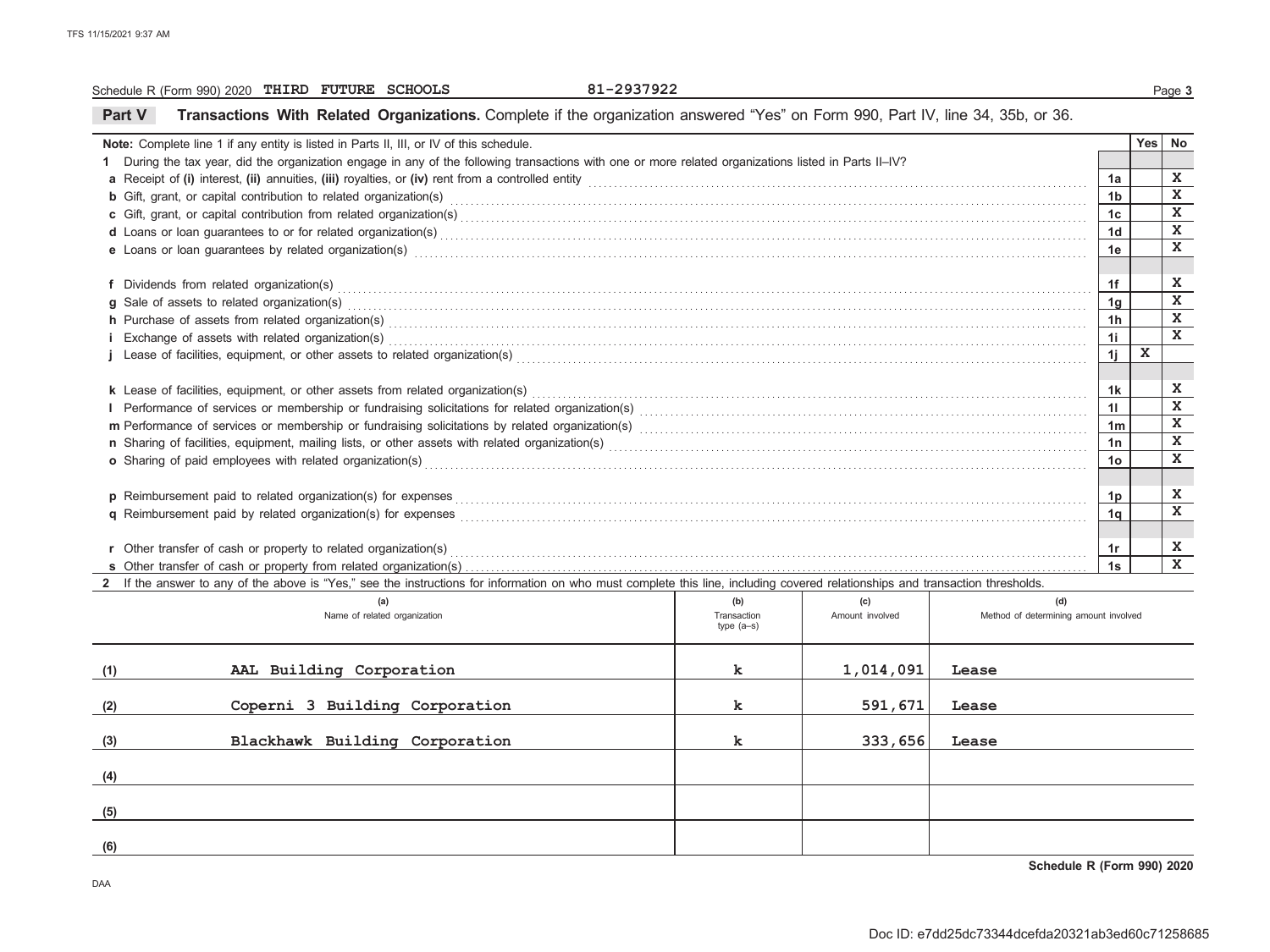## Schedule R (Form 990) 2020 Page **4 THIRD FUTURE SCHOOLS 81-2937922**

### 81-2937922

## **Part VI Unrelated Organizations Taxable as a Partnership.** Complete if the organization answered "Yes" on Form 990, Part IV, line 37.

Provide the following information for each entity taxed as a partnership through which the organization conducted more than five percent of its activities (measured by total assets or gross revenue) that was not a related organization. See instructions regarding exclusion for certain investment partnerships.

| $\tilde{\phantom{a}}$<br>ັ<br>(a)<br>Name, address, and EIN of entity | ັ<br>(b)<br>Primary activity | (c)<br>Legal<br>domicile<br>(state or<br>foreign | (d)<br>Predominant<br>income (related,<br>unrelated, excluded<br>from tax under | (e)<br>Are all partners<br>section<br>501(c)(3)<br>organizations? | (f)<br>Share of<br>total income | (g)<br>Share of<br>end-of-year<br>assets |     | (h)<br>Disproportionate<br>allocations? | (i)<br>Code V-UBI<br>amount in box 20<br>of Schedule K-1<br>(Form 1065) | (j)<br>managing<br>partner? | General or | (k)<br>Percentage<br>ownership |
|-----------------------------------------------------------------------|------------------------------|--------------------------------------------------|---------------------------------------------------------------------------------|-------------------------------------------------------------------|---------------------------------|------------------------------------------|-----|-----------------------------------------|-------------------------------------------------------------------------|-----------------------------|------------|--------------------------------|
|                                                                       |                              | country)                                         | sections 512-514)                                                               | $Yes \mid No$                                                     |                                 |                                          | Yes | No                                      |                                                                         | Yes                         | No         |                                |
| (1)                                                                   |                              |                                                  |                                                                                 |                                                                   |                                 |                                          |     |                                         |                                                                         |                             |            |                                |
|                                                                       |                              |                                                  |                                                                                 |                                                                   |                                 |                                          |     |                                         |                                                                         |                             |            |                                |
| (2)                                                                   |                              |                                                  |                                                                                 |                                                                   |                                 |                                          |     |                                         |                                                                         |                             |            |                                |
|                                                                       |                              |                                                  |                                                                                 |                                                                   |                                 |                                          |     |                                         |                                                                         |                             |            |                                |
| (3)                                                                   |                              |                                                  |                                                                                 |                                                                   |                                 |                                          |     |                                         |                                                                         |                             |            |                                |
|                                                                       |                              |                                                  |                                                                                 |                                                                   |                                 |                                          |     |                                         |                                                                         |                             |            |                                |
|                                                                       |                              |                                                  |                                                                                 |                                                                   |                                 |                                          |     |                                         |                                                                         |                             |            |                                |
| (4)                                                                   |                              |                                                  |                                                                                 |                                                                   |                                 |                                          |     |                                         |                                                                         |                             |            |                                |
|                                                                       |                              |                                                  |                                                                                 |                                                                   |                                 |                                          |     |                                         |                                                                         |                             |            |                                |
| (5)                                                                   |                              |                                                  |                                                                                 |                                                                   |                                 |                                          |     |                                         |                                                                         |                             |            |                                |
|                                                                       |                              |                                                  |                                                                                 |                                                                   |                                 |                                          |     |                                         |                                                                         |                             |            |                                |
| (6)                                                                   |                              |                                                  |                                                                                 |                                                                   |                                 |                                          |     |                                         |                                                                         |                             |            |                                |
|                                                                       |                              |                                                  |                                                                                 |                                                                   |                                 |                                          |     |                                         |                                                                         |                             |            |                                |
| (7)                                                                   |                              |                                                  |                                                                                 |                                                                   |                                 |                                          |     |                                         |                                                                         |                             |            |                                |
|                                                                       |                              |                                                  |                                                                                 |                                                                   |                                 |                                          |     |                                         |                                                                         |                             |            |                                |
|                                                                       |                              |                                                  |                                                                                 |                                                                   |                                 |                                          |     |                                         |                                                                         |                             |            |                                |
| (8)                                                                   |                              |                                                  |                                                                                 |                                                                   |                                 |                                          |     |                                         |                                                                         |                             |            |                                |
|                                                                       |                              |                                                  |                                                                                 |                                                                   |                                 |                                          |     |                                         |                                                                         |                             |            |                                |
| (9)                                                                   |                              |                                                  |                                                                                 |                                                                   |                                 |                                          |     |                                         |                                                                         |                             |            |                                |
|                                                                       |                              |                                                  |                                                                                 |                                                                   |                                 |                                          |     |                                         |                                                                         |                             |            |                                |
| (10)                                                                  |                              |                                                  |                                                                                 |                                                                   |                                 |                                          |     |                                         |                                                                         |                             |            |                                |
|                                                                       |                              |                                                  |                                                                                 |                                                                   |                                 |                                          |     |                                         |                                                                         |                             |            |                                |
| (11)                                                                  |                              |                                                  |                                                                                 |                                                                   |                                 |                                          |     |                                         |                                                                         |                             |            |                                |
|                                                                       |                              |                                                  |                                                                                 |                                                                   |                                 |                                          |     |                                         |                                                                         |                             |            |                                |
|                                                                       |                              |                                                  |                                                                                 |                                                                   |                                 |                                          |     |                                         |                                                                         |                             |            |                                |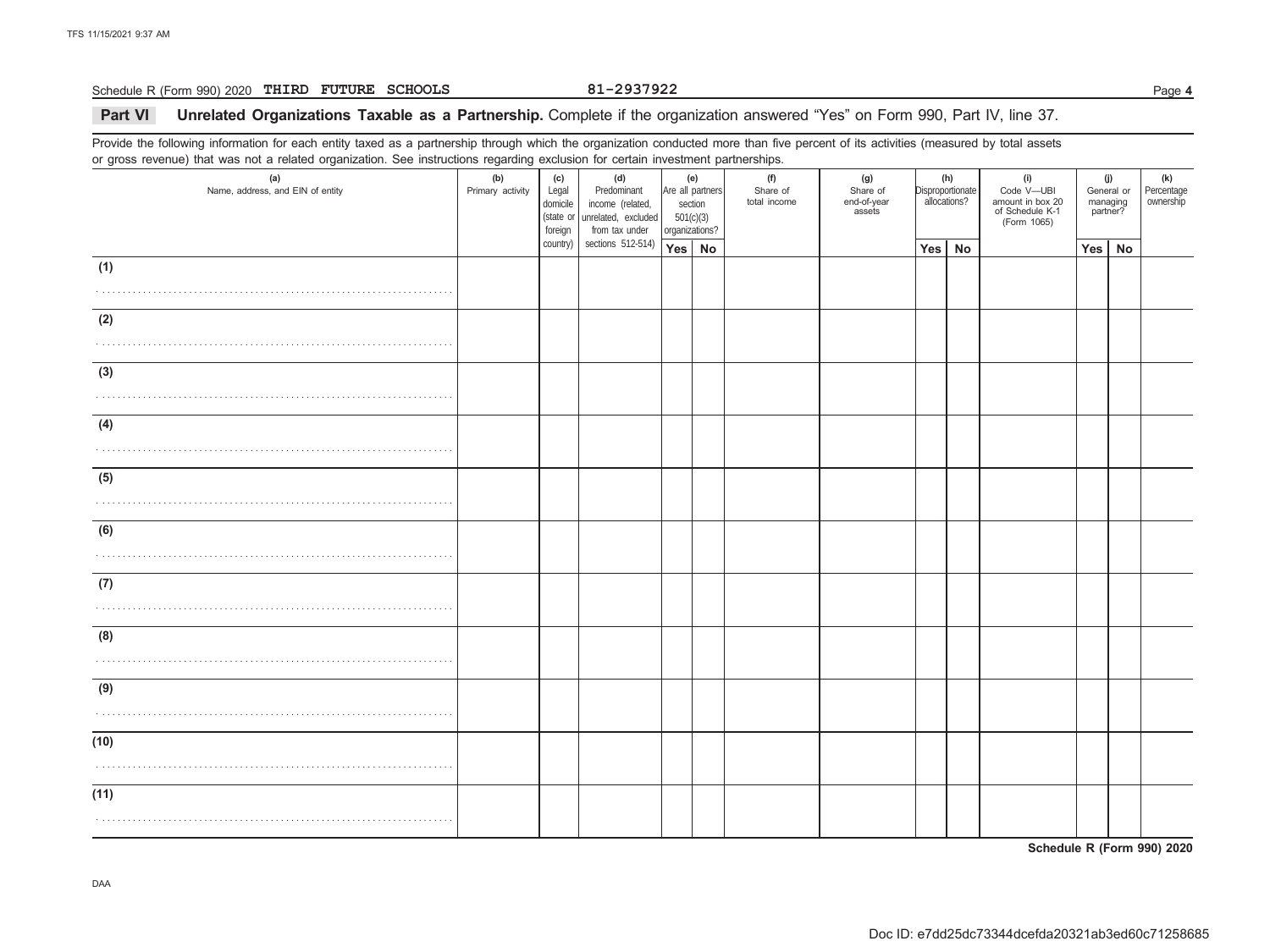| Schedule R (Form 990) 2020 THIRD FUTURE SCHOOLS 81-2937922<br>Part VII Supplemental Information.<br>Provide additional information for responses to questions on Schedule R. See instructions. |  |  |  | 81-2937922 | Page 5 |
|------------------------------------------------------------------------------------------------------------------------------------------------------------------------------------------------|--|--|--|------------|--------|
|                                                                                                                                                                                                |  |  |  |            |        |
|                                                                                                                                                                                                |  |  |  |            |        |
|                                                                                                                                                                                                |  |  |  |            |        |
|                                                                                                                                                                                                |  |  |  |            |        |
|                                                                                                                                                                                                |  |  |  |            |        |
|                                                                                                                                                                                                |  |  |  |            |        |
|                                                                                                                                                                                                |  |  |  |            |        |
|                                                                                                                                                                                                |  |  |  |            |        |
|                                                                                                                                                                                                |  |  |  |            |        |
|                                                                                                                                                                                                |  |  |  |            |        |
|                                                                                                                                                                                                |  |  |  |            |        |
|                                                                                                                                                                                                |  |  |  |            |        |
|                                                                                                                                                                                                |  |  |  |            |        |
|                                                                                                                                                                                                |  |  |  |            |        |
|                                                                                                                                                                                                |  |  |  |            |        |
|                                                                                                                                                                                                |  |  |  |            |        |
|                                                                                                                                                                                                |  |  |  |            |        |
|                                                                                                                                                                                                |  |  |  |            |        |
|                                                                                                                                                                                                |  |  |  |            |        |
|                                                                                                                                                                                                |  |  |  |            |        |
|                                                                                                                                                                                                |  |  |  |            |        |
|                                                                                                                                                                                                |  |  |  |            |        |
|                                                                                                                                                                                                |  |  |  |            |        |
|                                                                                                                                                                                                |  |  |  |            |        |
|                                                                                                                                                                                                |  |  |  |            |        |
|                                                                                                                                                                                                |  |  |  |            |        |
|                                                                                                                                                                                                |  |  |  |            |        |
|                                                                                                                                                                                                |  |  |  |            |        |
|                                                                                                                                                                                                |  |  |  |            |        |
|                                                                                                                                                                                                |  |  |  |            |        |
|                                                                                                                                                                                                |  |  |  |            |        |
|                                                                                                                                                                                                |  |  |  |            |        |
|                                                                                                                                                                                                |  |  |  |            |        |